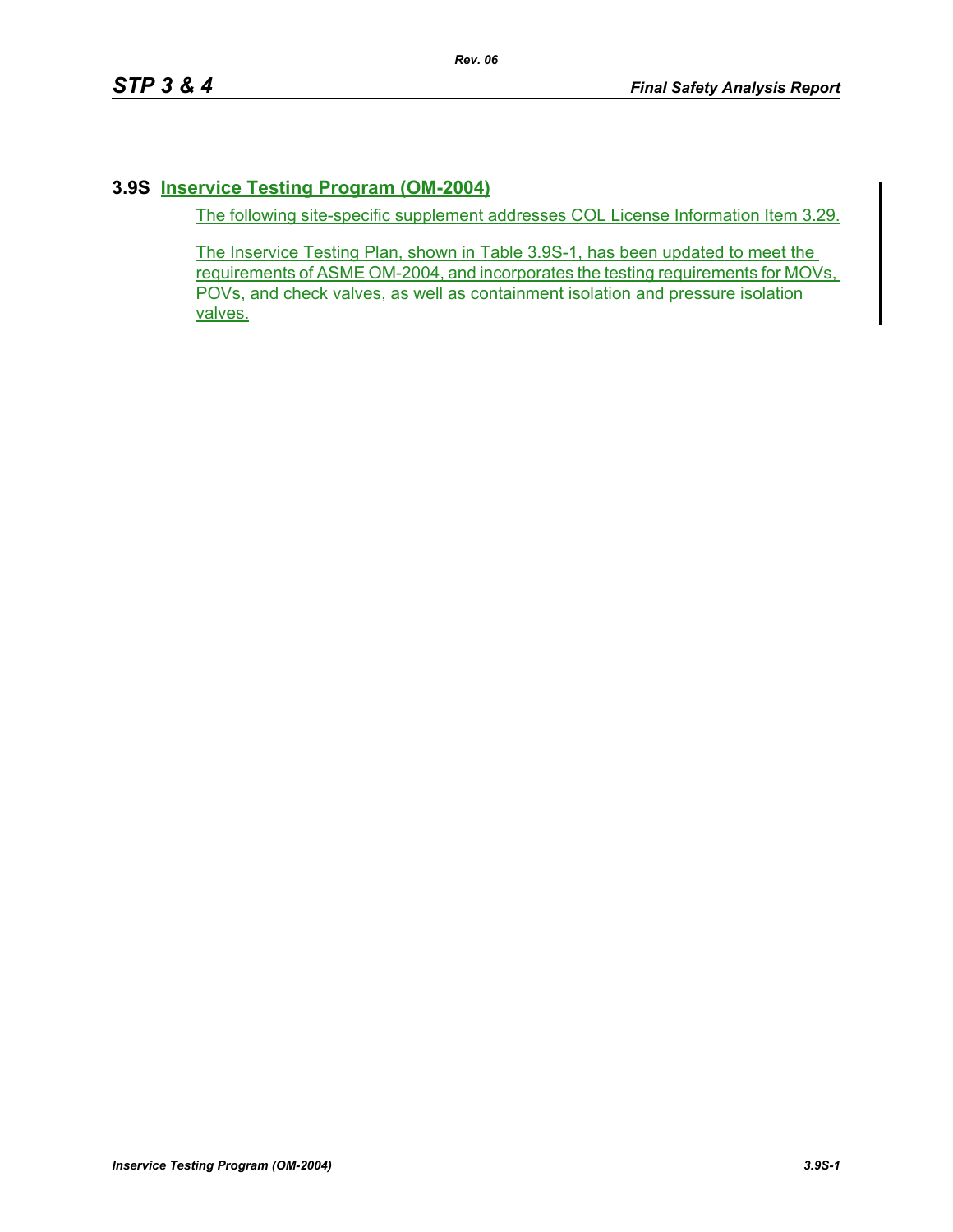$\mathsf{l}$ 

 $\overline{\phantom{a}}$ 

 $\overline{\phantom{a}}$ 

| <b>MPL</b>      | <b>System</b>                             | <b>Pumps</b> | <b>Valves</b> |
|-----------------|-------------------------------------------|--------------|---------------|
| <b>B21</b>      | <b>Nuclear Boiler</b>                     |              | <b>YES</b>    |
| <b>B31</b>      | <b>Reactor Recirculation</b>              |              | <b>YES</b>    |
| C12             | <b>Control Rod Drive</b>                  |              | <b>YES</b>    |
| C <sub>41</sub> | <b>Standby Liquid Control</b>             | <b>YES</b>   | <b>YES</b>    |
| C51             | <b>Neutron Monitoring (ATIP)</b>          |              | <b>YES</b>    |
| D <sub>23</sub> | <b>Containment Atmospheric Monitoring</b> |              | <b>YES</b>    |
| E11             | <b>Residual Heat Removal</b>              | <b>YES</b>   | <b>YES</b>    |
| E <sub>22</sub> | <b>High Pressure Core Flooder</b>         | <b>YES</b>   | <b>YES</b>    |
| E31             | <b>Leak Detection &amp; Isolation</b>     |              | <b>YES</b>    |
| E51             | <b>Reactor Core Isolation Cooling</b>     | <b>YES</b>   | <b>YES</b>    |
| G31             | <b>Reactor Water Cleanup</b>              |              | <b>YES</b>    |
| G41             | <b>Fuel Pool Cooling &amp; Cleanup</b>    |              | <b>YES</b>    |
| G51             | <b>Suppression Pool Cleanup</b>           |              | <b>YES</b>    |
| <u>K17</u>      | <b>Radwaste</b>                           |              | <b>YES</b>    |
| P <sub>11</sub> | <b>Makeup Water (Purified)</b>            |              | <b>YES</b>    |
| P <sub>21</sub> | <b>Reactor Building Cooling Water</b>     | <b>YES</b>   | <b>YES</b>    |
| P <sub>24</sub> | <b>HVAC Normal Cooling Water</b>          |              | <b>YES</b>    |
| P25             | <b>HVAC Emergency Cooling Water</b>       | <b>YES</b>   | <b>YES</b>    |
| <u>P41</u>      | <b>Reactor Service Water</b>              | <b>YES</b>   | <b>YES</b>    |
| P <sub>51</sub> | Service Air                               |              | <b>YES</b>    |
| P <sub>52</sub> | <b>Instrument Air</b>                     |              | <b>YES</b>    |
| P <sub>54</sub> | <b>High Pressure Nitrogen Gas Supply</b>  |              | <b>YES</b>    |
| P81             | <b>Breathing Air System</b>               |              | <b>YES</b>    |
| T <sub>22</sub> | <b>Standby Gas Treatment</b>              |              | <b>YES</b>    |
| <u>T31</u>      | <b>Atmospheric Control</b>                |              | <b>YES</b>    |
| U41             | Heating, Ventilating and Air Conditioning |              | <b>YES</b>    |
| Y52             | Oil Storage and Transfer                  | <b>YES</b>   | <b>YES</b>    |

| Table 3.9S-1 Inservice Testing Program Plan (OM-2004) |  |  |  |
|-------------------------------------------------------|--|--|--|
|                                                       |  |  |  |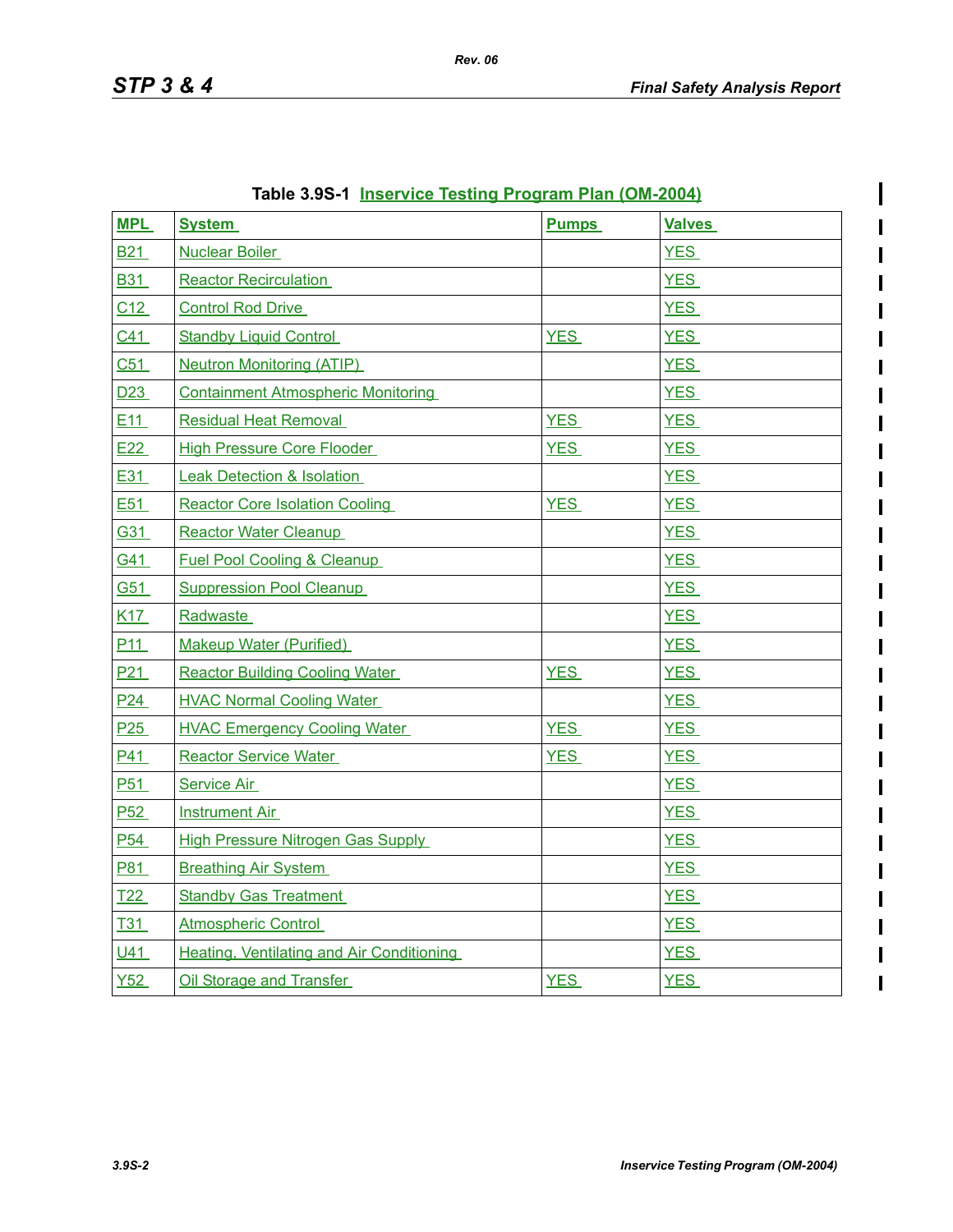| <u>No.</u>          | <b>Qty</b>     | Description (h) (i)                                | <b>Safety</b><br><b>Class</b><br><u>(a)</u> | <b>Code</b><br><b>Category</b><br>$\omega$ | <b>Test</b><br><b>Para</b><br><u>(b)</u> | <b>Test</b><br><b>Freq</b><br><u>(f)</u> | <b>Biennial</b><br><b>Comprehensive</b><br><b>Tests</b> | Tier 2 Fig.<br>(a)       |
|---------------------|----------------|----------------------------------------------------|---------------------------------------------|--------------------------------------------|------------------------------------------|------------------------------------------|---------------------------------------------------------|--------------------------|
| <b>System Pumps</b> |                |                                                    |                                             |                                            |                                          |                                          |                                                         |                          |
| C41-C001            | 2              | <b>Standby Liquid Control System Pump</b>          | 2                                           | B                                          | Q                                        | $3 \text{ mo}$                           | P, Q, Vd or Vv                                          | $9.3 - 1$                |
| E11-C001            | 3 <sub>1</sub> | <b>Residual Heat Removal System Pump</b>           | 2                                           | $\underline{A}$                            | $\Delta P$ , Q, Vv                       | $3 \text{ mo}$                           | $\Delta P$ , Q, Vv                                      | $5.4 - 10$ (Sh. 3, 4, 6) |
| E11-C002            | 3              | Residual Heat Removal System Fill pump (i1)        | $\overline{2}$                              | $\underline{A}$                            | $\Delta P$ , Vv                          | E <sub>10</sub>                          | $\Delta P$ , Vv                                         | $5.4 - 10$ (Sh. 3, 4, 6) |
| E22-C001            | 2              | <b>High Pressure Core Flooder pump</b>             | $\overline{2}$                              | B                                          | $\Delta P$ or Q                          | $3 \text{ mo}$                           | ΔP, Q, Vd or Vv                                         | $6.3 - 7(Sh. 2)$         |
| E51-C001            | $\perp$        | Reactor Core Isolation Cooling pump                | 2                                           | $\underline{\mathbf{B}}$                   | $\Delta P$ or Q, N                       | $3 \text{ mo}$                           | N, ΔP, Q, Vd or<br>$\underline{Vv}$                     | $5.4 - 8(Sh. 1)$         |
| P21-C001            | 6              | <b>Reactor Building Cooling Water pump</b>         | 3                                           | $\underline{A}$                            | $\Delta P$ , Q, Vv                       | E10                                      | $\Delta P$ , Q, Vv                                      | $9.2 - 1$ (Sh.1,4,7)     |
| P25-C001            | 6              | <b>HVAC Emergency Cooling Water System</b><br>pump | 3                                           | $\underline{A}$                            | ΔP, Q, Vv                                | E <sub>10</sub>                          | $\Delta P$ , Q, Vv                                      | $9.2 - 3$ (Sh. 1, 2, 3)  |
| P41-C001            | 6              | Reactor Service Water System pump                  | $\overline{3}$                              | $\underline{A}$                            | $\Delta P$ , Q, Vv                       | E10                                      | $\Delta P$ , Q, Vv                                      | $9.2 - 7$ (Sh. 1, 2, 3)  |
| Y52-C001            | 6              | Standby D/G Fuel Oil Transfer Pump                 | 3 <sub>1</sub>                              | $\underline{\mathbf{B}}$                   | $\Delta P$ or Q                          | $3 \text{ mo}$                           | ΔP, Q, Vd or Vv                                         | $9.5 - 6$                |
|                     |                |                                                    |                                             |                                            |                                          |                                          |                                                         |                          |
|                     |                |                                                    |                                             |                                            |                                          |                                          |                                                         |                          |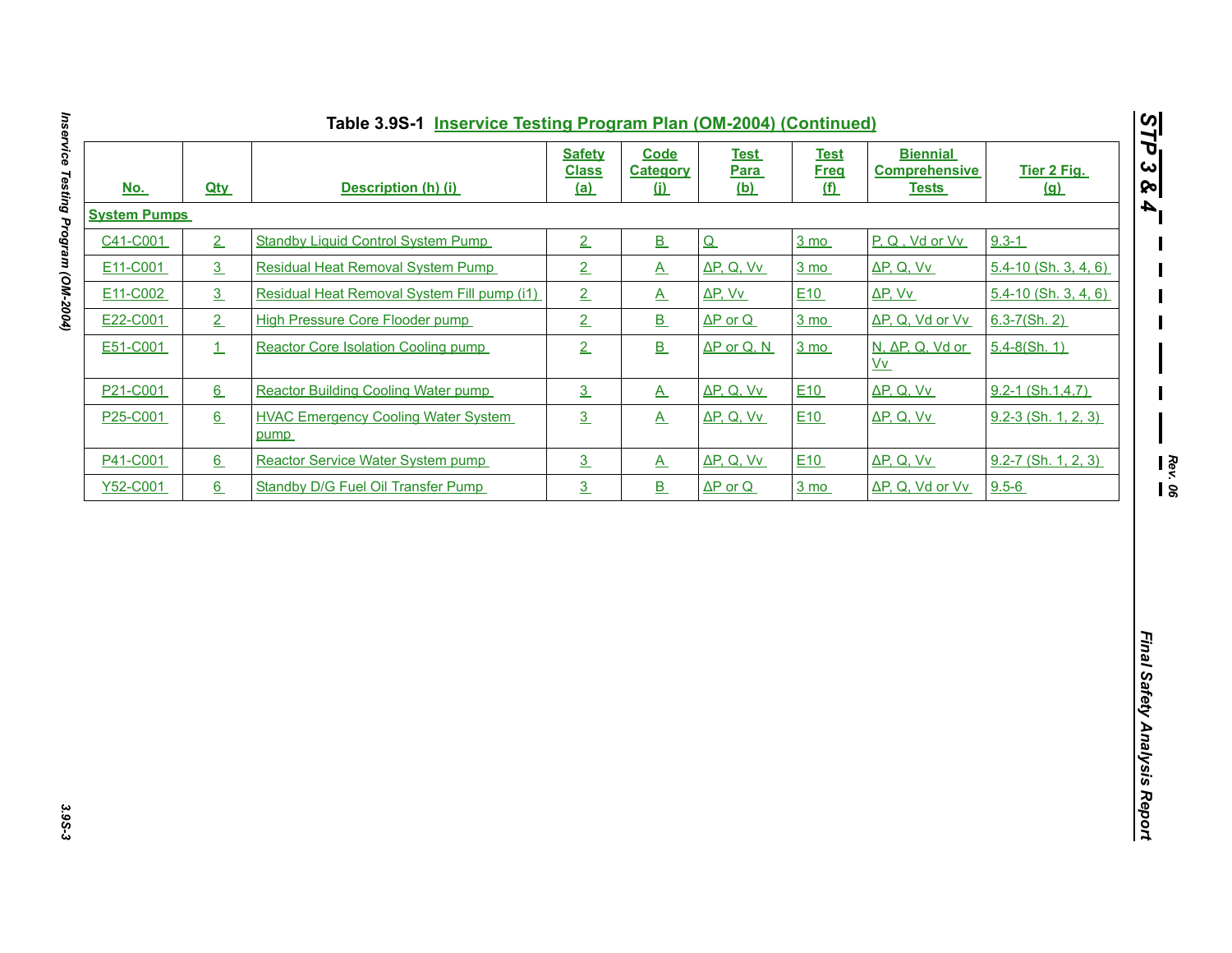| <u>No.</u> | <b>Qtv</b>     | Description (h) (k)                                                  | <b>Valve</b><br>Type (I) | <b>Safety</b><br>Class(a) | <b>Code Cat.</b><br>(c) | <b>Valve</b><br>Func. (d) | <b>Test</b><br><b>Para</b><br>(e) | <b>Test</b><br><b>Freg</b><br><u>(f)</u> | Tier 2<br><b>Fig.</b> (g) |
|------------|----------------|----------------------------------------------------------------------|--------------------------|---------------------------|-------------------------|---------------------------|-----------------------------------|------------------------------------------|---------------------------|
|            |                | <b>B21 Nuclear Boiler System Valves</b>                              |                          |                           |                         |                           |                                   |                                          |                           |
| F001       | 2              | Feedwater line motor-operated valve (MOV)                            | <b>MOV</b>               | $\overline{2}$            | B                       | P                         | P.                                | <b>RO</b>                                | $5.1 - 3 \,$ sh. 4        |
| F002       | 2              | Upstream (First) FW line check valve (k3) (h3.1)                     | CV                       | 2                         | A, C                    | $\mathbf{A}$              | L.S                               | RO, RO                                   | $5.1 - 3$ sh. 4           |
| F003       | 2              | FW line outboard check valve-air-operated (AO) (k1)<br>$(k2)$ (h1.1) | <b>AOV/CV</b>            | $\perp$                   | <b>A, C</b>             | $\frac{1}{2}$             | <u>L, P, S</u>                    | RO,<br>RO, RO                            | 5.1-3 sh. 4               |
| F004       | $\overline{2}$ | FW line inboard check valve (k1) (h1.1)                              | $CV$                     | 1                         | <b>A. C.</b>            | I.A                       | L.S                               | RO, RO                                   | 5.1-3 sh. 4               |
| F005       | $\overline{2}$ | FW line inboard maintenance valve                                    | MN                       | $\perp$                   | B                       | P                         |                                   | E1                                       | 5.1-3 sh. 4               |
| F006       | 2              | RWCU (or CUW) System injection line check valve (k3)<br>(h1.2)       | C <sub>V</sub>           | 2                         | <b>A, C</b>             | $\underline{A}$           | L.S                               | RO, RO                                   | 5.1-3 sh. 4               |
| F007       | $\overline{2}$ | RWCU (or CUW) System injection line MOV                              | <b>MOV</b>               | $\overline{2}$            | B                       | P                         |                                   | E1                                       | $5.1 - 3$ sh. 4           |
| F008       | 4              | Inboard main Steam isolation valve. (MSIV) (k1) (k2)<br>(h1.3)       | <b>AOV</b>               | $\perp$                   | $\overline{\mathsf{A}}$ | <u>I.A</u>                | <b>L</b> , P, S                   | <b>RO, RO,</b><br><u>3mo</u>             | $5.1 - 3$ sh. 3           |
| F009       | 4              | Outboard Main Steam isolation valve (MSIV) (k1) (k2)<br>(h1.3)       | <b>AOV</b>               | $\perp$                   | $\mathbf{A}$            | $L_A$                     | <u>L, P, S</u>                    | <b>RO, RO,</b><br>3mo                    | $5.1 - 3$ sh. 3           |
| F010       | <u>18</u>      | Safety/Relief Valve (SRV) (h1.4) (h2.1) (k2)                         | <b>AOV</b>               | $\perp$                   | <b>A. C.</b>            | $\mathbf{A}$              | R.P.S                             | <b>5yr, RO.</b><br><b>RO</b>             | 5.1-3 Sh. 2               |
| F011       | 1              | MSL bypass/drain line inboard isolation valve (k1) (k2)              | <b>MOV</b>               | 1                         | $\underline{A}$         | $L_A$                     | L, P, S                           | RO, RO,<br><u>3mo</u>                    | $5.1 - 3 \,$ sh. 3        |
| F012       | 1              | MSL bypass/drain line outboard isolation valve (k1) (k2)             | <b>MOV</b>               | $\perp$                   | $\mathbf{A}$            | <u>I, A</u>               | <u>L, P, S</u>                    | <b>RO, RO,</b><br>3mo                    | 5.1-3 sh. 3               |
| F013       | $\mathbf{1}$   | MSL warmup line valve                                                | <b>MOV</b>               | $\overline{2}$            | B                       | P                         |                                   | E1                                       | $5.1 - 3$ sh. 3           |
| F016       | 1              | MSL downstream drain line header valve                               | <b>MOV</b>               | $\overline{2}$            | B                       | P                         |                                   | E1                                       | $5.1 - 3$ sh. 3           |
| F017       | 1              | MSL downstream drain line header bypass (k2)                         | <b>AOV</b>               | 2                         | B                       | $\underline{A}$           | P.S                               | RO, 3mo                                  | 5.1-3 sh. 3               |
| F018       | $\mathbf{1}$   | RPV non-condensable gas removal line                                 | <b>MOV</b>               | 1                         | B                       | P                         |                                   | E1                                       | $5.1 - 3$ sh. 2           |
| F019       | $\mathbf{1}$   | RPV head vent inboard shutoff valve (h1.5)                           | <b>MOV</b>               | $\perp$                   | B                       | $\underline{A}$           | P, S                              | RO, RO                                   | $5.1 - 3$ sh. $2$         |
| F020       | 1              | RPV head vent outboard shutoff valve (h1.5)                          | <b>MOV</b>               | $\perp$                   | B                       | $\underline{A}$           | <u>P.</u>                         | RO, RO                                   | 5.1-3 sh. 2               |

Inservice Testing Program (OM-2004) *Inservice Testing Program (OM-2004)*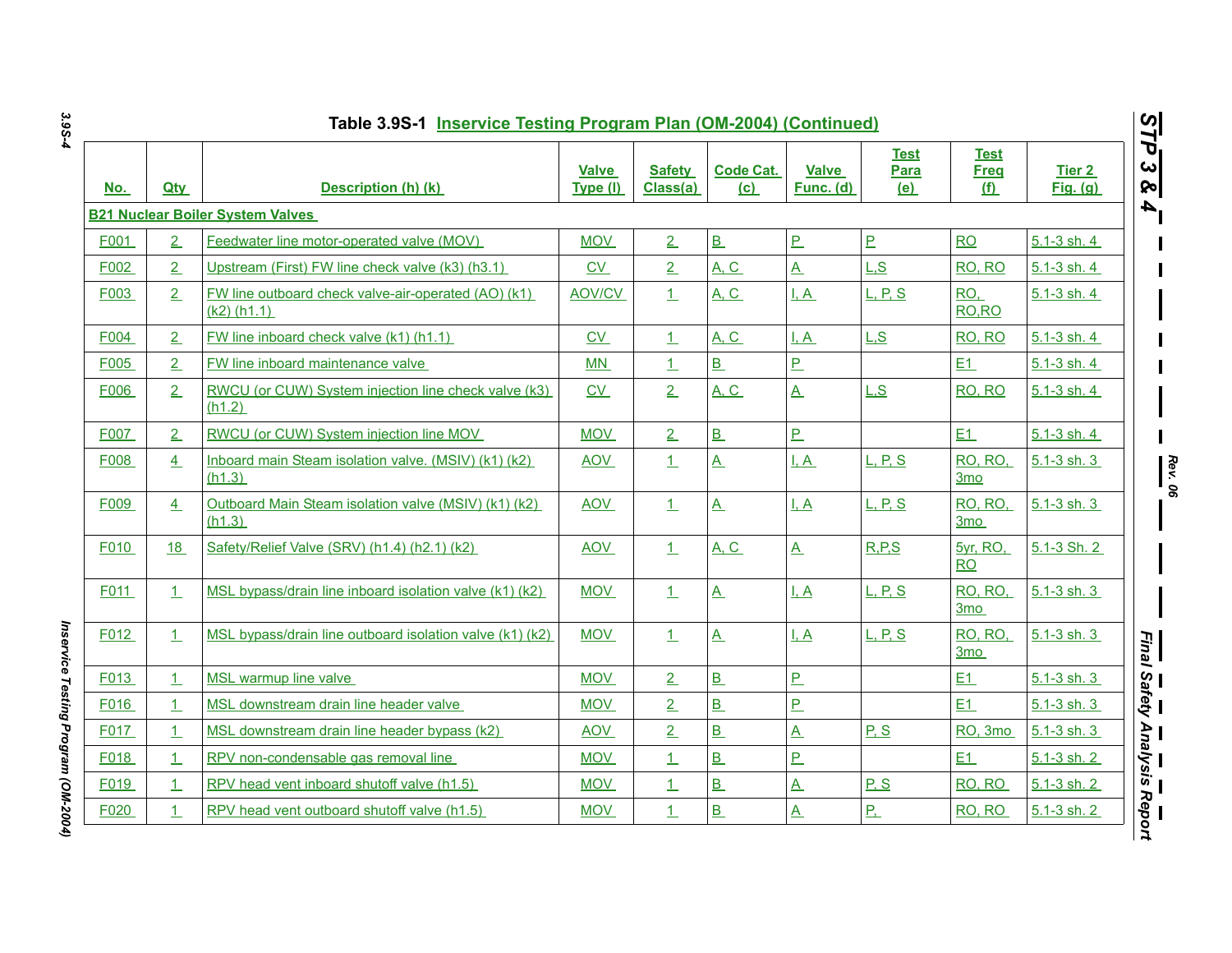| <u>No.</u> | <b>Qtv</b> | Description (h) (k)                                                                  | <b>Valve</b><br>Type (I) | <b>Safety</b><br>Class(a) | <b>Code Cat.</b><br>(c)  | <b>Valve</b><br>Func. (d) | <b>Test</b><br>Para<br>(e) | <b>Test</b><br><b>Freg</b><br><u>(f)</u> | Tier 2<br><b>Fig.</b> (g) |
|------------|------------|--------------------------------------------------------------------------------------|--------------------------|---------------------------|--------------------------|---------------------------|----------------------------|------------------------------------------|---------------------------|
| F021       | 18         | SRV discharge line vacuum breaker (h1.6)                                             | VB                       | 3                         | $\underline{C}$          | <u>A</u>                  | R, S                       | RO, RO                                   | $5.1 - 3$ sh. 2           |
| F022       | <u>18</u>  | SRV discharge line vacuum breaker (h1.6)                                             | $VB$                     | $\overline{3}$            | $\overline{C}$           | $\overline{A}$            | R.S                        | RO, RO                                   | 5.1-3 sh.2                |
| F024       | 4          | Inboard MSIV nitrogen supply line check valve (h1.7)                                 | CV                       | $\overline{3}$            | $\underline{\mathsf{C}}$ | $\underline{A}$           | S                          | <b>RO</b>                                | 5.1-3 sh. 3               |
| F025       | 4          | Outboard MSIV air supply line check valve (h1.7)                                     | $\underline{\text{CV}}$  | $\overline{3}$            | $\underline{\mathsf{C}}$ | $\underline{A}$           | S                          | <b>RO</b>                                | $5.1 - 3$ sh. 3           |
| F026       | 8          | SRV ADS pneumatic supply line check valve (k3) (h1.7)                                | CV                       | 3                         | <b>A. C.</b>             | $\underline{A}$           | L.S                        | RO, RO                                   | 5.1-3 sh. 2               |
| F029       | 18         | SRV pneumatic supply check valve (h1.7)                                              | CV                       | 3                         | $\underline{C}$          | $\underline{A}$           | S                          | RO                                       | $5.1 - 3$ sh. 2           |
| F031       | 2          | Inboard valve on the outboard FW line check valve test<br>line                       | MN                       | 2                         | B                        | $\overline{P}$            |                            | E1                                       | 5.1-3 sh. 4               |
| F033       | 4          | Inboard shutoff valve on the outboard MSIV test line                                 | MN                       | 2                         | $\overline{B}$           | $\underline{\mathsf{P}}$  |                            | E1                                       | $5.1 - 3$ sh. 3           |
| F035       | 1          | Inboard test line valve for the MSL bypass/drain valve                               | MN                       | $\overline{2}$            | B                        | P                         |                            | E1                                       | 5.1-3 sh. 3               |
| F039       | 2          | Inboard test line valve for the inboard FW line check<br>valve                       | MN                       | 2                         | $\underline{\mathbf{B}}$ | P                         |                            | E1                                       | 5.1-3 sh. 4               |
| F040       | 2          | Outboard test line valve for the FW line check valve                                 | MN                       | 2                         | B                        | P                         |                            | E1                                       | 5.1-3 sh. 4               |
| F500       | 2          | Inboard test line valve for the first FW line check valve                            | MN                       | $\overline{2}$            | B                        | $\overline{P}$            |                            | E1                                       | 5.1-3 sh. 4               |
| F503       | 2          | Outboard drain line valve for the FW line check valve                                | MN                       | 2                         | B                        | <u>P</u>                  |                            | E1                                       | $5.1 - 3$ sh. 4           |
| F508       | 4          | Inboard MSIV accumulator A001 drain valve                                            | MN                       | $\overline{3}$            | $\overline{B}$           | $\overline{P}$            |                            | E1                                       | $5.1 - 3$ sh. 3           |
| F509       | 4          | Outboard MSIV accumulator A002 drain valve                                           | MN                       | 3                         | B                        | P                         |                            | E1                                       | 5.1-3 sh. 3               |
| F510       | 8          | SRV ADS accumulator A003 drain valve                                                 | MN                       | $\overline{3}$            | $\overline{B}$           | $\overline{P}$            |                            | E1                                       | 5.1-3 sh. 2               |
| F511       | 18         | SRV accumulator A004 drain valve                                                     | <b>MN</b>                | $\overline{3}$            | B                        | $\overline{P}$            |                            | E1                                       | $5.1 - 3$ sh. 2           |
| F700       | 4          | Manual Isolation valve-RPV water level instrument<br>reference leg line              | <b>MN</b>                | 2                         | B                        | P                         |                            | E1                                       | 5.1-3 sh. 5,6             |
| F701       | 4          | Excess flow check valve-RPV water level instrument<br>reference leg line (k4) (h3.2) | $\underline{\text{CV}}$  | 2                         | <u>A, C</u>              | <u>I, A</u>               | S                          | <b>RO</b>                                | $5.1 - 3 \,$ sh. $5,6$    |
| F702       | 4          | Manual isolation valve-RPV narrow range water level<br>instrument sensing line       | MN                       | 2                         | $\underline{\mathbf{B}}$ | <u>P</u>                  |                            | E1                                       | 5.1-3 sh. 5,6             |

Inservice Testing Program (OM-2004) *Inservice Testing Program (OM-2004) 3.9S-5*

3.9S-5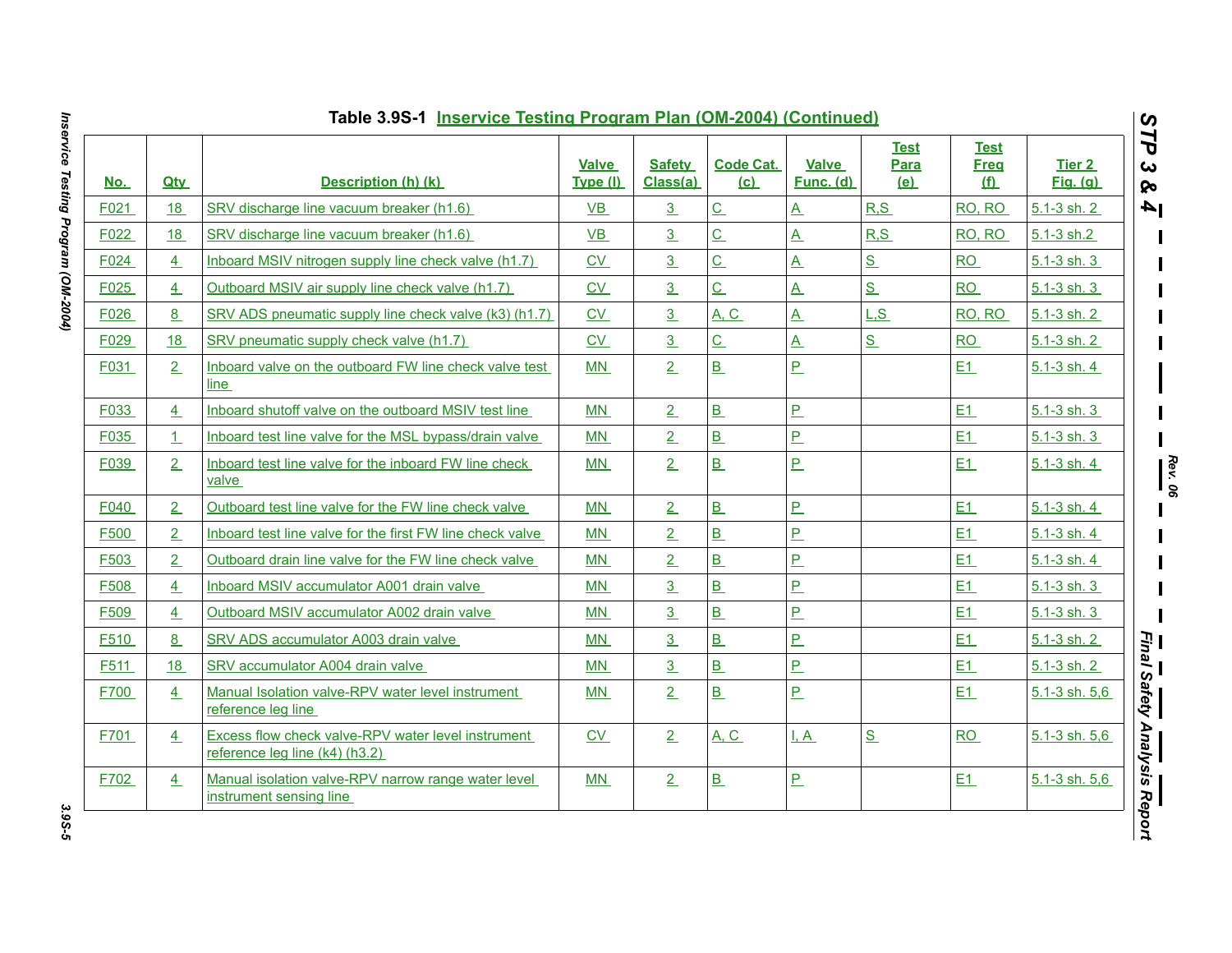| <u>No.</u> | <b>Qty</b>     | Description (h) (k)                                                                                 | <b>Valve</b><br>Type (I) | <b>Safety</b><br>Class(a) | <b>Code Cat.</b><br>(c)  | <b>Valve</b><br>Func. (d) | <b>Test</b><br>Para<br>(e) | <b>Test</b><br><b>Freg</b><br><u>(f)</u> | <b>Tier 2</b><br><b>Fig.</b> (g) |
|------------|----------------|-----------------------------------------------------------------------------------------------------|--------------------------|---------------------------|--------------------------|---------------------------|----------------------------|------------------------------------------|----------------------------------|
| F703       | $\overline{4}$ | Excess flow check valve-RPV narrow range water level<br>instrument sensing line (k4) (h3.2))        | <b>CV</b>                | 2                         | <b>A, C</b>              | I, A                      | S                          | <b>RO</b>                                | $5.1 - 3 \,$ sh. $5,6$           |
| F704       | $\overline{4}$ | Manual isolation valve-RPV wide range water level<br>instrument sensing line                        | MN                       | 2                         | B                        | $\overline{P}$            |                            | E1                                       | $5.1 - 3$ sh. $5.6$              |
| F705       | 4              | Excess flow check valve-RPV wide range water level<br>instrument sensing line (k4) (h3.2)           | CV                       | 2                         | <b>A. C.</b>             | I, A                      | S                          | <b>RO</b>                                | $5.1 - 3$ sh. $5.6$              |
| F706       | 1              | Root valve-Reactor well water level instrument sensing<br>line                                      | MN                       | 2                         | $\underline{\mathbf{B}}$ | $P_{-}$                   |                            | E1                                       | $5.1 - 3$ sh. $5$                |
| F709       | $\mathbf{1}$   | Manual isolation valve-RPV shutdown range water level<br>instrument reference leg line              | MN                       | 2                         | $\underline{\mathbf{B}}$ | $\underline{\mathsf{P}}$  |                            | E1                                       | $5.1 - 3$ sh. 2                  |
| F710       | $\mathbf{1}$   | Excess flow check valve-RPV shutdown range water<br>level instrument reference leg line (k4) (h3.2) | CV                       | 2                         | <b>A. C.</b>             | I, A                      | S                          | RO                                       | 5.1-3 sh. 2                      |
| F711       | 1              | Manual isolation valve-RPV head seal leakage<br>instrument line                                     | MN                       | 2                         | $\underline{\mathbf{B}}$ | $P_{-}$                   |                            | E1                                       | 5.1-3 sh. 8                      |
| F712       | 1              | Excess flow check valve to RPV head seal leakage<br>instrument line (k4) (h3.3)                     | $\underline{\text{CV}}$  | 2                         | <b>A, C</b>              | $\overline{A}$            | S                          | RO                                       | $5.1 - 3$ sh. $8$                |
| F713       | 4              | Manual isolation valve-RPV above pump deck<br>instrument line                                       | MN                       | 2                         | $\underline{\mathsf{B}}$ | $P_{-}$                   |                            | E1                                       | 5.1-3 sh. 7                      |
| F714       | 4              | Excess flow check valve-RPV above pump deck<br>instrument line (k4) (h3.2)                          | CV                       | 2                         | <b>A, C</b>              | $L_A$                     | S                          | RO                                       | $5.1 - 3$ sh. $7$                |
| F715       | 4              | Manual isolation valve-RPV below pump deck<br>instrument line                                       | MN                       | 2                         | $\underline{\mathbf{B}}$ | $\overline{P}$            |                            | E1                                       | $5.1 - 3$ sh. $7$                |
| F716       | 4              | Excess flow check valve-RPV below pump deck<br>instrument line (k4) (h3.2)                          | CV                       | 2                         | <b>A. C.</b>             | I, A                      | S                          | RO                                       | 5.1-3 sh. 7                      |
| F717       | $\frac{4}{ }$  | Manual Isolation valve-RPV above core plate instrument<br>line                                      | MN                       | 2                         | $\underline{\mathbf{B}}$ | $\overline{P}$            |                            | E1                                       | 5.1-3 sh. 7                      |
| F718       | 4              | Excess flow check valve-RPV above core plate<br>instrument line (k4) (h3.2)                         | $\underline{\text{CV}}$  | 2                         | <u>A, C</u>              | $\mathbf{A}$              | S                          | RO                                       | $5.1 - 3$ sh. $7$                |

Inservice Testing Program (OM-2004) *Inservice Testing Program (OM-2004)*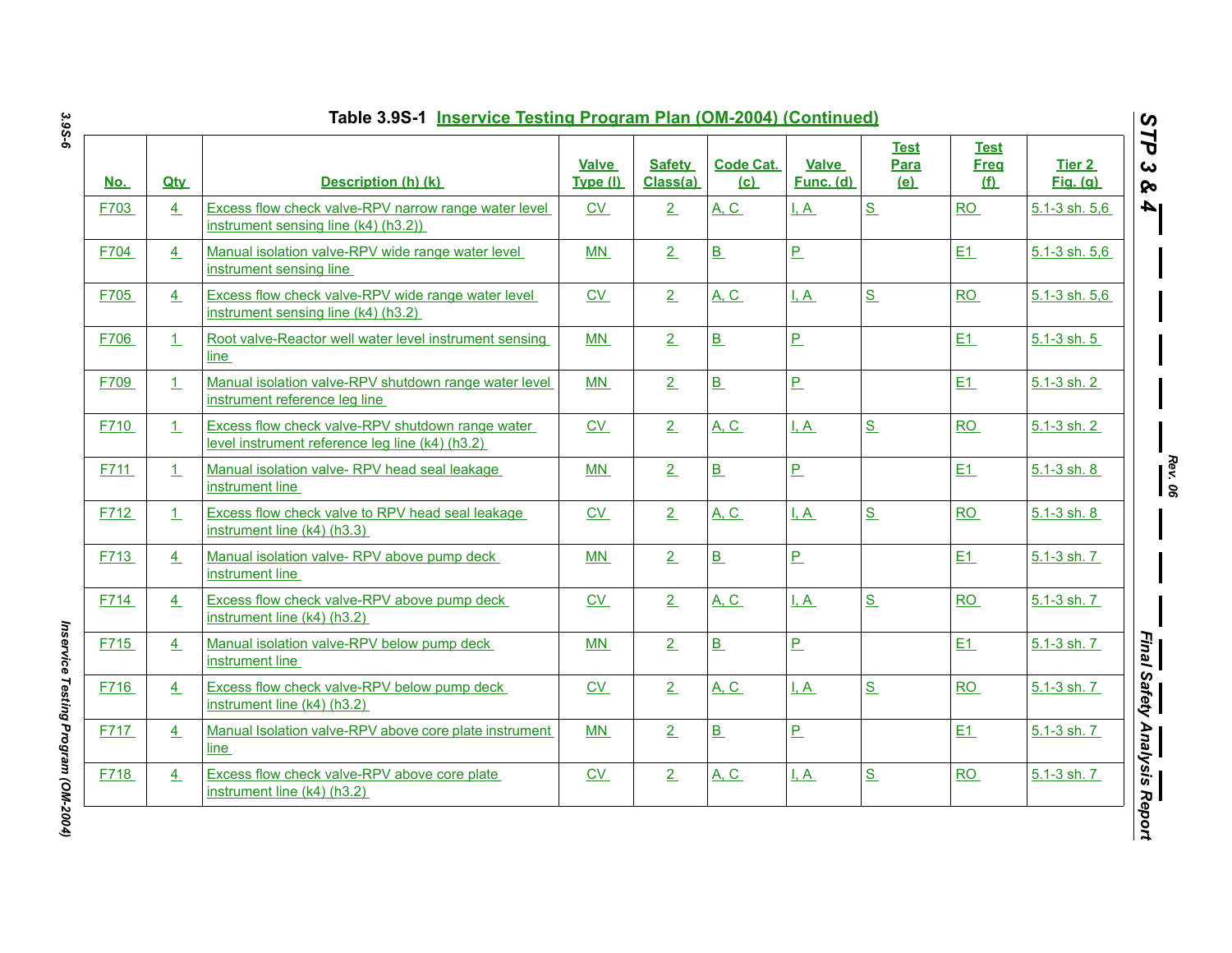|                  |                 | Table 3.9S-1 Inservice Testing Program Plan (OM-2004) (Continued)              |                   |                           |                          |                           |                            |                                 |                           | $\boldsymbol{\omega}$               |
|------------------|-----------------|--------------------------------------------------------------------------------|-------------------|---------------------------|--------------------------|---------------------------|----------------------------|---------------------------------|---------------------------|-------------------------------------|
| <u>No.</u>       | <b>Qtv</b>      | Description (h) (k)                                                            | Valve<br>Type (I) | <b>Safety</b><br>Class(a) | <b>Code Cat.</b><br>(c)  | <b>Valve</b><br>Func. (d) | <b>Test</b><br>Para<br>(e) | <b>Test</b><br><b>Freg</b><br>f | Tier 2<br><b>Fig.</b> (g) | ⊣<br>ট<br>ట<br>ନ୍ତ                  |
| F719             | $\frac{4}{1}$   | Manual isolation valve-RPV below core plate instrument<br><u>line</u>          | MN                | 2                         | B                        | <u>P</u>                  |                            | E1                              | 5.1-3 sh. 7               | A                                   |
| F720             | $\frac{4}{1}$   | Excess flow check valve-RPV below core plate<br>instrument line $(k4)$ (h3.2)  | CV                | 2                         | <b>A</b> , <b>C</b>      | I, A                      | S                          | <b>RO</b>                       | 5.1-3 sh. 7               |                                     |
| F723             | 4               | Manual isolation valve-MSL flow restrictor instrument<br>line                  | MN                | $\overline{2}$            | B                        | <u>P</u>                  |                            | E1                              | 5.1-3 sh. 2               |                                     |
| F724             | 4               | Excess flow check valve-MSL flow restrictor instrument<br>line $(k4)$ $(h3.2)$ | CV                | $\overline{2}$            | A, C                     | I, A                      | S                          | <b>RO</b>                       | 5.1-3 sh. 2               |                                     |
| F725             | 4               | Manual isolation valve-MSL flow restrictor instrument<br>line                  | MN                | 2                         | B                        | $P_{-}$                   |                            | E1                              | 5.1-3 sh. 2               |                                     |
| F726             | 4               | Excess flow check valve-MSL flow restrictor instrument<br>line (k4) (h3.2)     | C <sub>V</sub>    | 2                         | <b>A. C.</b>             | <u>I.A</u>                | S                          | RO                              | 5.1-3 sh. 2               |                                     |
| F727             | 2               | MSL PX instrument line inboard root valve                                      | <b>MN</b>         | $\overline{2}$            | B                        | P                         |                            | E1                              | $5.1 - 3$ sh. 3           | $\mathbf{R}_{\mathbf{e}\mathbf{v}}$ |
|                  |                 | <b>B31 Reactor Recirculation Internal Pump Valves</b>                          |                   |                           |                          |                           |                            |                                 |                           | ၊ နွ                                |
| F008             | 10 <sup>°</sup> | Excess flow check valve RIP pump motor purge water<br>line (k4) (h3.4)         | CV                | 2                         | A, C                     | I, A                      | S                          | RO                              | 5.4-4 sh. 2               |                                     |
| F010             | 10              | RIP pump motor purge water supply line valve                                   | MN                | $\overline{2}$            | B                        | <u>P</u>                  |                            | E1                              | 5.4-4 sh. 1               |                                     |
| F011             | 10              | RIP inflatable pressurized water line inboard valve                            | MN                | $\overline{2}$            | B                        | <u>P</u>                  |                            | E1                              | 5.4-4 sh. 1               |                                     |
| F013             | 10              | RIP seal equalizing line valve                                                 | MN                | $\overline{2}$            | B                        | <u>P</u>                  |                            | E1                              | $5.4 - 4$ sh. 1           |                                     |
| F015             | 10              | Manual maintenance valve-RIP pump motor purge<br>water line                    | MN                | $\overline{2}$            | B                        | <u>P</u>                  |                            | E1                              | 5.4-4 sh. 2               | Final Safety Analysis               |
| F500             | 10              | RIP cooling water HX vent line inboard valve                                   | MN                | $\overline{2}$            | B                        | $\overline{P}$            |                            | E1                              | $5.4 - 4 \,$ sh. 1        |                                     |
| F <sub>502</sub> | 10              | RIP drain line inboard valve                                                   | MN                | $\overline{2}$            | B                        | P                         |                            | E1                              | 5.4-4 sh. 1               |                                     |
| F <sub>505</sub> | 10              | RIP cooling water HX shell drain line inboard valve                            | MN                | 2 <sub>1</sub>            | B                        | $\overline{P}$            |                            | E1                              | $5.4 - 4$ sh. 1           |                                     |
|                  |                 | C12 Control Rod Drive System Valves                                            |                   |                           |                          |                           |                            |                                 |                           |                                     |
| F719             | $\overline{4}$  | Root valve charging line header pressure instrument line                       | MN                | $\overline{2}$            | $\underline{\mathbf{B}}$ | <u>P</u>                  |                            | E1                              | 4.6-8 sh. 2               |                                     |
| F720             | $\overline{4}$  | Root valve charging line header pressure instrument line                       | MN                | $\overline{2}$            | B                        | P                         |                            | E1                              | $4.6 - 8$                 | —<br>Report                         |
|                  |                 |                                                                                |                   |                           |                          |                           |                            |                                 |                           |                                     |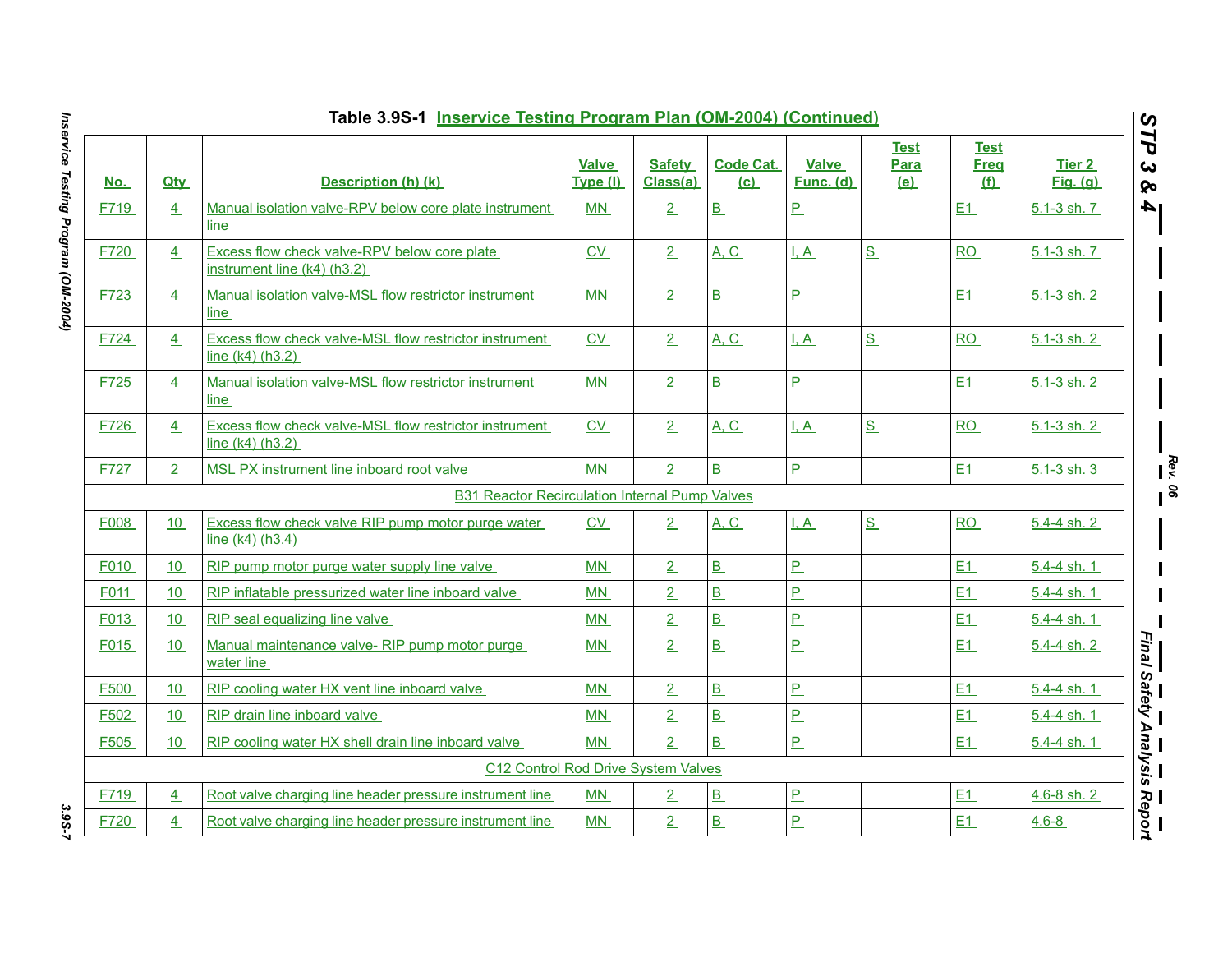| <u>No.</u>       | <b>Qtv</b>     | Description (h) (k)                                                         | <b>Valve</b><br>Type (I)             | <b>Safety</b><br>Class(a) | <b>Code Cat.</b><br>(c) | Valve<br><u>Func. (d)</u> | <b>Test</b><br>Para<br>(e) | Test<br><b>Freg</b><br><u>(f)</u> | Tier 2<br><b>Fig.</b> (g) |
|------------------|----------------|-----------------------------------------------------------------------------|--------------------------------------|---------------------------|-------------------------|---------------------------|----------------------------|-----------------------------------|---------------------------|
|                  |                | C41 Standby Liquid Control System Valves                                    |                                      |                           |                         |                           |                            |                                   |                           |
| F001             | 2              | SLCS storage tank outlet line MOV (k2)                                      | <b>MOV</b>                           | 2                         | B                       | $\underline{A}$           | P.S                        | RO, 3mo                           | $9.3 - 1$                 |
| F002             | $\overline{2}$ | SLCS pump suction line maintenance valve                                    | <b>MN</b>                            | 2                         | B                       | P.                        |                            | E1                                | $9.3 - 1$                 |
| F003             | 2              | SLCS pump discharge line relief valve                                       | RV                                   | $\overline{2}$            | $\overline{C}$          | $\underline{A}$           | $\overline{\mathbf{R}}$    | 10yr                              | $9.3 - 1$                 |
| F004             | 2              | SLCS pump discharge line check valve                                        | CV                                   | $\overline{2}$            | $\overline{C}$          | $\overline{A}$            | S                          | 3 <sub>mo</sub>                   | $9.3 - 1$                 |
| F005             | 2              | SLCS pump discharge line maintenance valve                                  | MN                                   | $\overline{2}$            | B                       | P                         |                            | E1                                | $9.3 - 1$                 |
| F006             | 2              | SLCS pump injection valve MOV                                               | <b>MOV</b>                           | $\overline{2}$            | $\underline{A}$         | <u>I, A</u>               | <u>L, P, S.</u>            | 2yr, 2yr,<br>3 <sub>mo</sub>      | $9.3 - 1$                 |
| F007             | 1              | SLCS injection line outboard check valve (h5)                               | $\underline{CV}$                     | 2                         | A, C                    | I, A                      | L.S                        | <b>2yr, 2yr</b>                   | $9.3 - 1$                 |
| F008             | $\mathbf{1}$   | SLCS injection line inboard check valve (h5)                                | CV                                   | 2                         | <b>A, C</b>             | I, A                      | L.S                        | 2yr, 2yr                          | $9.3 - 1$                 |
| F018             | $\mathbf{1}$   | SLCS storage tank sample line inboard shutoff valve                         | MN                                   | $\overline{2}$            | B                       | P.                        |                            | E1                                | $9.3 - 1$                 |
| F025             | $\mathbf{1}$   | SLCS injection line test/vent line inboard valve                            | <b>MN</b>                            | 2                         | B                       | P.                        |                            | E1                                | $9.3 - 1$                 |
| F500             | $\mathbf{1}$   | SLCS pump suction line drain line                                           | MN                                   | 2                         | $\overline{B}$          | P.                        |                            | E1                                | $9.3 - 1$                 |
| F501             | 2              | SLCS pump discharge line drain line valve                                   | MN                                   | $\overline{2}$            | $\overline{B}$          | P                         |                            | E1                                | $9.3 - 1$                 |
|                  |                |                                                                             | C51 Neutron Monitoring System Valves |                           |                         |                           |                            |                                   |                           |
| J <sub>004</sub> | 3              | Isolation valve assembly:                                                   |                                      |                           |                         |                           |                            |                                   |                           |
|                  |                | ATIP ball valve (k1) (k2)                                                   | MN                                   | 2                         | $\overline{A}$          | I.A                       | <u>L. P. S.</u>            | <b>RO, RO,</b><br>3 <sub>mo</sub> | 7.6-1 sh. 3               |
|                  |                | Index shear valve                                                           | <b>EXP</b>                           | 2                         | A, D                    | $\overline{\mathbf{A}}$   | $\overline{\mathbf{X}}$    | RO                                | $7.6 - 1$ sh. 3           |
| J <sub>011</sub> | $\mathbf{1}$   | Purge isolation valve                                                       | MN                                   | 2                         | A, C                    | LP                        | L.P.                       | <b>2yr. 2yr</b>                   | 7.6-1 sh. 3               |
|                  |                | D23 Containment Atmospheric Monitoring System Valves                        |                                      |                           |                         |                           |                            |                                   |                           |
| F001             | 2              | CAMS drywell pressure instrument line outboard<br>isolation valve (k4) (k2) | SOV                                  | 2                         | <u>A</u>                | I, A                      | P, S                       | RO, 3mo                           | 7.6-7 sh. 2               |
| F004             | 2              | CAMS drywell sample line outboard containment<br>isolation valve (k4) (k2)  | MOV                                  | 2                         | <u>A</u>                | I, A                      | P, S                       | RO, 3mo                           | 7.6-7 sh. 2               |

*Rev. 06*

*3.9S-8*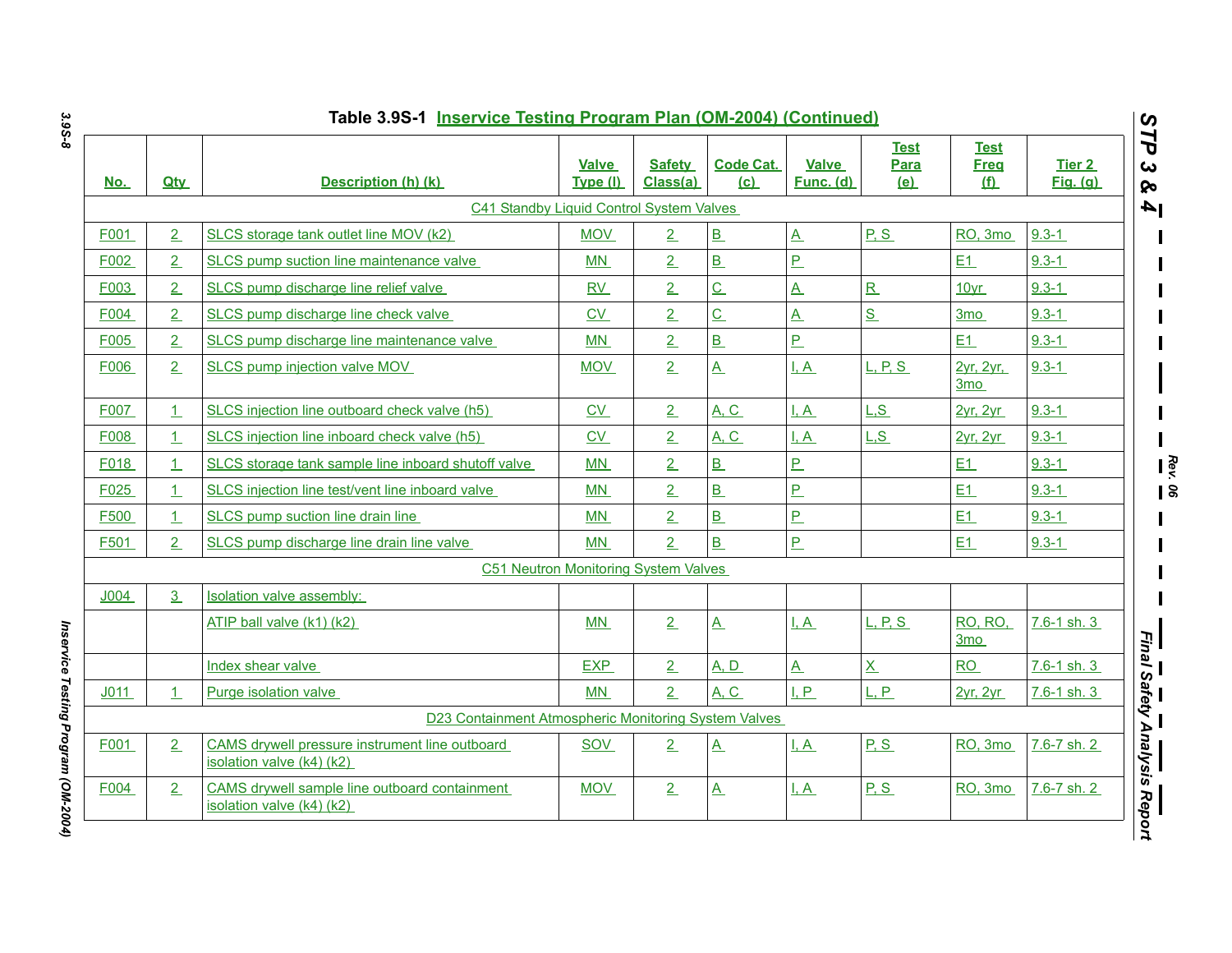| <u>No.</u> | <b>Qtv</b> | Description (h) (k)                                                        | Valve<br>Type (I) | <b>Safety</b><br>Class(a) | <b>Code Cat.</b><br>(c) | Valve<br>Func. (d)       | <b>Test</b><br><b>Para</b><br><u>(e)</u> | <b>Test</b><br><b>Freq</b><br><u>(f)</u> | Tier 2<br><b>Fig.</b> (g) |
|------------|------------|----------------------------------------------------------------------------|-------------------|---------------------------|-------------------------|--------------------------|------------------------------------------|------------------------------------------|---------------------------|
| F005       | 2          | CAMS drywell return line outboard containment isolation<br>valve (k4) (k2) | <b>MOV</b>        | 2                         | $\underline{A}$         | I, A                     | P, S                                     | RO, 3mo                                  | 7.6-7 sh. 2               |
| F006       | 2          | CAMS wetwell sample line outboard containment<br>isolation valve (k4) (k2) | <b>MOV</b>        | 2                         | $\underline{A}$         | $\overline{A}$           | P.S                                      | RO, 3mo                                  | 7.6-7 sh. 2               |
| F007       | 2          | CAMS wetwell return line outboard containment<br>isolation valve (k4) (k2) | <b>MOV</b>        | 2                         | $\mathbf{A}$            | I.A                      | P.S                                      | RO, 3mo                                  | 7.6-7 sh. 2               |
| F008       | 2          | CAMS rack drain line outboard containment isolation<br>valve (k4) (k2)     | <b>MOV</b>        | 2                         | $\underline{A}$         | I, A                     | P, S                                     | RO, 3mo                                  | 7.6-7 sh. 2               |
| F009       | 2          | CAMS drywell pressure instrument line outboard<br>isolation valve (k4)     | MN                | 2                         | $\underline{A}$         | I, P                     |                                          | E1                                       | 7.6-7 sh. 2               |
| F010       | 2          | CAMS drywell sample line outboard valve (k4)                               | MN                | 2                         | $\mathbf{A}$            | I.P                      |                                          | E1                                       | 7.6-7 sh. 2               |
| F011       | 2          | CAMS drywell return line outboard valve (k4)                               | MN                | $\overline{2}$            | $\underline{A}$         | I, P                     |                                          | E1                                       | 7.6-7 sh. 2               |
| F012       | 2          | CAMS wetwell sample line outboard valve (k4)                               | MN                | $\overline{2}$            | $\overline{A}$          | LP                       |                                          | E1                                       | 7.6-7 sh. 2               |
| F013       | 2          | CAMS wetwell return line outboard valve (k4)                               | MN                | $\overline{2}$            | $\underline{A}$         | I, P                     |                                          | E1                                       | 7.6-7 sh. 2               |
| F014       | 2          | CAMS rack drain line outboard containment isolation<br>valve (k4)          | MN                | 2                         | $\underline{A}$         | I, P                     |                                          | E1                                       | 7.6-7 sh. 2               |
|            |            | <b>E11 Residual Heat Removal System Valves</b>                             |                   |                           |                         |                          |                                          |                                          |                           |
| F001       | 3          | Suppression pool suction valve (k4) (k2)                                   | <b>MOV</b>        | 2                         | $\underline{A}$         | I, A                     | P, S                                     | RO, 3mo                                  | $5.4 - 10$<br>sh.3,4,6    |
| F002       | 3          | RHR pump discharge line check valve                                        | CV                | 2                         | $\overline{C}$          | $\overline{\mathbf{A}}$  | S                                        | 3 <sub>mo</sub>                          | $5.4 - 10$<br>sh.3,4,6    |
| F003       | 3          | RHR pump discharge line maintenance valve                                  | MN                | 2                         | B                       | $\overline{P}$           |                                          | E1                                       | $5.4 - 10$<br>sh.3,4.6    |
| F004       | 3          | Heat Exchanger flow control valve                                          | MOV               | 2                         | B                       | $\underline{A}$          | P, S                                     | $2yr$ , 3mo                              | $5.4 - 10$<br>sh.3,4,6    |
| F005       | $\perp$    | RPV injection valve, Loop A (h6) (k3) (k2)                                 | MOV               | 2                         | $\underline{A}$         | $\underline{\mathsf{A}}$ | L, P, S                                  | RO <sub>1</sub><br>RO <sub>,CS</sub>     | 5.4-10 sh. 3              |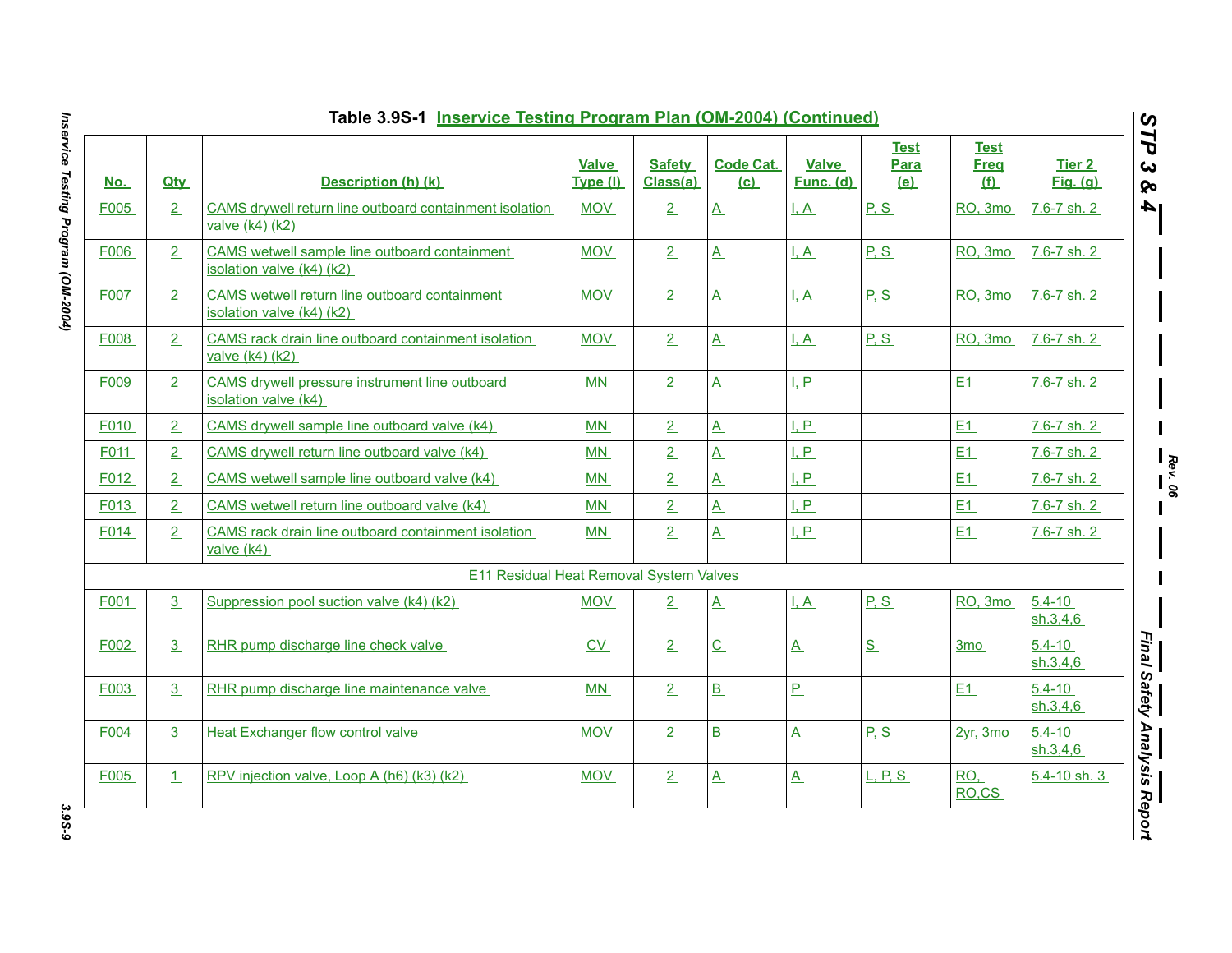|            |                | Table 3.9S-1 Inservice Testing Program Plan (OM-2004) (Continued)             |                          |                           |                         |                           |                                          |                                          |                           | $\boldsymbol{\omega}$              |
|------------|----------------|-------------------------------------------------------------------------------|--------------------------|---------------------------|-------------------------|---------------------------|------------------------------------------|------------------------------------------|---------------------------|------------------------------------|
| <u>No.</u> | <b>Qty</b>     | Description (h) (k)                                                           | <b>Valve</b><br>Type (I) | <b>Safety</b><br>Class(a) | <b>Code Cat.</b><br>(c) | <b>Valve</b><br>Func. (d) | <b>Test</b><br><b>Para</b><br><u>(e)</u> | <b>Test</b><br><b>Freq</b><br><u>(f)</u> | Tier 2<br><b>Fig.</b> (g) | 7P<br>$\boldsymbol{\omega}$<br>ନ୍ତ |
| F005       | 2              | RPV injection valve, Loop B& C (k3) (k2) (h6)                                 | <b>MOV</b>               | $\perp$                   | $\underline{A}$         | $\overline{A}$            | L, P, S                                  | RO,<br>RO.CS                             | 5.4-10 sh. 5,7            | l 4                                |
| F006       | 1              | RPV injection line check valve, Loop A (k3) (k2)                              | <b>AOV/CV</b>            | 2                         | <b>A, C</b>             | $\underline{A}$           | L, P, S                                  | RO, RO,<br>3 <sub>mo</sub>               | 5.4-10 sh. 3              |                                    |
| F006       | 2              | RPV injection line check valve, Loop B & C (k3) (k2)                          | <b>AOV/CV</b>            | $\perp$                   | A. C.                   | I. A                      | L. P. S.                                 | <b>RO, RO.</b><br>3 <sub>mo</sub>        | 5.4-10 sh. 5.7            |                                    |
| F007       | 2              | RPV injection line inboard maint. valve                                       | <b>MN</b>                | $\perp$                   | B                       | P                         |                                          | E1                                       | 5.4-10 sh. 5,7            |                                    |
| F008       | 3              | Suppression pool return line MOV (k4) (k2)                                    | <b>MOV</b>               | 2                         | $\underline{A}$         | <u>I, A</u>               | P.S                                      | RO, 3mo                                  | 5.4-10 sh.<br>3,4,6       |                                    |
| F009       | 3              | Shutdown Cooling suction line maintenance valve                               | <b>MN</b>                | $\perp$                   | B                       | $\overline{P}$            |                                          | E1                                       | 5.4-10 sh. 2              |                                    |
| F010       | 3              | Shutdown Cooling suction line inboard isolation valve<br>$(k3)$ $(k2)$ $(h6)$ | <b>MOV</b>               | $\perp$                   | $\mathbf{A}$            | I.A                       | <b>L. P. S.</b>                          | RO.<br>RO,CS                             | 5.4-10 sh. 2              |                                    |
| F011       | 3 <sup>1</sup> | Shutdown Cooling suction line outboard isolation valve<br>(k3) (k2) (h6)      | <b>MOV</b>               | $\perp$                   | $\mathbf{A}$            | I, A                      | L, P, S                                  | RO,<br>RO.CS                             | 5.4-10 sh. 2              |                                    |
| F012       | 3              | Shutdown Cooling suction line adm. valve                                      | <b>MOV</b>               | 2                         | B                       | $\underline{A}$           | P.S                                      | 2yr, 3mo                                 | $5.4 - 10$<br>sh.3,4,6    |                                    |
| F013       | 3              | Heat exchanger bypass flow control valve                                      | <b>MOV</b>               | 2                         | B                       | $\overline{A}$            | P.S                                      | 2vr. 3mo                                 | $5.4 - 10$<br>sh.3,4,6    |                                    |
| F014       | 3              | Fuel Pool Cooling supply line inboard MOV                                     | <b>MOV</b>               | 2                         | B                       | $\underline{A}$           | P.S                                      | 2yr, 3mo                                 | 5.4-10 sh.<br>3.5.7       |                                    |
| F015       | 3              | Fuel Pool Cooling supply line outboard MOV                                    | <b>MOV</b>               | 2                         | B                       | $\underline{A}$           | P.S                                      | 2yr, 3mo                                 | 5.4-10 sh.<br>3, 5, 7     |                                    |
| F016       | 3              | Gate valve-line from Fuel Pool Cooling (FPC)                                  | MN                       | 2                         | B                       | $\overline{A}$            | S                                        | RO                                       | 5.4-10 sh. 2              |                                    |
| F017       | 2              | Drywell spray line inboard valve (k4) (k2)                                    | <b>MOV</b>               | $\overline{2}$            | $\underline{A}$         | I, A                      | P, S                                     | RO, 3mo                                  | 5.4-10 sh. 5,7            |                                    |
| F018       | 2              | Drywell spray line outboard valve (k4) (k2)                                   | <b>MOV</b>               | $\overline{2}$            | $\underline{A}$         | $\overline{A}$            | P.S                                      | RO, 3mo                                  | 5.4-10 sh. 5,7            |                                    |
| F019       | 2              | Wetwell spray line MOV (k4) (k2)                                              | <b>MOV</b>               | 2                         | $\underline{A}$         | <u>I, A</u>               | P.S                                      | RO, 3mo                                  | 5.4-10 sh. 5.7            |                                    |
| F020       | 3              | RHR pump min flow bypass line check valve                                     | CV                       | $\overline{2}$            | $\underline{C}$         | $\underline{A}$           | $S_{-}$                                  | 3 <sub>mo</sub>                          | $5.4 - 10$<br>sh.3,4,6    | Report                             |

Inservice Testing Program (OM-2004) *Inservice Testing Program (OM-2004)*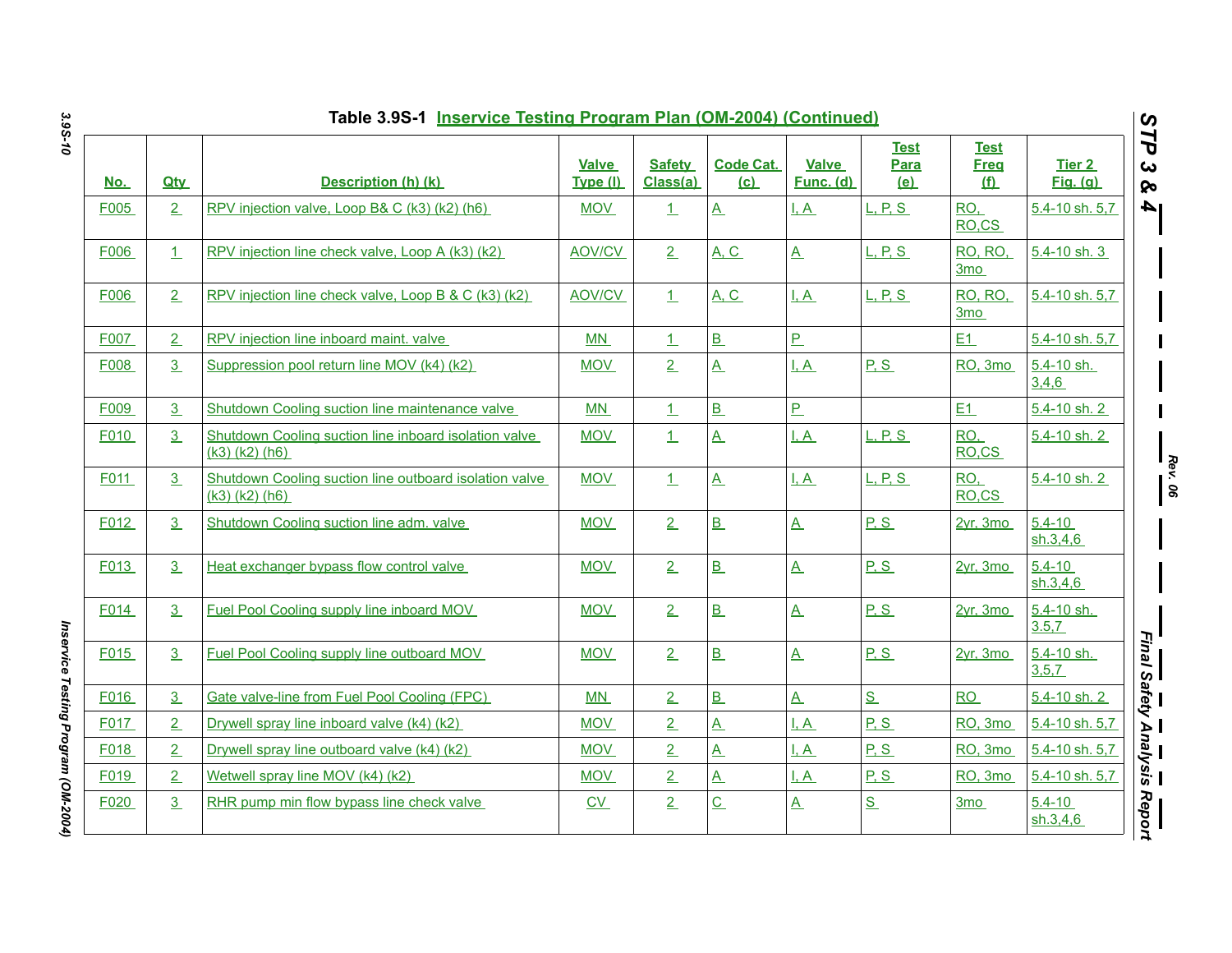|            |                | Table 3.9S-1 Inservice Testing Program Plan (OM-2004) (Continued) |                          |                           |                             |                           |                                   |                                 |                          |
|------------|----------------|-------------------------------------------------------------------|--------------------------|---------------------------|-----------------------------|---------------------------|-----------------------------------|---------------------------------|--------------------------|
| <u>No.</u> | <b>Qtv</b>     | <b>Description (h) (k)</b>                                        | <b>Valve</b><br>Type (I) | <b>Safety</b><br>Class(a) | <b>Code Cat.</b><br>(c)     | <b>Valve</b><br>Func. (d) | <b>Test</b><br><b>Para</b><br>(e) | <b>Test</b><br><b>Freq</b><br>f | Tier 2<br>Fig. (q)       |
| F021       | 3 <sub>1</sub> | RHR pump min flow bypass line MOV (k4)                            | <b>MOV</b>               | 2                         | $\underline{A}$             | I, A                      | P.S                               | RO, 3mo                         | $5.4 - 10$<br>sh.3.4.6   |
| F022       | 3              | Discharge line fill pump suction line valve                       | MN                       | 2                         | B                           | $\overline{P}$            |                                   | E1                              | $5.4 - 10$<br>sh.3,4,6   |
| F023       | 3 <sub>1</sub> | Fill pump discharge line check valve                              | CV                       | 2                         | $\underline{C}$             | $\underline{A}$           | S                                 | 3 <sub>mo</sub>                 | $5.4 - 10$<br>sh.3,4,6   |
| F024       | 3 <sub>1</sub> | Fill pump discharge line stop check valve                         | $\underline{CV}$         | 2                         | $\underline{\mathsf{C}}$    | $\underline{A}$           | S                                 | 3 <sub>mo</sub>                 | $5.4 - 10$<br>sh.3,4.6   |
| F025       | 3              | Fill pump minimum flow line globe valve                           | <b>MN</b>                | 2                         | B                           | $\overline{P}$            |                                   | E1                              | $5.4 - 10$<br>sh.3,4,6   |
| F026       | 3 <sub>1</sub> | RHR pump suction to High Conductivity Waste (HCW)                 | MN                       | 2                         | B                           | $\overline{P}$            |                                   | E1                              | $5.4 - 10$<br>sh.3,4,6   |
| F027       | 3 <sub>1</sub> | Bypass line around the check valve MPL E11-F002                   | MN                       | 2                         | B                           | $\underline{\mathsf{P}}$  |                                   | E1                              | $5.4 - 10$<br>sh.3,4.6   |
| F028       | 3 <sub>1</sub> | Heat Exchanger outlet line relief valve                           | RV                       | 2                         | $\underline{\mathsf{C}}$    | $\underline{A}$           | R                                 | 5yr                             | $5.4 - 10$<br>sh.3,4,6   |
| F029       | 3 <sub>1</sub> | Inboard reactor well drain line valve                             | <b>MOV</b>               | 2                         | B                           | $P_{-}$                   |                                   | E1                              | $5.4 - 10$<br>sh.3,4,6   |
| F030       | 3 <sub>1</sub> | Drain to radwaste valve                                           | <b>MOV</b>               | 2                         | B                           | $\overline{P}$            |                                   | E1                              | $5.4 - 10$<br>sh.3,4.6   |
| F031       | 3 <sub>1</sub> | Outboard reactor well drain line valve (to SP) (k4) (k2)          | <b>MOV</b>               | 2                         | $\underline{A}$             | L.P                       | $\overline{P}$                    | RO                              | $5.4 - 10$<br>sh.3,4,6   |
| F032       | 3 <sub>1</sub> | Shutoff valve-line from MUWC                                      | MN                       | 2                         | B                           | $\overline{P}$            |                                   | E1                              | $5.4 - 10$<br>sh.3, 5, 7 |
| F033       | 3              | Check valve in the line from MUWC                                 | $\underline{CV}$         | 2                         | $\underline{\underline{C}}$ | $\underline{A}$           | S                                 | 3 <sub>mo</sub>                 | $5.4 - 10$<br>sh.3,5,7   |
| F034       | $\perp$        | RPV injection line vent/test line inboard valve, Loop A           | MN                       | 2                         | B                           | $\overline{P}$            |                                   | E1                              | 5.4-10 sh. 3             |
| F034       | 2 <sub>1</sub> | RPV injection line vent/test line inboard valve, Loop B&C         | MN                       | 1                         | B                           | $\overline{P}$            |                                   | E1                              | 5.4-10 sh. 5,7           |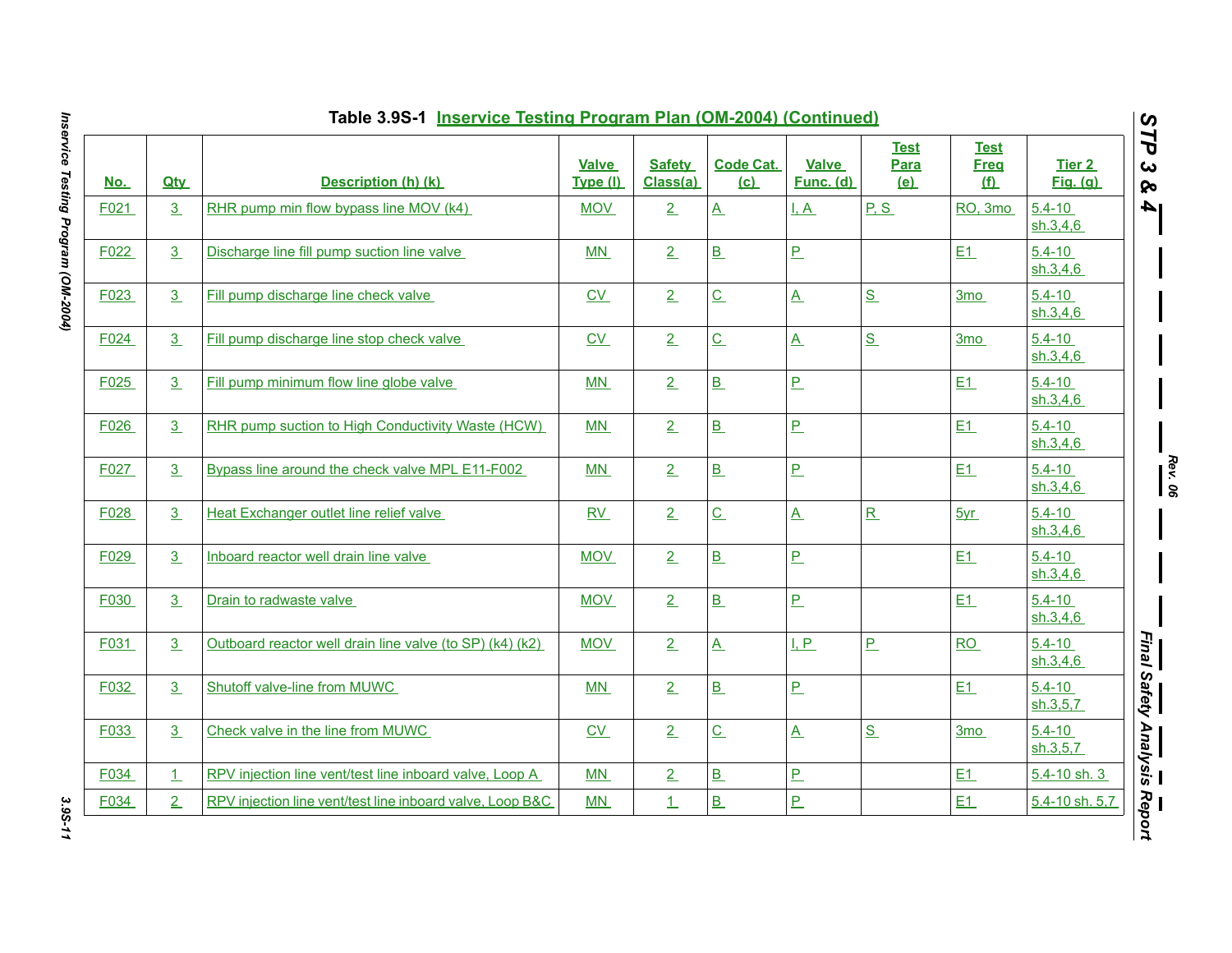|                  |                | Table 3.9S-1 Inservice Testing Program Plan (OM-2004) (Continued)    |                          |                           |                         |                           |                            |                                          |                           | $\boldsymbol{\omega}$             |
|------------------|----------------|----------------------------------------------------------------------|--------------------------|---------------------------|-------------------------|---------------------------|----------------------------|------------------------------------------|---------------------------|-----------------------------------|
| <u>No.</u>       | <b>Qtv</b>     | Description (h) (k)                                                  | <b>Valve</b><br>Type (I) | <b>Safety</b><br>Class(a) | <b>Code Cat.</b><br>(c) | <b>Valve</b><br>Func. (d) | <b>Test</b><br>Para<br>(e) | <b>Test</b><br><b>Freq</b><br><u>(f)</u> | Tier 2<br><b>Fig.</b> (g) | Ë<br>$\boldsymbol{\omega}$<br>ନ୍ତ |
| F036             | 1              | Press equal valve around check valve E11-F006, Loop<br>A(k3)         | <b>AOV</b>               | 2                         | $\underline{A}$         | P.                        | 上                          | <b>RO</b>                                | 5.4-10 sh. 3              | I4                                |
| F036             | 2              | Press equal valve around check valve E11-F006, Loop<br>B&C (k3) (k2) | AOV                      | 1                         | $\underline{A}$         | $\mathbf{P}$              | L, P                       | <b>RO, RO</b>                            | 5.4-10 sh. 5,7            |                                   |
| F037             | 3              | Shutdown cooling suction line test line (k3)                         | MN                       | $\perp$                   | $\underline{A}$         | $\overline{P}$            | L                          | RO                                       | 5.4-10 sh. 2              |                                   |
| F039             | 3              | Relief valve around the MOV MPL E11-F011                             | RV                       | 1                         | $\underline{C}$         | $\underline{\mathsf{A}}$  | $\mathbf R$                | 5yr                                      | 5.4-10 sh. 2              |                                   |
| F040             | 3              | Shutoff valve-line from MUWC                                         | MN                       | 2                         | B                       | $\overline{P}$            |                            | E1                                       | 5.4-10 sh. 2              |                                   |
| F041             | 3              | Check valve line from Make-Up Water Condenser<br>(MUWC)              | CV                       | $\overline{2}$            | $\overline{C}$          | $\underline{A}$           | S                          | 3 <sub>mo</sub>                          | 5.4-10 sh. 2              |                                   |
| F042             | 3              | Shutdown Cooling Mode suction line relief valve                      | RV                       | 2                         | $\underline{C}$         | $\underline{A}$           |                            | E1                                       | $5.4 - 10$<br>sh.3,4,6    |                                   |
| F043             | 3              | HX outlet to the Sampling System (SS) test inboard<br>valve          | SOV                      | 2                         | B                       | <u>P</u>                  |                            | E1                                       | $5.4 - 10$<br>sh.3,4,6    |                                   |
| F045             | $\perp$        | HX outlet to the PASS-inboard valve                                  | <b>MOV</b>               | 2                         | B                       | $\overline{\mathbf{A}}$   | P.S                        | 2vr, 3mo                                 | 5.4-10 sh. 3              | $\frac{ReV}{ReV}$                 |
| F046             | $\perp$        | HX outlet to the PASS-outboard valve                                 | <b>MOV</b>               | $\overline{2}$            | B                       | $\underline{\mathsf{A}}$  | P.S                        | $2yr$ , 3mo                              | $5.4 - 10$ sh. 3          |                                   |
| F047             | 2              | Shutoff -line from MUWC                                              | <b>MN</b>                | $\overline{2}$            | B                       | P.                        |                            | E1                                       | 5.4-10 sh. 5,7            |                                   |
| F048             | 2              | Check valve line from MUWC                                           | C <sub>V</sub>           | $\overline{2}$            | $\overline{C}$          | P                         |                            | E1                                       | 5.4-10 sh. 5.7            |                                   |
| F049             | $\overline{2}$ | Drywell spray line vent & test line inboard valve                    | MN                       | $\overline{2}$            | B                       | P                         |                            | E1                                       | 5.4-10 sh. 5,7            |                                   |
| F051             | 3              | Fill pump discharge line relief valve                                | <b>RV</b>                | $\overline{2}$            | $\underline{C}$         | $\underline{A}$           | R                          | 10yr                                     | $5.4 - 10$<br>sh.3,4.6    | <b>Final</b>                      |
| F052             | $\perp$        | Drain line for the suppression pool                                  | <b>MN</b>                | 2                         | B                       | $\overline{P}$            |                            | E1                                       | 5.4-10 sh. 4              |                                   |
| F <sub>101</sub> | $\perp$        | AC independent water addition input valve                            | MN                       | $\overline{2}$            | B                       | $\underline{A}$           | S                          | 2yr                                      | 5.4-10 sh. 7              | Safety                            |
| F <sub>102</sub> | $\perp$        | AC independent water addition input valve                            | MN                       | 2 <sub>1</sub>            | B                       | $\overline{\mathbf{A}}$   | $S_{-}$                    | 2yr                                      | 5.4-10 sh. 7              |                                   |
| F500             | 3              | Heat exchanger inlet drain line inboard valve                        | MN                       | $\overline{2}$            | B                       | P.                        |                            | E1                                       | $5.4 - 10$<br>sh.3,4,6    | ' Analysis                        |
| F502             | 3              | HX outlet line drain line inboard valve                              | MN                       | 2                         | B                       | $\overline{P}$            |                            | E1                                       | $5.4 - 10$<br>sh.3,4,6    | Report                            |

*Inservice Testing Program (OM-2004)* 

Inservice Testing Program (OM-2004)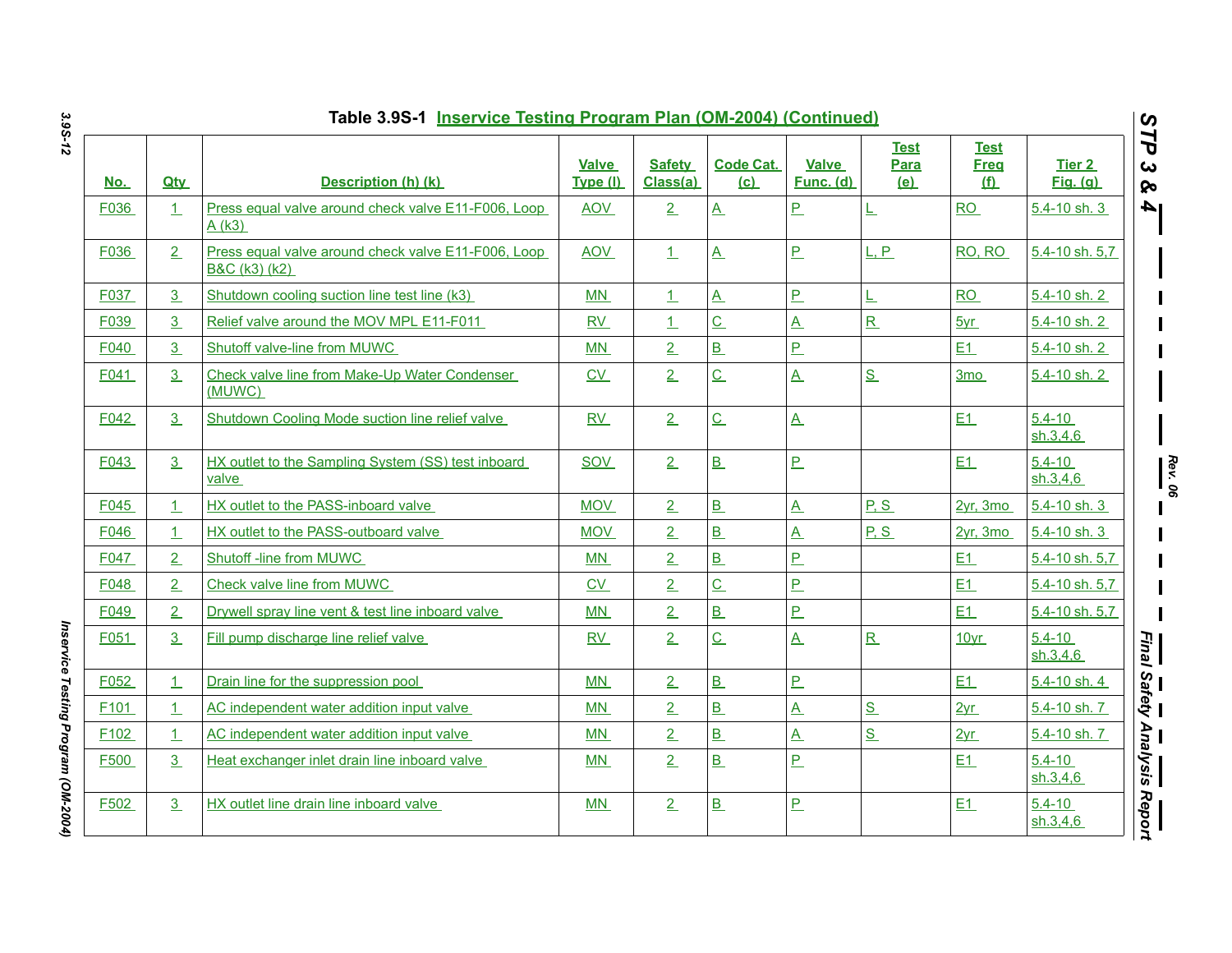| <u>No.</u>       | <b>Qty</b>     | Description (h) (k)                                  | <b>Valve</b><br>Type (I) | <b>Safety</b><br>Class(a) | <b>Code Cat.</b><br>(c)  | <b>Valve</b><br>Func. (d) | <b>Test</b><br>Para<br>(e) | <b>Test</b><br><b>Freq</b><br>f | Tier 2<br><b>Fig.</b> (g) |
|------------------|----------------|------------------------------------------------------|--------------------------|---------------------------|--------------------------|---------------------------|----------------------------|---------------------------------|---------------------------|
| F504             | 3              | RPV injection line vent line inboard valve           | MN                       | 2                         | B                        | <u>P</u>                  |                            | E1                              | $5.4 - 10$<br>sh.3,5,7    |
| F506             | 1              | RPV injection line drain line inboard valve          | <b>MN</b>                | 2                         | B                        | $\overline{P}$            |                            | E1                              | 5.4-10 sh. 3              |
| F506             | 2              | RPV injection line drain line inboard valve          | MN                       | 1                         | B                        | <u>P</u>                  |                            | E1                              | 5.4-10 sh. 5,7            |
| F508             | 3 <sub>1</sub> | Shutdown Cooling suction line vent line valve        | MN                       | 2                         | B                        | $\overline{P}$            |                            | E1                              | 5.4-10 sh. 2              |
| F509             | 2              | Vent valve-FPC return line                           | MN                       | 2                         | B                        | P                         |                            | E1                              | 5.4-10 sh. 5,7            |
| F <sub>511</sub> | 2              | Drywell spray line inboard drain line valve          | M <sub>N</sub>           | 2                         | B                        | $\overline{P}$            |                            | E1                              | 5.4-10 sh. 5,7            |
| F513             | $\overline{2}$ | Drywell spray line inboard drain line valve          | MN                       | $\overline{2}$            | B                        | P                         |                            | E1                              | 5.4-10 sh. 5,7            |
| F515             | 2              | Wetwell spray line inboard drain line valve          | MN                       | 2                         | $\overline{B}$           | P                         |                            | E1                              | 5.4-10 sh. 5,7            |
| F517             | 3              | RHR pump min flow line drain line inboard valve      | MN                       | 2                         | B                        | $\overline{P}$            |                            | E1                              | $5.4 - 10$<br>sh.3,4,6    |
| F700             | 3              | RHR pump suction line pressure instrument line       | MN                       | 2                         | B                        | $\overline{P}$            |                            | E1                              | $5.4 - 10$<br>sh.3,4,6    |
| F701             | 3              | RHR pump suction line pressure instrument line       | <b>MN</b>                | 2                         | B                        | $\overline{P}$            |                            | E1                              | $5.4 - 10$<br>sh.3,4,6    |
| F702             | 3              | RHR pump discharge line pressure instrument line     | MN                       | 2                         | B                        | $\overline{P}$            |                            | E1                              | $5.4 - 10$<br>sh.3,4.6    |
| F704             | 3              | RHR pump discharge line pressure instrument line     | MN                       | 2                         | B                        | <u>P</u>                  |                            | E1                              | $5.4 - 10$<br>sh.3,4,6    |
| F706             | 3              | RHR pump discharge line pressure instrument line     | MN                       | 2                         | B                        | $\underline{\mathsf{P}}$  |                            | E1                              | $5.4 - 10$<br>sh.3,4,6    |
| F707             | 3              | RHR pump discharge line pressure instrument line     | MN                       | 2                         | B                        | P                         |                            | E1                              | $5.4 - 10$<br>sh.3,4.6    |
| F708             | 3              | FT MPL E11-FT008 instrument line inboard root valve  | MN                       | 2                         | B                        | P                         |                            | E1                              | $5.4 - 10$<br>sh.3,4,6    |
| F709             | 3              | FT MPL E11-FT008 instrument line outboard root valve | MN                       | 2                         | $\underline{\mathbf{B}}$ | <u>P</u>                  |                            | E1                              | $5.4 - 10$<br>sh.3,4,6    |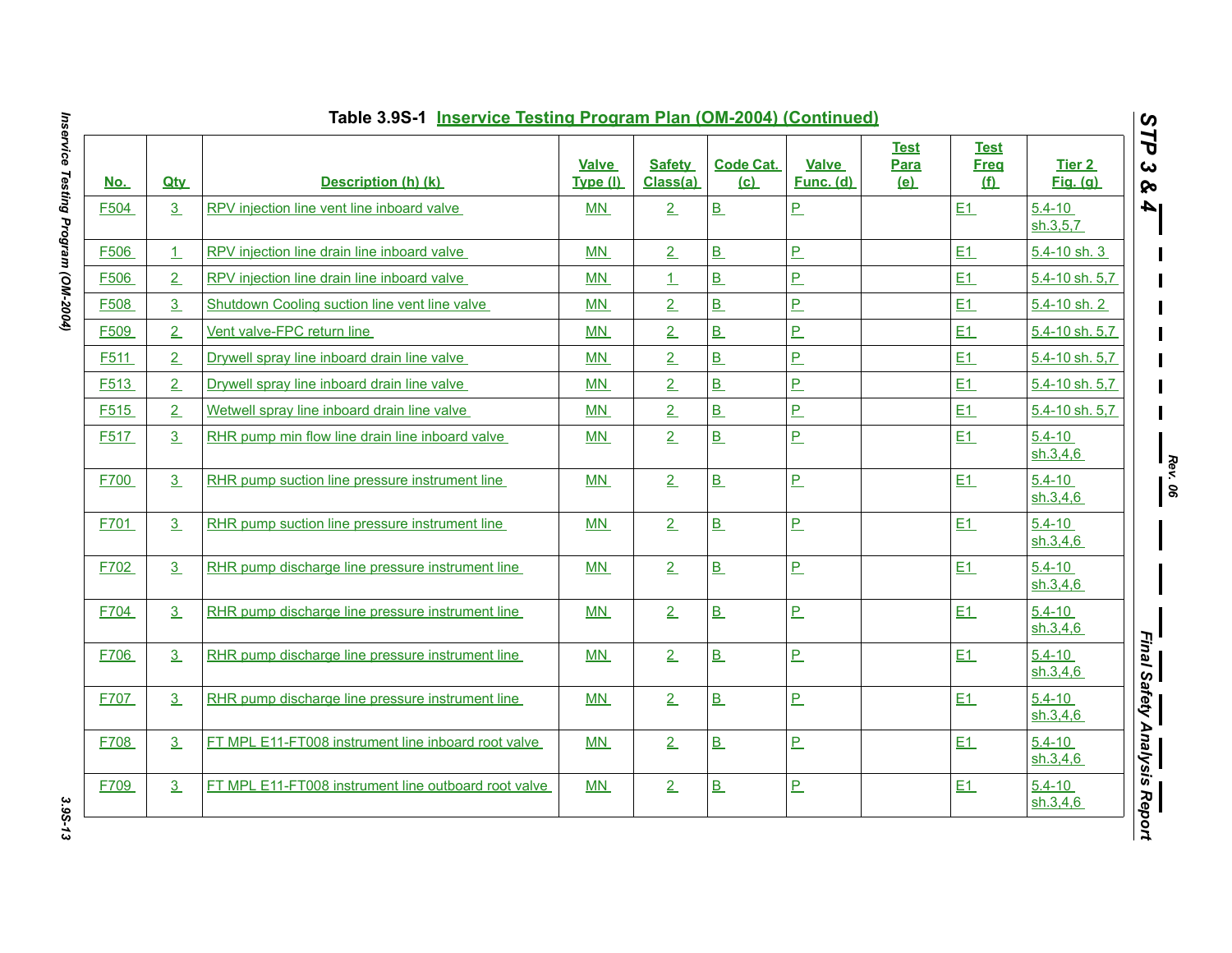|            |                | Table 3.9S-1 Inservice Testing Program Plan (OM-2004) (Continued) |                          |                           |                                      |                           |                                   |                                   |                           |                                                   |
|------------|----------------|-------------------------------------------------------------------|--------------------------|---------------------------|--------------------------------------|---------------------------|-----------------------------------|-----------------------------------|---------------------------|---------------------------------------------------|
| <u>No.</u> | <b>Qtv</b>     | Description (h) (k)                                               | <b>Valve</b><br>Type (I) | <b>Safety</b><br>Class(a) | <b>Code Cat.</b><br>(c)              | <b>Valve</b><br>Func. (d) | <b>Test</b><br>Para<br><u>(e)</u> | <b>Test</b><br><b>Freg</b><br>(f) | Tier 2<br><b>Fig.</b> (g) | STP<br>ట<br>ନ୍ତ                                   |
| F710       | $\overline{3}$ | FT MPL E11-FT008 instrument line inboard root valve               | <b>MN</b>                | 2                         | $\underline{\mathbf{B}}$             | $\overline{P}$            |                                   | E1                                | $5.4 - 10$<br>sh.3,4,6    | l 4                                               |
| F711       | 3 <sub>2</sub> | FT MPL E11-FT008 instrument line outboard root valve              | <b>MN</b>                | 2                         | B                                    | $\overline{P}$            |                                   | E1                                | $5.4 - 10$<br>sh.3,4,6    |                                                   |
| F712       | 3 <sub>1</sub> | Shutdown Cooling Mode suction line pressure<br>instrument line    | MN                       | 2                         | B                                    | $\overline{P}$            |                                   | E1                                | $5.4 - 10$<br>sh.3,4,6    |                                                   |
| F713       | 3 <sub>1</sub> | Fill pump suction line instrument line valve                      | <b>MN</b>                | 2                         | B                                    | $\overline{P}$            |                                   | E1                                | $5.4 - 10$<br>sh.3,4.6    |                                                   |
| F714       | $\perp$        | Discharge to radwaste flow instrument line                        | MN                       | $\overline{2}$            | B                                    | $\overline{P}$            |                                   | E1                                | 5.4-10 sh. 4              |                                                   |
| F716       | 1              | Discharge to radwaste flow instrument line                        | <b>MN</b>                | $\overline{2}$            | B                                    | $\overline{P}$            |                                   | E1                                | 5.4-10 sh. 4              |                                                   |
| F718       | $\overline{3}$ | Fill pump discharge line check valve test point                   | MN                       | $\overline{2}$            | B                                    | P                         |                                   | E1                                | 5.4-10 sh.<br>3,4,6       |                                                   |
| F720       | 3 <sub>1</sub> | Fill pump discharge line check valve test point                   | MN                       | 2                         | B                                    | $\overline{P}$            |                                   | E1                                | 5.4-10 sh.<br>3,4,6       | $\frac{Rev \cdot 06}{\text{Rev} \cdot \text{06}}$ |
|            |                | E22 High Pressure Core Flooder System Valves                      |                          |                           |                                      |                           |                                   |                                   |                           |                                                   |
| F001       | 2              | Condensate Storage Tank (CST) suction line MOV                    | <b>MOV</b>               | 2                         | B                                    | $\underline{A}$           | P.S                               | 2yr, 2yr,<br>3 <sub>mo</sub>      | $6.3 - 7$ sh. 2           |                                                   |
| F002       | 2              | CST suction line check valve                                      | CV                       | 2                         | $\underline{C}$                      | $\underline{A}$           | S                                 | 3 <sub>mo</sub>                   | $6.3 - 7$ sh. 2           |                                                   |
| F003       | 2              | HPCF System injection valve (k3) (k2) (h6)                        | <b>MOV</b>               | 1                         | $\underline{A}$                      | $\overline{A}$            | L, P, S                           | RO,<br>RO.CS                      | $6.3 - 7$ sh. 1           |                                                   |
| F004       | 2              | HPCF System inboard check valve (k3) (k2)                         | AOV/CV                   | $\perp$                   | <b>A, C</b>                          | $\overline{A}$            | L, P, S                           | RO, RO,<br>3 <sub>mo</sub>        | 6.3-7 sh. 1               | —<br>Final Safety Analysis Report                 |
| F005       | $\overline{2}$ | Pump discharge line inboard maintenance valve                     | MN                       | $\perp$                   | B                                    | $\overline{P}$            |                                   | E1                                | 6.3-7 sh. 1               |                                                   |
| F006       | $\overline{2}$ | Suppression pool suction line MOV (k4) (k2)                       | <b>MOV</b>               | $\overline{2}$            | $\overline{A}$                       | I, A                      | P, S                              | RO, 3mo                           | $6.3 - 7$ sh. 2           |                                                   |
| F007       | $\overline{2}$ | Suppression pool suction line check valve                         | CV                       | $\overline{2}$            | $\underline{\underline{\mathsf{C}}}$ | $\underline{A}$           | S                                 | 3 <sub>mo</sub>                   | $6.3 - 7$ sh. 2           |                                                   |
| F008       | $\overline{2}$ | Test return line inboard valve                                    | <b>MOV</b>               | 2                         | B                                    | $\underline{A}$           | P.S                               | $2yr$ , $3mo$                     | 6.3-7 sh. 2               |                                                   |
| F009       | $\overline{2}$ | Test return line outboard valve (k4) (k2)                         | <b>MOV</b>               | $\overline{2}$            | $\overline{A}$                       | I, A                      | P.S                               | RO, 3mo                           | $6.3 - 7$ sh. 2           |                                                   |

Inservice Testing Program (OM-2004) *Inservice Testing Program (OM-2004)*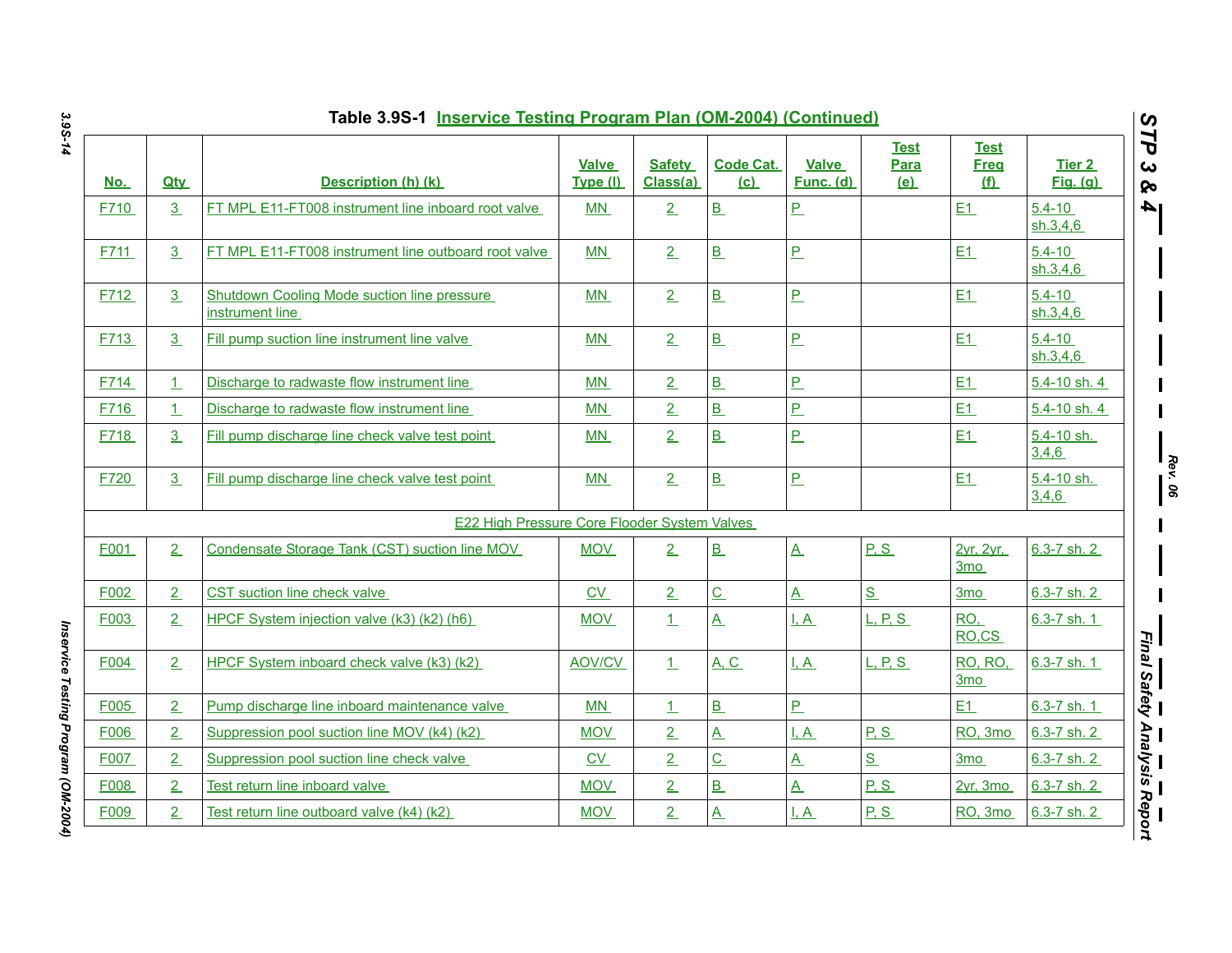|            |                | Table 3.9S-1 Inservice Testing Program Plan (OM-2004) (Continued) |                          |                           |                         |                           |                            |                                 |                                      | $\boldsymbol{\omega}$        |
|------------|----------------|-------------------------------------------------------------------|--------------------------|---------------------------|-------------------------|---------------------------|----------------------------|---------------------------------|--------------------------------------|------------------------------|
| <u>No.</u> | <b>Qtv</b>     | Description (h) (k)                                               | <b>Valve</b><br>Type (I) | <b>Safety</b><br>Class(a) | <b>Code Cat.</b><br>(c) | <b>Valve</b><br>Func. (d) | <b>Test</b><br>Para<br>(e) | <b>Test</b><br><b>Freg</b><br>f | Tier <sub>2</sub><br><b>Fig.</b> (g) | ĽP<br>ట<br>ନ୍ତ               |
| F010       | $\overline{2}$ | Pump minimum flow bypass line MOV (k4) (k2)                       | <b>MOV</b>               | 2                         | $\underline{A}$         | I, A                      | P.S                        | RO, 3mo                         | $6.3 - 7$ sh. 2                      | $\mathbf{A}$                 |
| F011       | 2              | Bypass line shutoff valve around check valve E22-F002             | MN                       | $\overline{2}$            | B                       | $\overline{P}$            |                            | E1                              | 6.3-7 sh. 2                          |                              |
| F012       | 2              | HPCI pump suction line drain line to HCW                          | MN                       | $\overline{2}$            | $\overline{B}$          | $\overline{P}$            |                            | E1                              | 6.3-7 sh. 2                          |                              |
| F014       | 2              | Pump discharge line fill line outboard check valve                | $\underline{CV}$         | $\overline{2}$            | $\underline{C}$         | $\underline{A}$           | S                          | 3 <sub>mo</sub>                 | 6.3-7 sh. 1                          |                              |
| F015       | 2              | Pump discharge line fill line outboard check valve                | C <sub>V</sub>           | 2                         | $\overline{C}$          | $\underline{A}$           | S                          | 3 <sub>mo</sub>                 | 6.3-7 sh. 1                          |                              |
| F017       | 2              | Pump discharge line test and vent line inboard valve              | MN                       | 1                         | B                       | <u>P</u>                  |                            | E1                              | 6.3-7 sh. 1                          |                              |
| F019       | 2              | Pressure equalizing valve around check valve E22-F004             | <b>MOV</b>               | $\perp$                   | <u>A</u>                | $\overline{P}$            | L, P                       | RO, RO                          | 6.3-7 sh. 1                          |                              |
| F020       | 2              | Suppression pool suction line relief valve                        | RV                       | $\overline{2}$            | $\overline{C}$          | $\underline{A}$           | R                          | 10 <sub>yr</sub>                | 6.3-7 sh. 2                          |                              |
| F021       | 2              | Pump discharge check valve                                        | C <sub>V</sub>           | $\overline{2}$            | $\overline{C}$          | $\underline{A}$           | S                          | 3 <sub>mo</sub>                 | 6.3-7 sh. 2                          |                              |
| F022       | 2              | Suppression pool suction line test line valve                     | MN                       | 2                         | B                       | $\overline{P}$            |                            | E1                              | 6.3-7 sh. 2                          |                              |
| F023       | 2              | Pump discharge line test line valve                               | MN                       | 2 <sub>1</sub>            | B                       | $\overline{P}$            |                            | E1                              | 6.3-7 sh. 2                          |                              |
| F500       | 2              | Pump discharge line high point vent inboard valve                 | <b>MN</b>                | $\overline{2}$            | B                       | $\overline{P}$            |                            | E1                              | 6.3-7 sh. 1                          |                              |
| F502       | 2              | Pump discharge line drywell test line inboard valve               | MN                       | $\overline{2}$            | B                       | $\overline{P}$            |                            | E1                              | 6.3-7 sh. 1                          |                              |
| F700       | 2              | Pump suction line pressure instrument line root valve             | MN                       | $\overline{2}$            | B                       | <u>P</u>                  |                            | E1                              | 6.3-7 sh. 2                          |                              |
| F701       | 2              | Pump suction line pressure instrument line root valve             | MN                       | $\overline{2}$            | B                       | $\overline{P}$            |                            | E1                              | $6.3 - 7$ sh. 2                      |                              |
| F702       | 2              | Pump discharge line pressure instrument line inboard<br>valve     | MN                       | $\overline{2}$            | B                       | $\overline{P}$            |                            | E1                              | 6.3-7 sh. 2                          |                              |
| F704       | 2              | Pump discharge line pressure instrument line inboard<br>valve     | MN                       | 2                         | B                       | $\overline{P}$            |                            | E1                              | 6.3-7 sh. 2                          | Final Safety Analysis Report |
| F705       | 2              | Pump discharge line pressure instrument line outboard<br>valve    | MN                       | 2                         | B                       | $\overline{P}$            |                            | E1                              | 6.3-7 sh. 2                          |                              |
| F706       | 2              | Pump discharge line flow instrument line inboard valve            | <b>MN</b>                | $\overline{2}$            | B                       | $\overline{P}$            |                            | E1                              | 6.3-7 sh. 1                          |                              |
| F707       | 2              | Pump discharge line flow instrument line outboard valve           | MN                       | 2 <sub>1</sub>            | B                       | P                         |                            | E1                              | 6.3-7 sh. 1                          |                              |
| F708       | 2              | Pump discharge line flow instrument line inboard valve            | MN                       | $\overline{2}$            | B                       | $\overline{P}$            |                            | E1                              | 6.3-7 sh. 1                          |                              |
| F709       | 2              | Pump discharge line flow instrument line outboard valve           | MN                       | $\overline{2}$            | B                       | $\overline{P}$            |                            | E1                              | 6.3-7 sh. 1                          |                              |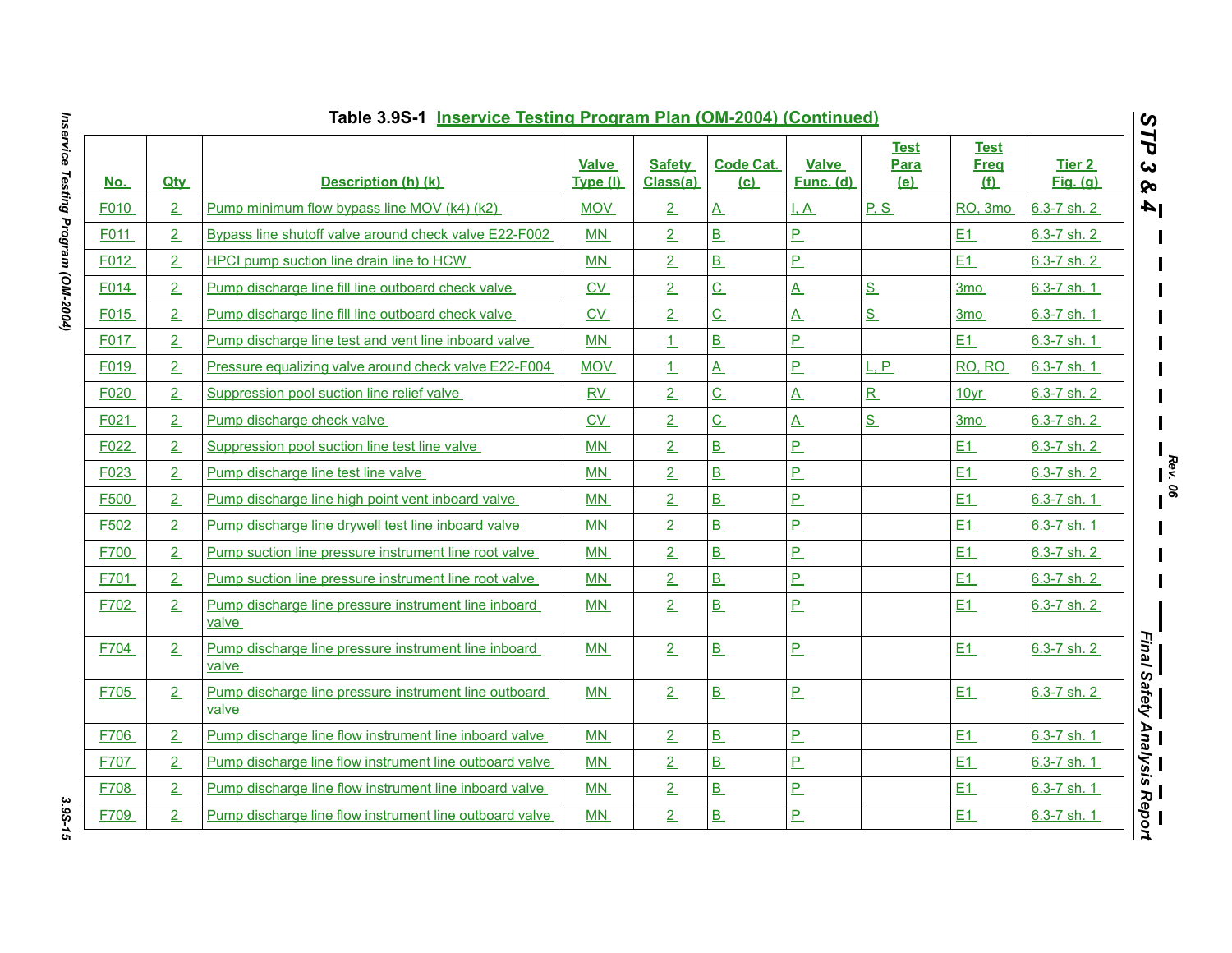| <u>No.</u> | <b>Qtv</b>   | Description (h) (k)                                                              | <b>Valve</b><br>Type (I) | <b>Safety</b><br>Class(a) | <b>Code Cat.</b><br>(c)  | <b>Valve</b><br>Func. (d) | <b>Test</b><br>Para<br>(e) | <b>Test</b><br><b>Freg</b><br>f   | <b>Tier 2</b><br>Fig. (a) |
|------------|--------------|----------------------------------------------------------------------------------|--------------------------|---------------------------|--------------------------|---------------------------|----------------------------|-----------------------------------|---------------------------|
|            |              | <b>E31 Leak Detection and Isolation System Valves</b>                            |                          |                           |                          |                           |                            |                                   |                           |
| F001       | $\perp$      | Drywell fission product monitoring line maintenance<br>valve                     | MN                       | 2                         | $\underline{\mathbf{B}}$ | $\underline{\mathsf{P}}$  |                            | E1                                | 5.2-8 sh. 9               |
| F002       | $\perp$      | Drywell fission product monitoring line inboard isolation<br>valve (k1) (k2)     | <b>AOV</b>               | $\overline{2}$            | $\underline{A}$          | $\overline{A}$            | L, P, S                    | RO, RO,<br>3 <sub>mo</sub>        | 5.2-8 sh. 9               |
| F003       | $\perp$      | Drywell fission product monitoring line outboard isolation<br>valve (k1) (k2)    | <b>AOV</b>               | 2                         | $\overline{A}$           | I, A                      | L, P, S                    | RO, RO,<br>3 <sub>mo</sub>        | 5.2-8 sh. 9               |
| F004       | $\perp$      | Drywell fission product monitoring line outboard isolation<br>valve (k1) (k2)    | <b>AOV</b>               | 2                         | $\underline{A}$          | <u>I.A</u>                | <u>L. P. S.</u>            | <b>RO, RO.</b><br>3 <sub>mo</sub> | 5.2-8 sh. 9               |
| F005       | 1            | Drywell fission product monitoring line inboard isolation<br>valve $(k1)$ $(k2)$ | <b>AOV</b>               | 2                         | $\underline{A}$          | $\overline{A}$            | L, P, S                    | RO, RO,<br>3 <sub>mo</sub>        | 5.2-8 sh. 9               |
| F006       | $\perp$      | Drywell fission product monitoring line maintenance<br>valve                     | MN                       | $\overline{2}$            | B                        | $\overline{P}$            |                            | E1                                | 5.2-8 sh. 9               |
| F701       | 4            | RCIC instrument line manual maintenance valve                                    | MN                       | 2                         | B                        | $\overline{P}$            |                            | E1                                | 5.2-8 sh. 6               |
| F702       | 4            | RCIC instrument line isolation excess flow check valve<br>$(h3.5)$ (k4)          | $\underline{\text{CV}}$  | $\overline{2}$            | <u>A, C</u>              | $\overline{A}$            | S                          | RO                                | 5.2-8 sh. 6               |
| F703       | 4            | RCIC instrument line manual maintenance valve                                    | MN                       | $\overline{2}$            | B                        | $P_{-}$                   |                            | E1                                | $5.2 - 8$ sh. $6$         |
| F704       | 4            | RCIC instrument line isolation excess flow check valve<br>$(h3.5)$ (k4)          | CV                       | $\overline{2}$            | <b>A, C</b>              | $\overline{A}$            | S                          | <b>RO</b>                         | 5.2-8 sh. 6               |
|            |              | <b>E51 Reactor Core Isolation Cooling System Valves</b>                          |                          |                           |                          |                           |                            |                                   |                           |
| F001       | $\perp$      | Condensate Storage Tank (CST) suction line MOV                                   | <b>MOV</b>               | $\overline{2}$            | $\underline{\mathbf{B}}$ | $\underline{A}$           | P.S                        | $2yr$ , 3mo                       | 5.4-8 sh. 1               |
| F002       | $\mathbf{1}$ | CST suction line check valve                                                     | CV                       | 2                         | $\underline{\mathsf{C}}$ | <u>A</u>                  | S                          | 3 <sub>mo</sub>                   | 5.4-8 sh. 1               |
| F003       | 1            | RCIC pump discharge line check valve                                             | C <sub>V</sub>           | $\overline{2}$            | $\overline{C}$           | $\underline{A}$           | P.S                        | 2vr. 3mo                          | $5.4 - 8$ sh. 1           |
| F004       | 1            | RCIC System injection valve (k3) (k2) (h6)                                       | <b>MOV</b>               | $\overline{2}$            | $\mathbf{A}$             | $\underline{A}$           | L, P, S                    | RO,<br>RO,CS                      | 5.4-8 sh. 1               |
| F005       | $\perp$      | RCIC System discharge line testable check valve (k3)<br>(k2)                     | <b>AOV/CV</b>            | 2                         | A, C                     | $\overline{A}$            | L. P. S.                   | <b>RO, RO,</b><br>3 <sub>mo</sub> | 5.4-8 sh. 1               |

Inservice Testing Program (OM-2004) *Inservice Testing Program (OM-2004)*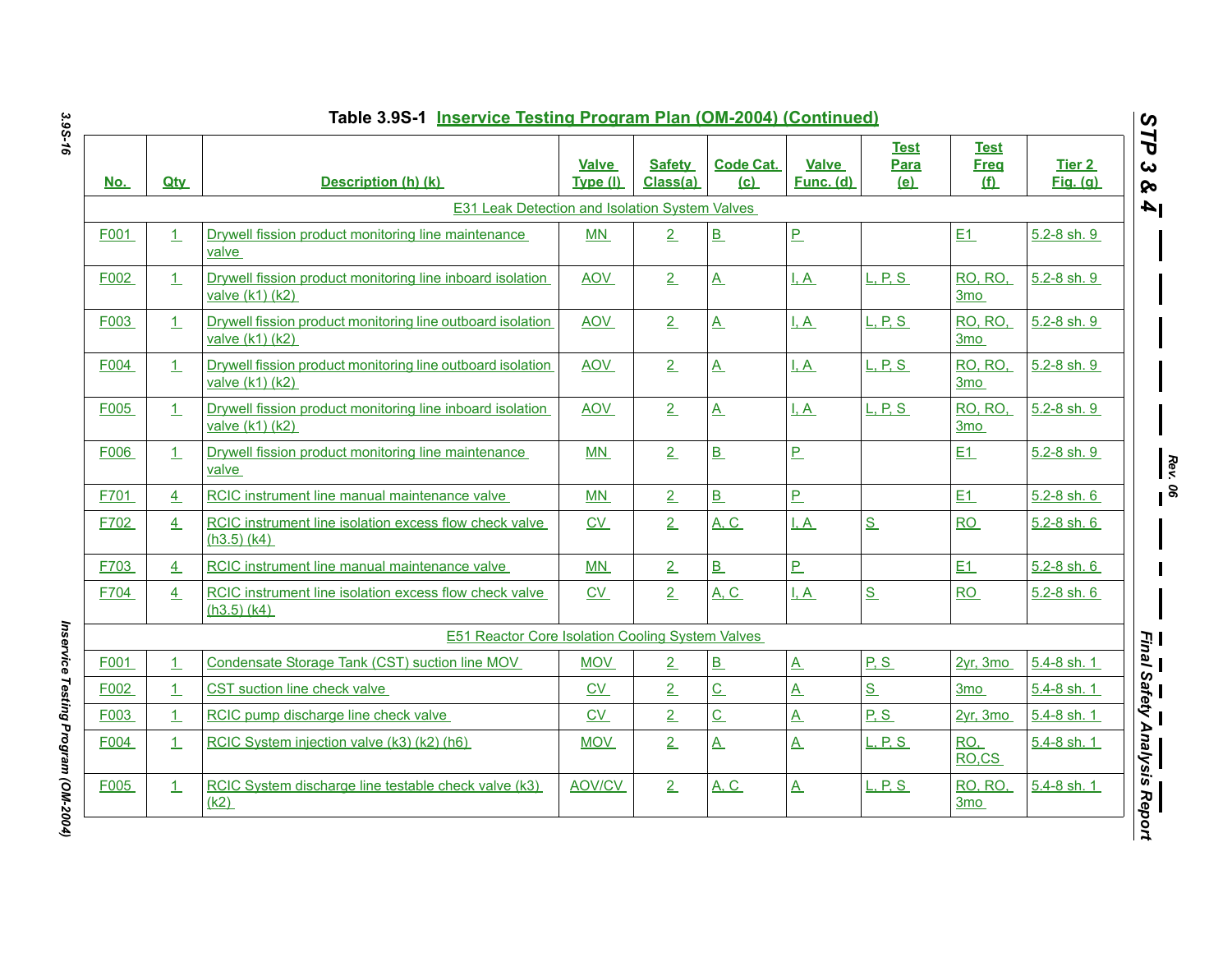|            |            | Table 3.9S-1 Inservice Testing Program Plan (OM-2004) (Continued) |                          |                           |                          |                           |                            |                                 |                           |
|------------|------------|-------------------------------------------------------------------|--------------------------|---------------------------|--------------------------|---------------------------|----------------------------|---------------------------------|---------------------------|
| <u>No.</u> | <b>Qtv</b> | Description (h) (k)                                               | <b>Valve</b><br>Type (I) | <b>Safety</b><br>Class(a) | <b>Code Cat.</b><br>(c)  | <b>Valve</b><br>Func. (d) | <b>Test</b><br>Para<br>(e) | <b>Test</b><br><b>Freg</b><br>f | Tier 2<br><b>Fig.</b> (g) |
| F006       | $\perp$    | Suppression Pool (CSP) suction line MOV (k4) (k2)                 | <b>MOV</b>               | 2                         | $\underline{A}$          | I, A                      | P.S                        | RO, 3mo                         | $5.4 - 8$ sh. 1           |
| F007       | 1          | Suppression Pool (CSP) suction line check valve                   | C <sub>V</sub>           | $\overline{2}$            | $\overline{C}$           | $\overline{\mathbf{A}}$   | S                          | 3 <sub>mo</sub>                 | 5.4-8 sh. 1               |
| F008       | $\perp$    | RCIC System suppression pool test return line MOV                 | <b>MOV</b>               | $\overline{2}$            | $\overline{B}$           | $\underline{A}$           | P, S                       | 2yr, 3mo                        | $5.4 - 8$ sh. 1           |
| F009       | 1          | RCIC System suppression pool test return line MOV (k4)<br>(k2)    | <b>MOV</b>               | 2                         | $\underline{A}$          | I, A                      | P.S                        | RO, 3mo                         | 5.4-8 sh. 1               |
| F010       | 1          | RCIC System minimum flow bypass line check valve                  | C <sub>V</sub>           | 2                         | $\underline{\mathsf{C}}$ | $\underline{A}$           | P, S                       | $2yr$ , 3mo                     | 5.4-8 sh. 1               |
| F011       | $\perp$    | RCIC System minimum flow bypass line MOV (k4) (k2)                | <b>MOV</b>               | $\overline{2}$            | $\mathbf{A}$             | I, A                      | P, S                       | RO, 3mo                         | 5.4-8 sh. 1               |
| F017       | $\perp$    | RCIC pump suction line relief valve                               | RV                       | 2                         | $\overline{C}$           | <u>A</u>                  | $\mathbf R$                | 10yr                            | 5.4-8 sh. 1               |
| F018       | $\perp$    | Valve in the bypass line around check valve E51-F003              | MN                       | $\overline{2}$            | $\overline{B}$           | <u>P</u>                  |                            | E1                              | 5.4-8 sh. 1               |
| F019       | $\perp$    | Pump discharge line test line valve                               | MN                       | $\overline{2}$            | $\overline{B}$           | P                         |                            | E1                              | 5.4-8 sh. 1               |
| F020       | 1          | Pump discharge line test line valve                               | MN                       | 2                         | B                        | <u>P</u>                  |                            | E1                              | 5.4-8 sh. 1               |
| F021       | 1          | Pump discharge line fill line shutoff valve                       | MN                       | $\overline{2}$            | $\overline{B}$           | $\overline{P}$            |                            | E1                              | 5.4-8 sh. 1               |
| F022       | 1          | Pump discharge line fill line check valve                         | CV                       | $\overline{2}$            | $\underline{\mathsf{C}}$ | $\underline{A}$           | S                          | 3 <sub>mo</sub>                 | 5.4-8 sh. 1               |
| F023       | 1          | Pump discharge line fill line check valve                         | C <sub>V</sub>           | $\overline{2}$            | $\overline{C}$           | $\underline{A}$           | S                          | 3 <sub>mo</sub>                 | 5.4-8 sh. 1               |
| F024       | $\perp$    | Pump discharge line test line valve                               | MN                       | $\overline{2}$            | $\overline{B}$           | P                         |                            | E1                              | 5.4-8 sh. 1               |
| F025       | $\perp$    | Pump discharge line test line valve                               | MN                       | $\overline{2}$            | $\overline{B}$           | <u>P</u>                  |                            | E1                              | 5.4-8 sh. 1               |
| F026       | 1          | Valve in pressure equalizing line around E51-F005                 | <b>AOV</b>               | $\overline{2}$            | B                        | $\overline{P}$            |                            | E1                              | 5.4-8 sh. 1               |
| F027       | $\perp$    | Suppression Pool (S/P) suction line test line valve               | MN                       | $\overline{2}$            | B                        | <u>P</u>                  |                            | E1                              | 5.4-8 sh. 1               |
| F028       | $\perp$    | Minimum flow bypass line test line valve                          | MN                       | $\overline{2}$            | $\overline{B}$           | $\overline{P}$            |                            | E1                              | 5.4-8 sh. 1               |
| F029       | $\perp$    | Minimum flow bypass line test line valve                          | MN                       | 2                         | B                        | P                         |                            | E1                              | 5.4-8 sh. 1               |
| F033       | 1          | Discharge line fill line bypass line shutoff valve                | MN                       | $2-$                      | B                        | P                         |                            | E1                              | 5.4-8 sh. 1               |
| F035       | 1          | Steam supply line isolation valve (k1) (k2)                       | <b>MOV</b>               | $\perp$                   | $\underline{A}$          | I, A                      | L, P, S                    | <b>RO, RO,</b><br><u>3mo </u>   | $5.4 - 8$ sh. 2           |
| F036       | $\perp$    | Steam supply line isolation valve (k1) (k2)                       | <b>MOV</b>               | $\perp$                   | $\underline{A}$          | I, A                      | L, P, S                    | <b>RO, RO,</b><br>3mo           | $5.4 - 8$ sh. 2           |

Inservice Testing Program (OM-2004) *Inservice Testing Program (OM-2004) 3.9S-17*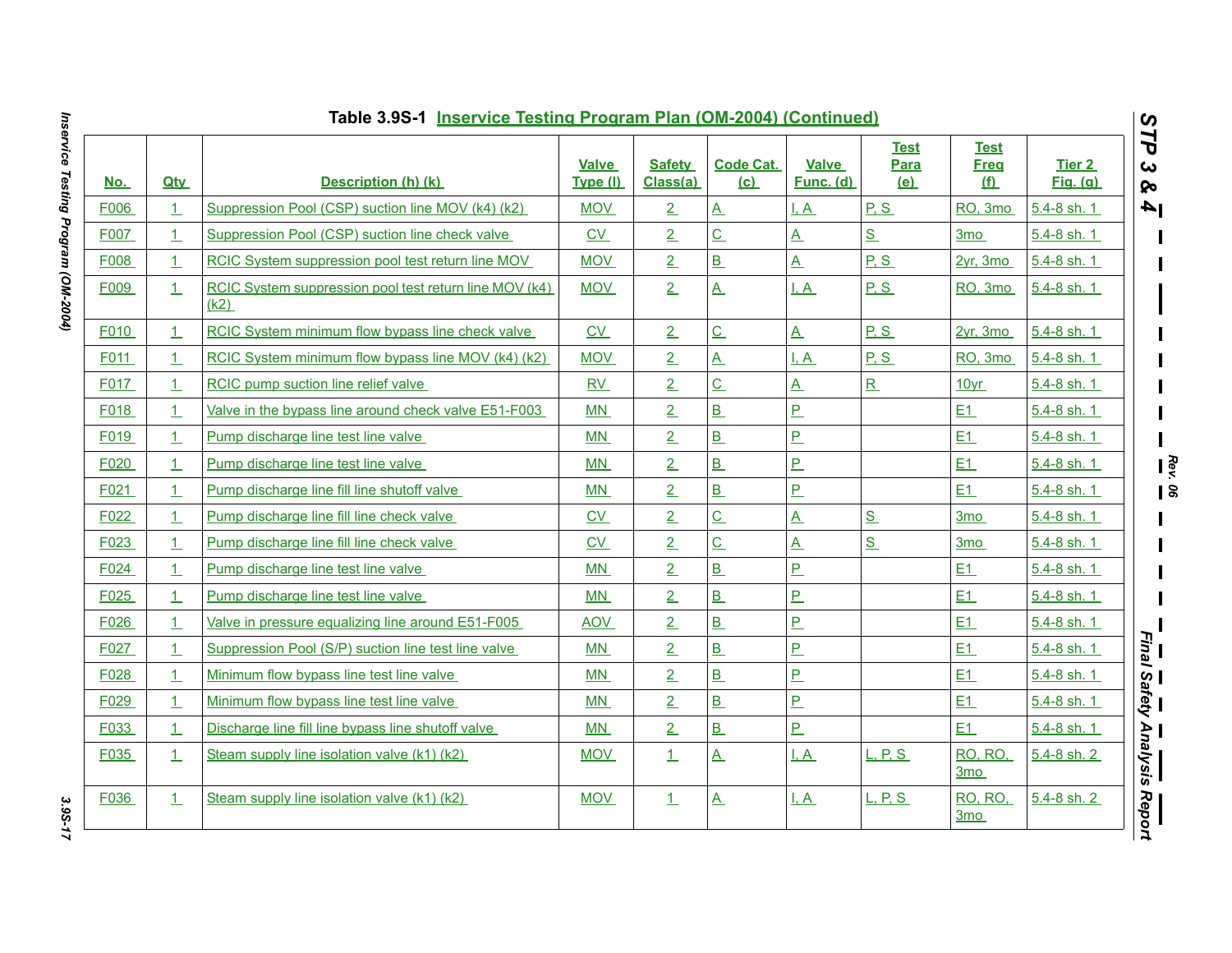| <u>No.</u> | <b>Qty</b> | Description (h) (k)                                                   | <b>Valve</b><br>Type (I) | <b>Safety</b><br>Class(a) | <b>Code Cat.</b><br>(c)  | <b>Valve</b><br>Func. (d) | <b>Test</b><br><b>Para</b><br><u>(e)</u> | <b>Test</b><br><b>Freq</b><br><u>(f)</u> | <b>Tier 2</b><br><u>Fig. (g)</u> |
|------------|------------|-----------------------------------------------------------------------|--------------------------|---------------------------|--------------------------|---------------------------|------------------------------------------|------------------------------------------|----------------------------------|
| F037       | $\perp$    | Steam admission valve                                                 | <b>MOV</b>               | $\overline{2}$            | $\underline{\mathbf{B}}$ | $\underline{A}$           | P.S                                      | 2yr, 3mo                                 | 5.4-8 sh. 2                      |
| F038       | 1          | Turbine exhaust line check valve                                      | CV                       | 2                         | <b>A. C.</b>             | I, A                      | L.S                                      | 2vr. 3mo                                 | 5.4-8 sh. 1                      |
| F039       | 1          | Turbine exhaust line MOV                                              | <b>MOV</b>               | 2                         | $\underline{A}$          | <u>I, A</u>               | L, P, S                                  | 2yr, 2yr,<br>3mo                         | 5.4-8 sh. 1                      |
| F048       | 1          | Steam supply line warm-up line valve (k1) (k2)                        | <b>MOV</b>               | 1                         | $\underline{A}$          | <u>I.A</u>                | <u>L. P. S.</u>                          | <b>RO. RO.</b><br>3 <sub>mo</sub>        | $5.4 - 8$ sh. 2                  |
| F049       | 1          | Steam supply line test line valve                                     | <b>MN</b>                | 2                         | B                        | <u>P</u>                  |                                          | E1                                       | 5.4-8 sh. 2                      |
| F050       | 1          | Steam supply line test line valve                                     | MN                       | $\overline{2}$            | B                        | P                         |                                          | E1                                       | 5.4-8 sh. 2                      |
| F053       | 1          | Turbine exhaust line test line valve                                  | <b>MN</b>                | $\overline{2}$            | B                        | P                         |                                          | E1                                       | 5.4-8 sh. 1                      |
| F054       | 1          | Turbine exhaust line vacuum breaker (h1.8)                            | <b>VB</b>                | $\overline{2}$            | $\overline{C}$           | <u>A</u>                  | R                                        | <b>RO</b>                                | 5.4-8 sh. 1                      |
| F055       | $\perp$    | Turbine exhaust line vacuum breaker (h1.8)                            | $VB$                     | 2                         | $\overline{C}$           | <u>A</u>                  | R                                        | RO                                       | 5.4-8 sh. 1                      |
| F056       | 1          | Steam supply line drain pot drain line test line valve                | <b>MN</b>                | $\overline{2}$            | B                        | P                         |                                          | E1                                       | $5.4 - 8$ sh. 2                  |
| F057       | 1          | Steam supply line drain pot drain line test drain line                | <b>MN</b>                | $\overline{2}$            | B                        | <u>P</u>                  |                                          | E1                                       | 5.4-8 sh. 2                      |
| F500       | 1          | Pump discharge line vent line valve                                   | MN                       | 2                         | B                        | <u>P</u>                  |                                          | E1                                       | 5.4-8 sh. 1                      |
| F501       | 1          | Pump discharge line vent line valve                                   | MN                       | $\overline{2}$            | B                        | <u>P</u>                  |                                          | E1                                       | 5.4-8 sh. 1                      |
| F502       | 1          | Pump discharge line drain line valve                                  | <b>MN</b>                | $\overline{2}$            | B                        | <u>P</u>                  |                                          | E1                                       | 5.4-8 sh. 1                      |
| F503       | 1          | Pump discharge line drain line valve                                  | MN                       | $\overline{2}$            | B                        | P                         |                                          | E1                                       | 5.4-8 sh. 1                      |
| F700       | $\perp$    | Pump suction line pressure instrumentation instrument<br>root valve   | MN                       | 2                         | B                        | P                         |                                          | E1                                       | 5.4-8 sh. 1                      |
| F701       | 1          | Pump suction line pressure instrumentation instrument<br>root valve   | <b>MN</b>                | 2                         | B                        | P                         |                                          | E1                                       | 5.4-8 sh. 1                      |
| F702       | $\perp$    | Pump discharge line pressure instrumentation<br>instrument root valve | MN                       | 2                         | B                        | $\overline{P}$            |                                          | E1                                       | 5.4-8 sh. 1                      |
| F703       | 1          | Pump discharge line pressure instrumentation<br>instrument root valve | MN                       | 2                         | $\underline{\mathbf{B}}$ | <u>P</u>                  |                                          | E1                                       | 5.4-8 sh. 1                      |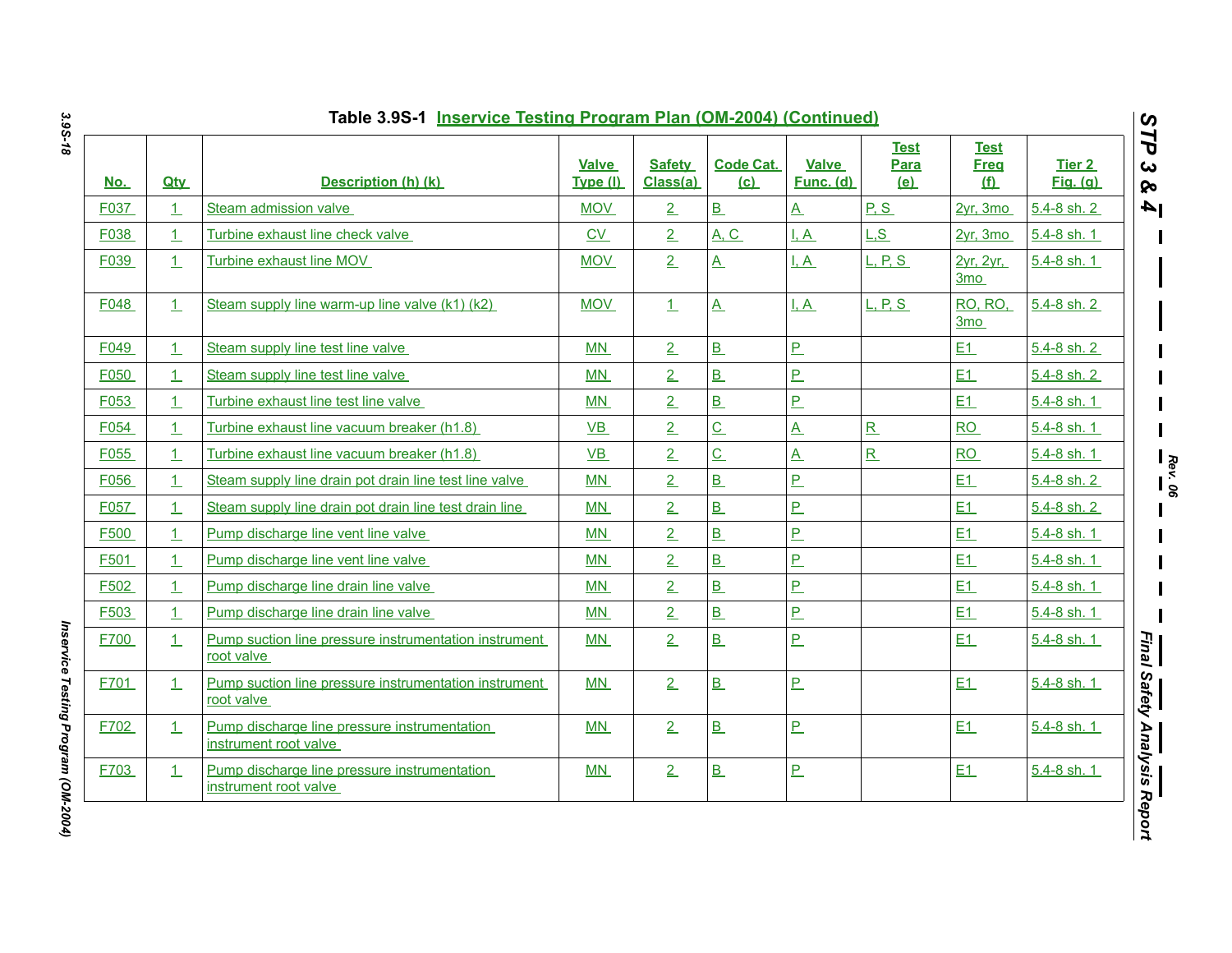| <u>No.</u> | <b>Qty</b>   | Description (h) (k)                                                    | <b>Valve</b><br>Type (I) | <b>Safety</b><br>Class(a) | <b>Code Cat.</b><br>(c)  | <b>Valve</b><br>Func. (d) | <b>Test</b><br>Para<br>(e) | <b>Test</b><br><b>Freq</b><br><u>(f)</u> | Tier 2<br><b>Fig.</b> (g) |
|------------|--------------|------------------------------------------------------------------------|--------------------------|---------------------------|--------------------------|---------------------------|----------------------------|------------------------------------------|---------------------------|
| F704       | $\perp$      | Pump discharge line pressure instrumentation<br>instrument root valve  | MN                       | 2                         | B                        | $\overline{P}$            |                            | E1                                       | $5.4 - 8$ sh. 1           |
| F705       | 1            | Pump discharge line pressure instrumentation<br>instrument root valve  | MN                       | 2                         | B                        | P                         |                            | E1                                       | 5.4-8 sh. 1               |
| F706       | 1            | Pump discharge line flow instrument root valve                         | <b>MN</b>                | 2                         | B                        | P                         |                            | E1                                       | 5.4-8 sh. 1               |
| F707       | $\perp$      | Pump discharge line flow instrument root valve                         | MN                       | 2                         | B                        | $\overline{P}$            |                            | E1                                       | 5.4-8 sh. 1               |
| F708       | $\perp$      | Pump discharge line flow instrument root valve                         | MN                       | 2                         | B                        | $\overline{P}$            |                            | E1                                       | 5.4-8 sh. 1               |
| F709       | $\perp$      | Pump discharge line flow instrument root valve                         | MN                       | 2                         | B                        | $\overline{P}$            |                            | E1                                       | 5.4-8 sh. 1               |
| F710       | $\perp$      | Pump discharge line pressure instrument root valve                     | MN                       | $\overline{2}$            | $\overline{B}$           | $\overline{P}$            |                            | E1                                       | 5.4-8 sh. 1               |
| F711       | $\perp$      | Pump discharge line pressure instrument root valve                     | MN                       | $\overline{2}$            | B                        | $\overline{P}$            |                            | E1                                       | 5.4-8 sh. 1               |
| F716       | $\perp$      | Steam supply line pressure instrument root valve                       | MN                       | 2                         | B                        | $\overline{P}$            |                            | E1                                       | $5.4 - 8$ sh. 2           |
| F717       | 1            | Steam supply line pressure instrument root valve                       | MN                       | $\overline{2}$            | B                        | P                         |                            | E1                                       | 5.4-8 sh. 2               |
| F718       | $\perp$      | Steam supply line drain pot instrument root valve                      | MN                       | $\overline{2}$            | $\overline{B}$           | $\overline{P}$            |                            | E1                                       | $5.4 - 8$ sh. 2           |
| F719       | $\mathbf{1}$ | Steam supply line drain pot instrument root valve                      | MN                       | 2                         | B                        | $\overline{P}$            |                            | E1                                       | 5.4-8 sh. 2               |
| F720       | 1.           | Steam supply line drain pot instrument root valve                      | MN                       | $\overline{2}$            | $\overline{B}$           | $\overline{P}$            |                            | E1                                       | $5.4 - 8$ sh. 2           |
| F721       | $\perp$      | Steam supply line drain pot instrument root valve                      | MN                       | $\overline{2}$            | $\overline{B}$           | $\overline{P}$            |                            | E1                                       | $5.4 - 8$ sh. 2           |
| F722       | $\perp$      | Turbine exhaust pressure instrument root valve                         | MN                       | $\overline{2}$            | B                        | P                         |                            | E1                                       | 5.4-8 sh. 3               |
| F723       | $\perp$      | Turbine exhaust pressure instrument root valve                         | MN                       | 2                         | B                        | P                         |                            | E1                                       | $5.4 - 8$ sh. 3           |
| F724       | $\perp$      | Turbine exhaust pressure between rupture disk<br>instrument root valve | MN                       | 2                         | B                        | $\overline{P}$            |                            | E1                                       | $5.4 - 8 \,$ sh. 3        |
| F725       | $\mathbf{1}$ | Turbine exhaust pressure between rupture disk<br>instrument root valve | MN                       | 2                         | $\underline{\mathbf{B}}$ | $\underline{\mathsf{P}}$  |                            | E1                                       | 5.4-8 sh. 3               |
|            |              | <b>G31 Reactor Water Cleanup System Valves</b>                         |                          |                           |                          |                           |                            |                                          |                           |
| F001       | $\mathbf{1}$ | Line inside containment from RHR system maintenance<br>valve           | MN                       | 1                         | B                        | $P_{-}$                   |                            | E1                                       | 5.4-12 sh. 1              |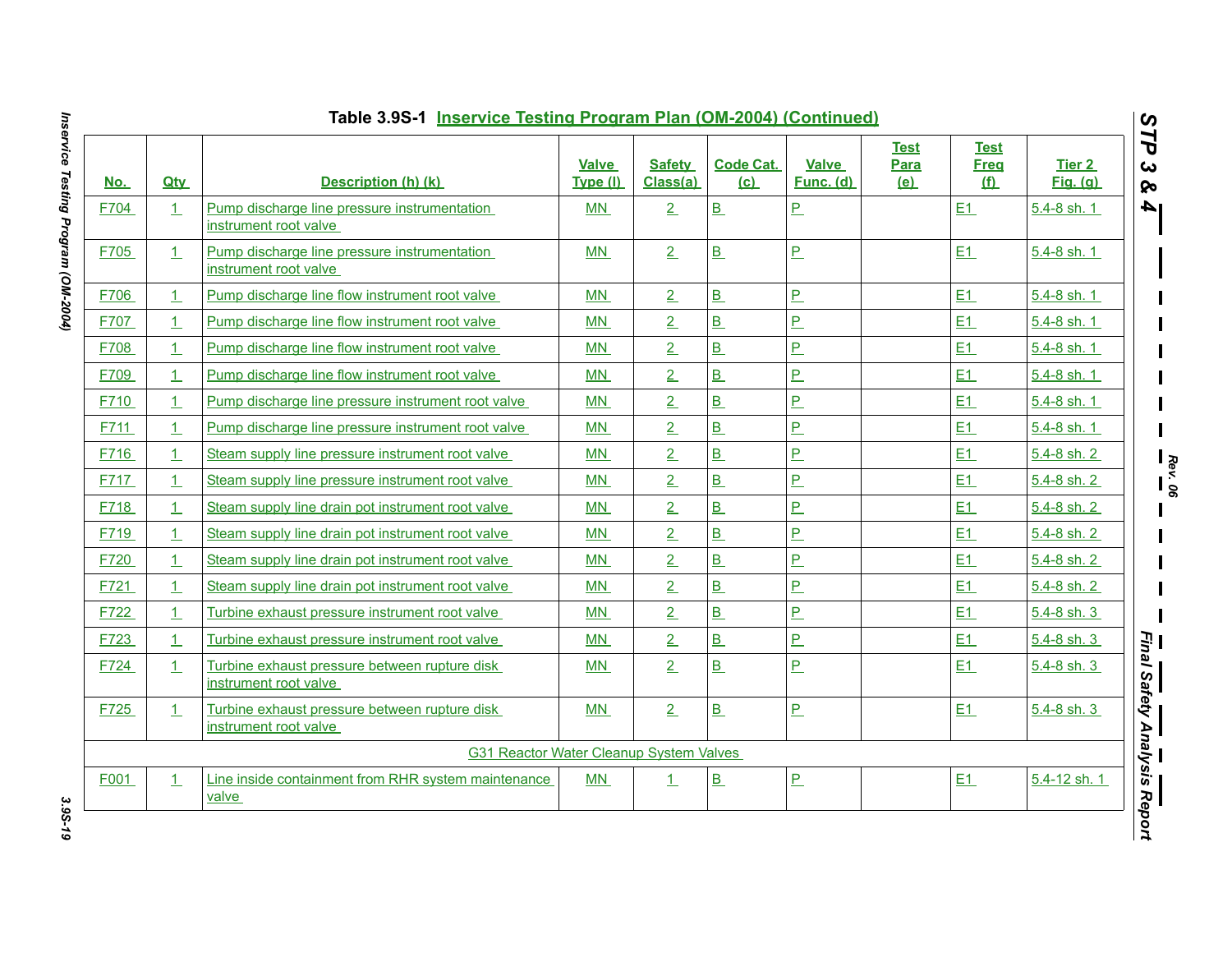| <u>No.</u>  | <b>Qtv</b> | Description (h) (k)                                                                 | <b>Valve</b><br>Type (I) | <b>Safety</b><br>Class(a) | <b>Code Cat.</b><br>(c)  | <b>Valve</b><br>Func. (d) | <b>Test</b><br><b>Para</b><br>(e) | <b>Test</b><br><b>Freq</b><br><u>(f)</u> | Tier 2<br><b>Fig.</b> (g) |
|-------------|------------|-------------------------------------------------------------------------------------|--------------------------|---------------------------|--------------------------|---------------------------|-----------------------------------|------------------------------------------|---------------------------|
| F002        | 1          | CUW System suction line inboard isolation valve (k1)<br>(k2)                        | <b>MOV</b>               | $\perp$                   | $\underline{A}$          | I, A                      | L, P, S                           | <b>RO, RO,</b><br>3 <sub>mo</sub>        | 5.4-12 sh. 1              |
| F003        | $\perp$    | CUW System suction line outboard isolation valve (k1)<br>(k2)                       | <b>MOV</b>               | 1                         | $\underline{A}$          | <u>I.A</u>                | L, P, S                           | RO, RO,<br>3mo                           | 5.4-12 sh. 1              |
| F017        | 1          | CUW System RPV head spray line outboard isolation<br>valve $(k1)$ $(k2)$            | <b>MOV</b>               | $\perp$                   | $\underline{A}$          | I.A                       | L. P. S.                          | <b>RO, RO,</b><br>3 <sub>mo</sub>        | 5.4-12 sh. 1              |
| F018        | $\perp$    | CUW System RPV head spray line inboard check valve<br>$(k1)$ (h1.9)                 | $\underline{\text{CV}}$  | $\perp$                   | <b>A, C</b>              | I, A                      | L.S                               | RO, RO                                   | 5.4-12 sh. 1              |
| F019        | $\perp$    | CUW System bottom head drain line maintenance valve                                 | MN                       | 1                         | <u>B</u>                 | P                         |                                   | E1                                       | 5.4-12 sh. 1              |
| F026        | 1          | CUW System suction line shutoff valve (k2)                                          | MOV                      | $\perp$                   | B                        | $\overline{P}$            | P                                 | <b>RO</b>                                | 5.4-12 sh. 1              |
| F050        | 1          | Test line off the suction line outboard isolation valve<br>G31-F003                 | MN                       | $\overline{2}$            | $\underline{\mathbf{B}}$ | $\overline{P}$            |                                   | E1                                       | 5.4-12 sh. 1              |
| F058        | $\perp$    | Test line off RPV head spray line outboard isolation<br>valve                       | <b>MN</b>                | 2                         | B                        | P                         |                                   | E1                                       | 5.4-12 sh. 1              |
| F060        | 1          | RPV bottom head drain line sample line test line valve                              | MN                       | $\overline{2}$            | B                        | P                         |                                   | E1                                       | 5.4-12 sh. 1              |
| <b>F070</b> | $\perp$    | RPV bottom head drain line sample line maintenance<br>valve                         | MN                       | 2                         | $\underline{\mathbf{B}}$ | $\underline{\mathsf{P}}$  |                                   | E1                                       | 5.4-12 sh. 1              |
| F071        | 1          | RPV bottom head drain line sample line inboard valve<br>$(k1)$ $(k2)$               | <b>AOV</b>               | 2                         | $\underline{A}$          | $L_A$                     | L, P, S                           | RO, RO,<br>3mo                           | 5.4-12 sh. 1              |
| F072        | $\perp$    | RPV bottom head drain line sample line outboard valve<br>$(k1)$ $(k2)$              | <b>AOV</b>               | 2                         | $\mathbf{A}$             | I, A                      | L, P, S                           | <b>RO, RO,</b><br>3mo                    | 5.4-12 sh. 1              |
| F500        | 1          | CUW System bottom head drain line drain valve                                       | MN                       | $\overline{2}$            | B                        | P                         |                                   | E1                                       | 5.4-12 sh. 1              |
| F501        | 1          | CUW System bottom head drain line drain valve                                       | MN                       | $\overline{2}$            | $\underline{\mathbf{B}}$ | $\overline{P}$            |                                   | E1                                       | 5.4-12 sh. 1              |
| F700        | 2          | <b>CUW System suction line FE upstream instrument</b><br>manual maintenance valve   | MN                       | 2                         | B                        | P                         |                                   | E1                                       | 5.4-12 sh. 1              |
| F701        | 2          | <b>CUW System suction line FE downstream instrument</b><br>manual maintenance valve | MN                       | 2                         | B                        | $\underline{\mathsf{P}}$  |                                   | E1                                       | 5.4-12 sh. 1              |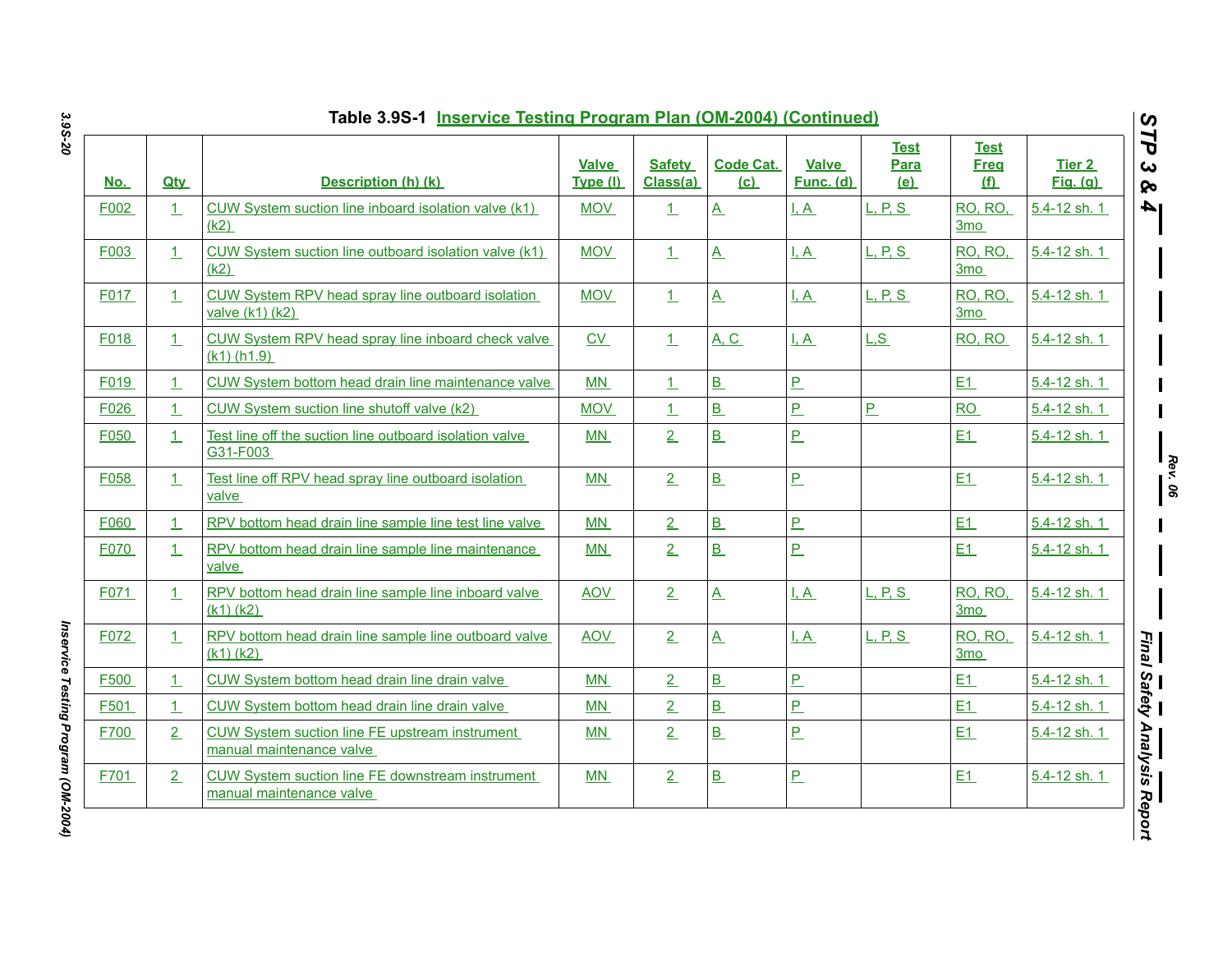| <u>No.</u> | <b>Qtv</b>     | Description (h) (k)                                                                              | <b>Valve</b><br>Type (I) | <b>Safety</b><br>Class(a) | <b>Code Cat.</b><br>(c)  | <b>Valve</b><br><b>Func. (d)</b> | <b>Test</b><br>Para<br>(e) | <b>Test</b><br><b>Freq</b><br><u>(f)</u> | <b>Tier 2</b><br><b>Fig.</b> (g) |
|------------|----------------|--------------------------------------------------------------------------------------------------|--------------------------|---------------------------|--------------------------|----------------------------------|----------------------------|------------------------------------------|----------------------------------|
| F702       | 2 <sub>1</sub> | CUW System suction line FE upstream instrument<br>excess flow check valve (k4) (h3.6) (k2)       | $\underline{\text{CV}}$  | 2                         | <b>A, C</b>              | <u>I.A</u>                       | S, P                       | RO, RO                                   | 5.4-12 sh. 1                     |
| F703       | 2 <sub>1</sub> | CUW System suction line FE downstream instrument<br>excess flow check valve $(k4)$ (h3.6) $(k2)$ | C <sub>V</sub>           | 2                         | A, C                     | I, A                             | S.P                        | RO, RO                                   | 5.4-12 sh. 1                     |
|            |                | <b>G41 Fuel Pool Cooling and Cleanup Valves</b>                                                  |                          |                           |                          |                                  |                            |                                          |                                  |
| F015       | 2 <sub>1</sub> | FPC system heat exchanger outlet line maintenance<br>valve                                       | MN                       | 3                         | $\underline{\mathbf{B}}$ | P                                |                            | E1                                       | $9.1 - 1$ sh. 2                  |
| F016       | $\perp$        | FPC system discharge line to spent fuel pool check<br>valve                                      | C <sub>V</sub>           | 3 <sub>1</sub>            | $\overline{C}$           | $\mathbf{A}$                     | S                          | 3 <sub>mo</sub>                          | 9.1-1 sh. 2                      |
| F017       | 1              | FPC system discharge line to spent fuel pool<br>maintenance valve                                | MN                       | 3                         | $\overline{B}$           | $\overline{P}$                   |                            | E1                                       | $9.1 - 1$ sh. $2$                |
| F018       | $\perp$        | FPC system discharge line to spent fuel pool check<br>valve                                      | CV                       | 3                         | $\underline{\mathsf{C}}$ | $\underline{A}$                  | $S_{-}$                    | 3 <sub>mo</sub>                          | $9.1 - 1$ sh. 2                  |
| F019       | 2 <sub>1</sub> | FPC system discharge line to spent fuel pool valve                                               | MN                       | 3                         | B                        | $\overline{P}$                   |                            | E1                                       | $9.1 - 1$ sh. 1                  |
| F020       | 2              | FPC system discharge line to spent fuel pool check<br>valve                                      | CV                       | 3                         | $\underline{\mathsf{C}}$ | $\underline{A}$                  | S                          | 3 <sub>mo</sub>                          | 9.1-1 sh. 1                      |
| F022       | $\perp$        | FPC system discharge line to reactor well maintenance<br>valve                                   | MN                       | 3                         | B                        | P                                |                            | E1                                       | 9.1-1 sh. 2                      |
| F023       | 1              | FPC system discharge line to reactor well check valve<br>(h7)                                    | CV                       | 3                         | $\underline{\mathsf{C}}$ | $\underline{A}$                  | $S_{-}$                    | RO                                       | $9.1 - 1$ sh. 2                  |
| F091       | 1              | FPC system supply line from SPCU check valve                                                     | CV                       | 3                         | $\overline{c}$           | $\underline{A}$                  | S                          | 3 <sub>mo</sub>                          | $9.1 - 1$ sh. $2$                |
| F093       | $\perp$        | FPC system RHR return line valve to FPC                                                          | MN                       | 3                         | B                        | $\overline{P}$                   |                            | E1                                       | 9.1-1 sh. 2                      |
| F094       | 1              | FPC system RHR return line check valve to FPC (h7)                                               | CV                       | 3 <sub>1</sub>            | $\overline{C}$           | $\underline{A}$                  | $S_{-}$                    | RO                                       | 9.1-1 sh. 2                      |
| F095       | 1              | FPC system discharge line to spent fuel pool sample<br>line                                      | MN                       | 3                         | B                        | $\overline{P}$                   |                            | E1                                       | $9.1 - 1$ sh. 2                  |
|            | 1              | FPC system line valve from RHR-to-FPC line to LCW                                                | <b>MN</b>                | 3                         | B                        | P                                |                            | E1                                       | 9.1-1 sh. 2                      |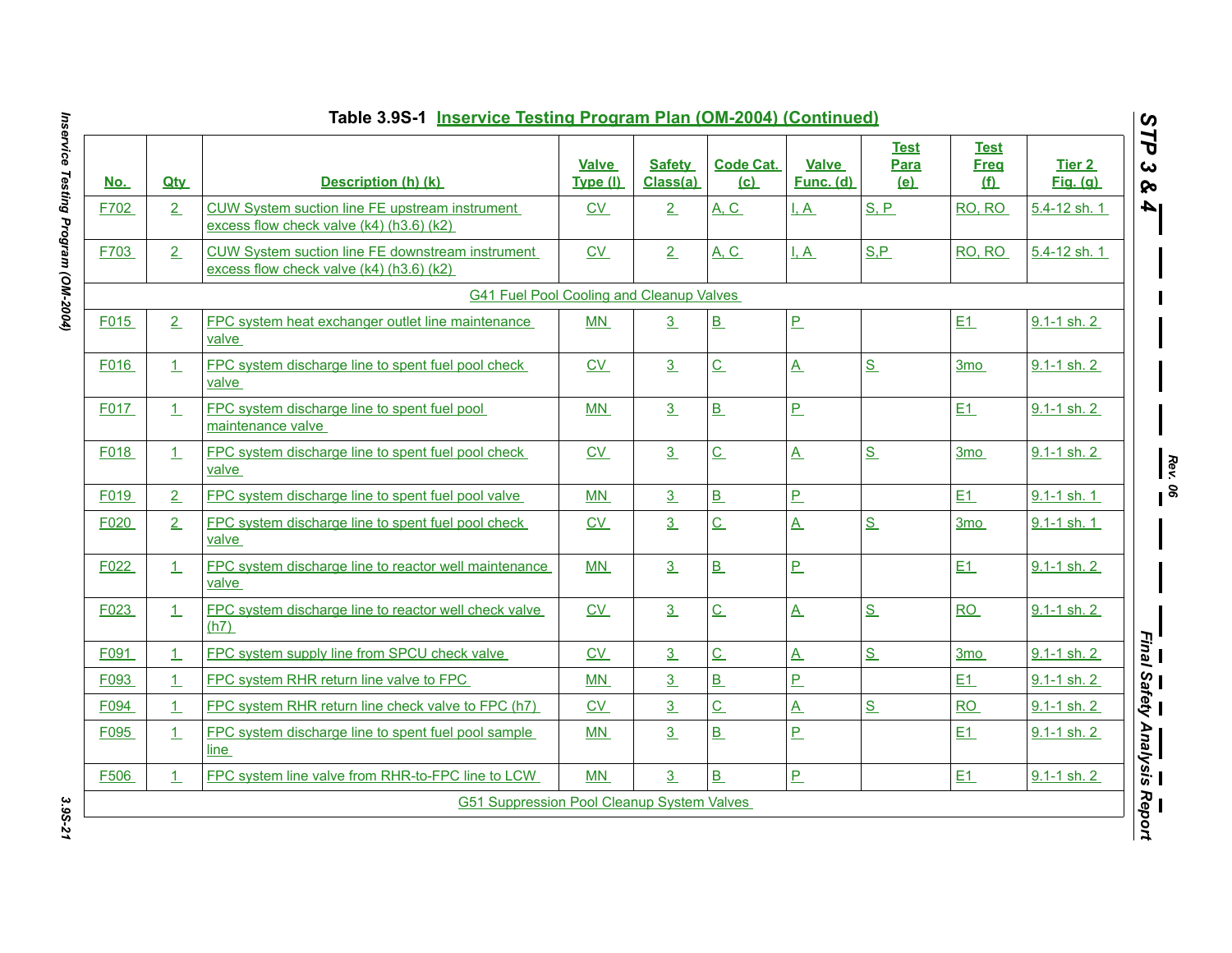|                  |                | Table 3.9S-1 Inservice Testing Program Plan (OM-2004) (Continued)          |                                   |                           |                           |                           |                            |                                          |                                  |
|------------------|----------------|----------------------------------------------------------------------------|-----------------------------------|---------------------------|---------------------------|---------------------------|----------------------------|------------------------------------------|----------------------------------|
| <u>No.</u>       | <b>Qtv</b>     | Description (h) (k)                                                        | <b>Valve</b><br>Type (I)          | <b>Safety</b><br>Class(a) | <b>Code Cat.</b><br>(c) = | <b>Valve</b><br>Func. (d) | <b>Test</b><br>Para<br>(e) | <u>Test</u><br><b>Freg</b><br><u>(f)</u> | <b>Tier 2</b><br><b>Fig.</b> (g) |
| F001             | $\mathbf{1}$   | SPCU suction line inboard isolation valve (k4) (k2)                        | <b>MOV</b>                        | $\overline{2}$            | $\underline{A}$           | I, A                      | P, S                       | RO, 3mo                                  | $9.5 - 1$                        |
| F002             | $\perp$        | SPCU suction line outboard isolation valve (k4) (k2)                       | <b>MOV</b>                        | $\overline{2}$            | $\mathbf{A}$              | I.A                       | P.S                        | RO, 3mo                                  | $9.5 - 1$                        |
| F006             | 1 <sup>1</sup> | SPCU return line isolation valve (k4) (k2)                                 | CV                                | $\overline{2}$            | A, C                      | $\overline{A}$            | $S_{\cdot}$                | 3 <sub>mo</sub>                          | $9.5 - 1$                        |
| F007             | $\mathbf{1}$   | SPCU return line isolation valve (k4) (k2)                                 | <b>MOV</b>                        | $\overline{2}$            | $\overline{\mathsf{A}}$   | I, A                      | P, S                       | RO, 3mo                                  | $9.5 - 1$                        |
|                  |                |                                                                            | <b>K17 Radwaste System Valves</b> |                           |                           |                           |                            |                                          |                                  |
| F003             | $\mathbf{1}$   | Drywell LCW sump pump inboard discharge line<br>isolation valve (k4) (k2)  | <b>MOV</b>                        | 2                         | $\underline{A}$           | $\overline{A}$            | P.S                        | RO, 3mo                                  | 11A.2-2 sh.<br>29                |
| F004             | 1              | Drywell LCW sump pump outboard discharge line<br>isolation valve (k4) (k2) | <b>MOV</b>                        | 2                         | $\mathbf{A}$              | I, A                      | P.S                        | RO, 3mo                                  | 11A.2-2 sh.<br>29                |
| F103             | $\perp$        | Drywell HCW sump pump inboard discharge line<br>isolation valve (k4) (k2)  | <b>MOV</b>                        | $\overline{2}$            | $\underline{A}$           | $\overline{A}$            | P.S                        | RO, 3mo                                  | 11A.2-2 sh.<br>30                |
| F <sub>104</sub> | 1              | Drywell HCW sump pump outboard discharge line<br>isolation valve (k4) (k2) | <b>MOV</b>                        | 2                         | $\underline{A}$           | $\overline{A}$            | P.S                        | RO, 3mo                                  | 11A.2-2 sh.<br>30                |
|                  |                | P11 Makeup Water (Purified) System Valves                                  |                                   |                           |                           |                           |                            |                                          |                                  |
| F141             | $\mathbf{1}$   | Outboard isolation valve (k1)                                              | ΜN                                | $\overline{2}$            | $\underline{A}$           | I, P                      | ᄔ                          | RO                                       | 9.2-5 sh. 2                      |
| F142             | 1              | Inboard isolation valve (k1)                                               | <b>CV</b>                         | $\overline{2}$            | A, C                      | I, P                      | L                          | <b>RO</b>                                | $9.2 - 5$ sh. 2                  |
|                  |                | P21 Reactor Building Cooling Water System Valves                           |                                   |                           |                           |                           |                            |                                          |                                  |
| F001             | 6              | Pump discharge line check valve                                            | CV                                | 3                         | $\underline{\mathsf{C}}$  | $\underline{A}$           | S                          | E2                                       | 9.2-1 sh.<br>1,4,7               |
| F002             | 6              | Pump discharge line maintenance valve                                      | <b>MN</b>                         | $\overline{3}$            | B                         | $P_{-}$                   |                            | E1                                       | $9.2 - 1$ sh.<br>1,4,7           |
| F003             | 9              | Heat exchanger inlet line valve                                            | <b>MN</b>                         | $\overline{3}$            | B                         | $\overline{P}$            |                            | E1                                       | 9.2-1 sh.<br>1,4,7               |
| F004             | 9              | Heat exchanger outlet line MOV                                             | <b>MOV</b>                        | 3 <sub>1</sub>            | B                         | $\overline{P}$            | $\overline{P}$             | 2yr                                      | $9.2 - 1$ sh.<br>1,4,7           |
| F005             | 3              | Cold water line to hot/cold water blender                                  | MN                                | $\overline{3}$            | B                         | $\underline{\mathsf{P}}$  |                            | E1                                       | 9.2-1 sh.<br>1,4,7               |

Inservice Testing Program (OM-2004) *Inservice Testing Program (OM-2004)*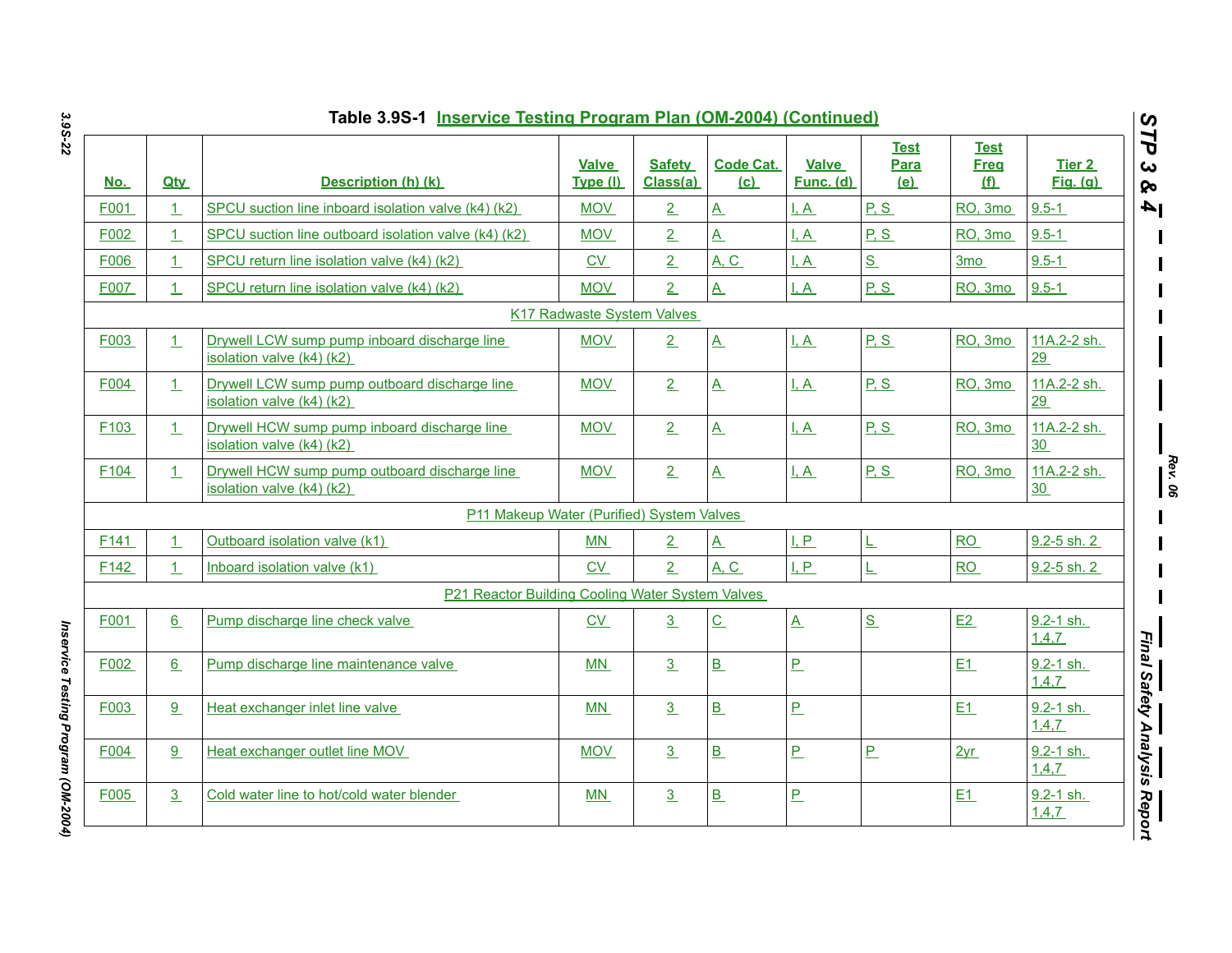| <u>No.</u> | <b>Qty</b> | Description (h) (k)                                          | <b>Valve</b><br>Type (I) | <b>Safety</b><br>Class(a) | <b>Code Cat.</b><br>(c)  | <b>Valve</b><br>Func. (d) | <b>Test</b><br>Para<br><u>(e)</u> | <b>Test</b><br><b>Freq</b><br><u>(f)</u> | Tier 2<br><b>Fig.</b> (g) |
|------------|------------|--------------------------------------------------------------|--------------------------|---------------------------|--------------------------|---------------------------|-----------------------------------|------------------------------------------|---------------------------|
| F006       | 3          | Hot/cold water blender valve- cold water                     | <b>AOV</b>               | $\overline{3}$            | $\underline{\mathbf{B}}$ | $\underline{A}$           | S                                 | E2                                       | 9.2-1 sh.<br>1,4,7        |
| F007       | 3          | Hot/cold water blender outlet line valve                     | MN                       | $\overline{3}$            | $\underline{\mathsf{B}}$ | $\overline{P}$            |                                   | E1                                       | 9.2-1 sh.<br>1,4,7        |
| F008       | 3          | Hot/cold water blender cold water bypass line                | MN                       | 3                         | $\underline{\mathbf{B}}$ | $\overline{P}$            |                                   | E1                                       | 9.2-1 sh.<br>1,4,7        |
| F009       | 3          | Hot water line to hot/cold water blender                     | MN                       | $\overline{3}$            | B                        | $\overline{P}$            |                                   | E1                                       | 9.2-1 sh.<br>1,4,7        |
| F010       | 3          | Hot/cold water blender valve- hot water                      | <b>AOV</b>               | 3                         | $\underline{\mathsf{B}}$ | $\underline{A}$           | $S_{\perp}$                       | E2                                       | $9.2 - 1$ sh.<br>1,4,7    |
| F011       | 3          | Hot/cold water blender hot water bypass line                 | MN                       | 3                         | $\underline{\mathsf{B}}$ | $P_{-}$                   |                                   | E1                                       | $9.2 - 1$ sh.<br>1,4,7    |
| F012       | 3          | Cooling water supply line to RHR System maintenance<br>valve | MN                       | 3                         | B                        | $\underline{\mathsf{P}}$  |                                   | E1                                       | $9.2 - 1$ sh.<br>2,5,8    |
| F013       | 3          | Cooling water return line from RHR System MOV                | <b>MOV</b>               | 3                         | $\underline{\mathsf{B}}$ | $\underline{A}$           | P, S                              | $2yr$ , 3mo                              | 9.2-1 sh.<br>2,5,8        |
| F014       | 3          | Cooling water return line from RHR Hx maintenance<br>valve   | MN                       | 3 <sup>2</sup>            | B                        | $\underline{\mathsf{P}}$  |                                   | <b>E1</b>                                | 9.2-1 sh.<br>2,5,8        |
| F015       | 6          | Pump suction line maintenance valve                          | $MN$                     | 3                         | $\underline{\mathbf{B}}$ | $\overline{P}$            |                                   | E1                                       | $9.2 - 1$ sh.<br>1,4,7    |
| F016       | 3          | Surge tank outlet line to RCW pump suction                   | MN                       | 3                         | B                        | $\overline{P}$            |                                   | E1                                       | $9.2 - 1$ sh.<br>2,5,8    |
| F017       | 3          | Surge tank makeup water line from SPCU                       | MN                       | 3                         | $\underline{\mathbf{B}}$ | $\overline{P}$            |                                   | E1                                       | 9.2-1 sh.<br>2,5,8        |
| F018       | 3          | Surge tank makeup water line from SPCU                       | <b>MOV</b>               | $\overline{3}$            | $\underline{\mathbf{B}}$ | $\overline{P}$            | $\overline{P}$                    | 2yr                                      | 9.2-1 sh.<br>2,5,8        |
| F019       | 3          | Surge tank makeup water from MUWP                            | <b>AOV</b>               | 3                         | B                        | $\overline{P}$            | $\overline{P}$                    | 2yr                                      | $9.2 - 1$ sh.<br>2,5,8    |

Inservice Testing Program (OM-2004) *Inservice Testing Program (OM-2004) 3.9S-23*

3.9S-23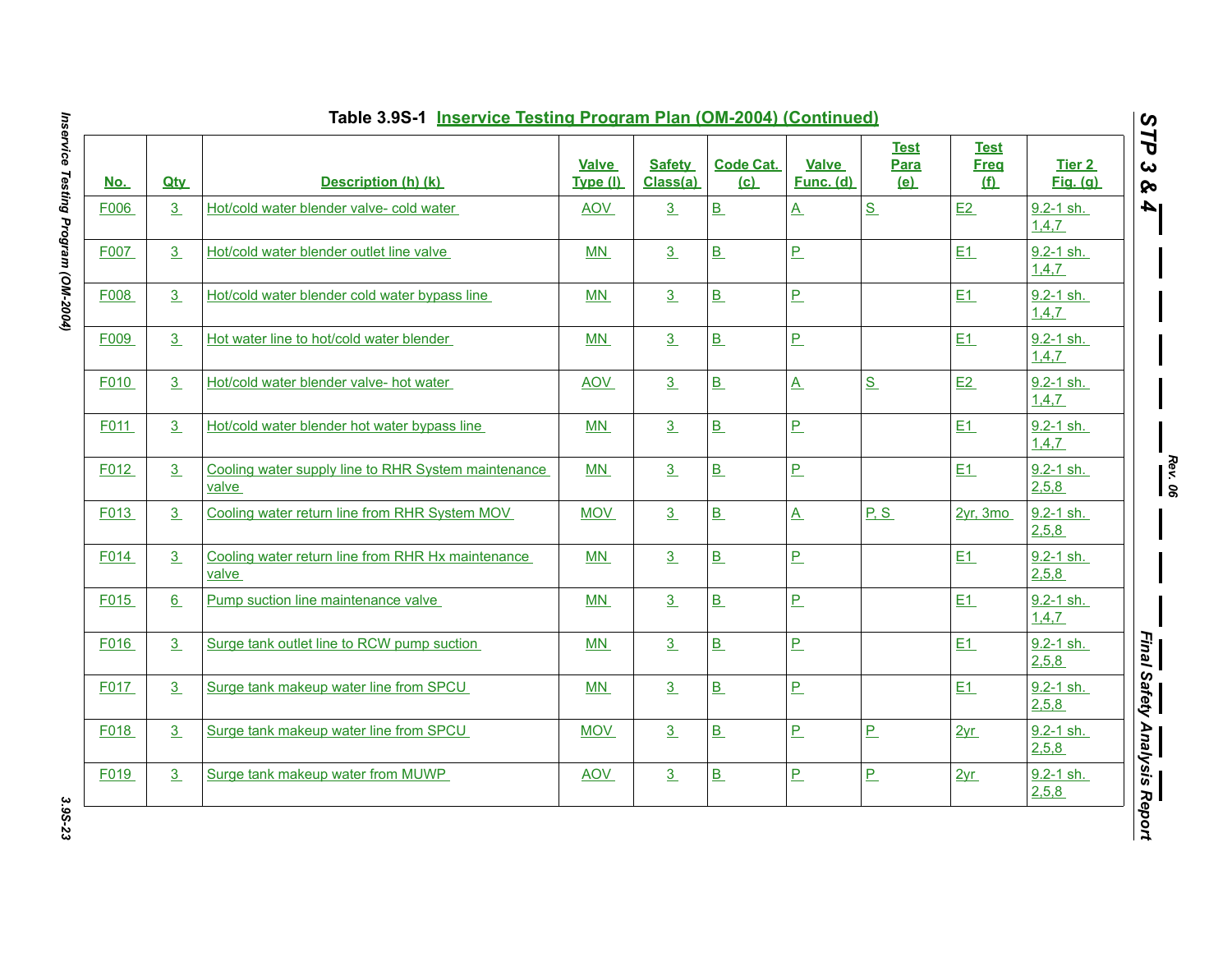| No.  | <b>Qtv</b> | Description (h) (k)                                                   | <b>Valve</b><br>Type (I) | <b>Safety</b><br>Class(a) | <b>Code Cat.</b><br>(c) | <b>Valve</b><br>Func. (d) | <b>Test</b><br><b>Para</b><br>(e) | <b>Test</b><br><b>Freq</b><br>(f) | Tier 2<br><b>Fig.</b> (g) |
|------|------------|-----------------------------------------------------------------------|--------------------------|---------------------------|-------------------------|---------------------------|-----------------------------------|-----------------------------------|---------------------------|
| F020 | 3          | Surge tank makeup water line from MUWP                                | <b>MN</b>                | 3                         | B                       | P                         |                                   | E1                                | $9.2 - 1$ sh.<br>2,5,8    |
| F021 | 3          | Chemical addition tank inlet line valve                               | MN                       | $\overline{3}$            | B                       | P                         |                                   | E1                                | 9.2-1 sh.<br>1,4,7        |
| F022 | 3          | Chemical addition tank outlet line valve                              | MN                       | 3                         | B                       | $\underline{\mathsf{P}}$  |                                   | E1                                | 9.2-1 sh.<br>1,4,7        |
| F024 | 6          | Cooling water supply line to HECW refrigerator<br>maintenance valve   | <b>MN</b>                | $\overline{3}$            | B                       | $\overline{P}$            |                                   | E1                                | $9.2 - 1$ sh.<br>2,5,8    |
| F025 | 6          | Cooling water supply line to HECW refrigerator PCV                    | <b>MOV</b>               | 3                         | B                       | $\underline{A}$           | S                                 | E2                                | $9.2 - 1$ sh.<br>2,5,8    |
| F026 | 6          | Cooling water supply line to HECW refrigerator<br>maintenance valve   | MN                       | 3                         | B                       | <u>P</u>                  |                                   | E1                                | 9.2-1 sh.<br>2,5,8        |
| F027 | 6          | Cooling water line to HECW refrigerator bypass line                   | <b>MN</b>                | 3                         | B                       | $\underline{\mathsf{P}}$  |                                   | E1                                | $9.2 - 1$ sh.<br>2,5,8    |
| F028 | 6          | Cooling water return line from HECW refrigerator                      | <b>MN</b>                | $\overline{3}$            | B                       | $\overline{P}$            |                                   | E1                                | $9.2 - 1$ sh.<br>2,5,8    |
| F029 | 2          | Cooling water supply line to FPC Hx                                   | MN                       | $\overline{3}$            | B                       | P                         |                                   | E1                                | 9.2-1 sh. 2,5             |
| F030 | 2          | Cooling water return line from FPC Hx                                 | <b>MN</b>                | 3                         | B                       | P                         |                                   | E1                                | 9.2-1 sh. 2,5             |
| F031 | 2          | Cooling water supply line to FPC pump room air<br>conditioner         | <b>MN</b>                | 3                         | B                       | $\overline{P}$            |                                   | E1                                | $9.2 - 1$ sh. $2.5$       |
| F032 | 2          | Cooling water return line from FPC pump room air<br>conditioner       | <b>MN</b>                | 3                         | B                       | $\overline{P}$            |                                   | E1                                | 9.2-1 sh. 2,5             |
| F033 | 2          | Cooling water line to PCV Atmospheric Monitoring<br>System clr        | MN                       | 3                         | B                       | P                         |                                   | E1                                | 9.2-1 sh. 2,5             |
| F034 | 2          | Return line from PCV Atmospheric Monitoring System<br>$_{\text{clr}}$ | MN                       | 3                         | B                       | <u>P</u>                  |                                   | E1                                | 9.2-1 sh. 2,5             |
| F035 | 2          | Cooling water supply line to SGTS room air conditioner                | MN                       | $\underline{3}$           | B                       | P                         |                                   | E1                                | 9.2-1 sh. 2,5             |

Inservice Testing Program (OM-2004) *Inservice Testing Program (OM-2004)*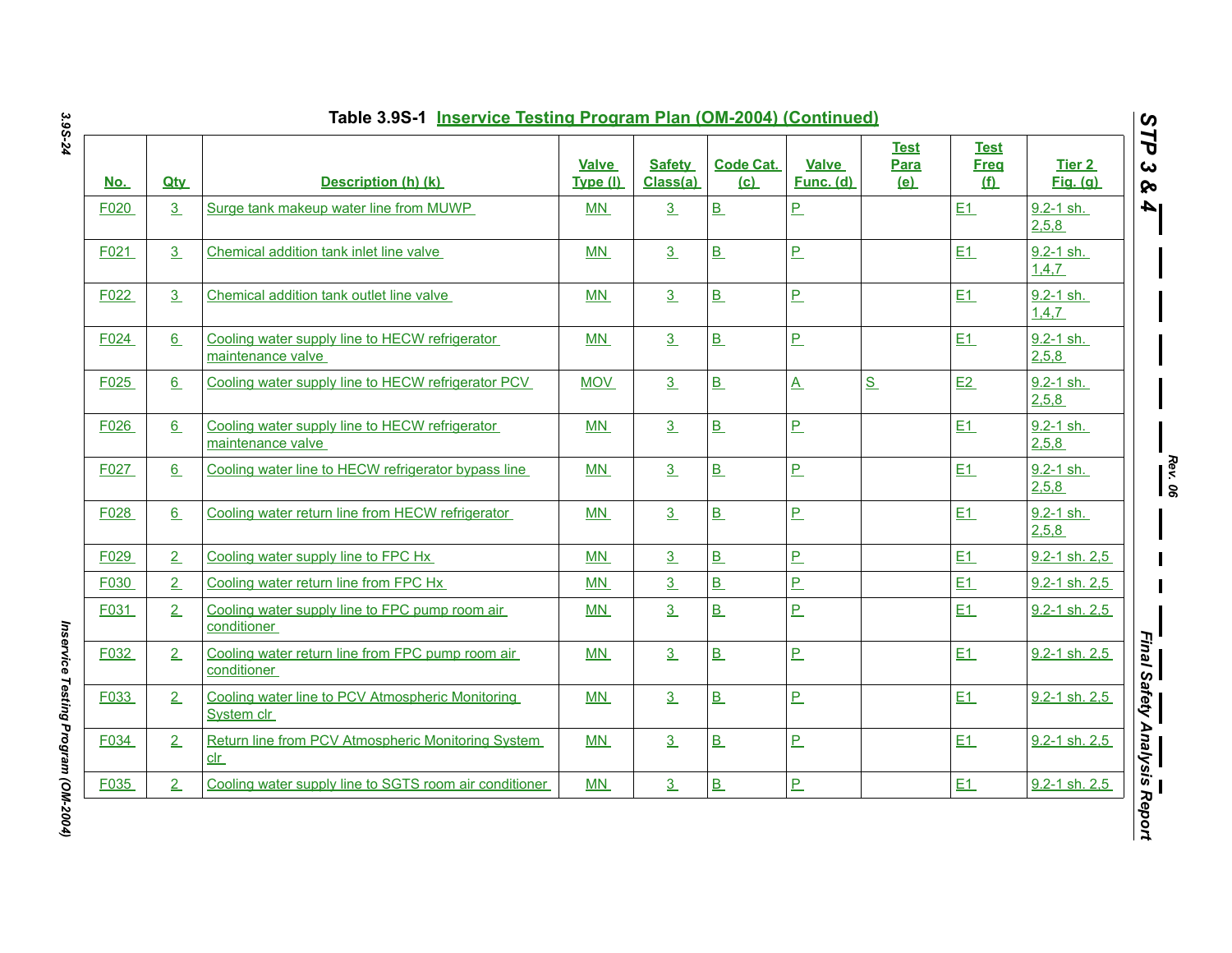|                  | Table 3.9S-1 Inservice Testing Program Plan (OM-2004) (Continued) |                                                                       |                   |                           |                         |                           |                                   |                                          |                           |  |  |  |
|------------------|-------------------------------------------------------------------|-----------------------------------------------------------------------|-------------------|---------------------------|-------------------------|---------------------------|-----------------------------------|------------------------------------------|---------------------------|--|--|--|
| <u>No.</u>       | <b>Qtv</b>                                                        | Description (h) (k)                                                   | Valve<br>Type (I) | <b>Safety</b><br>Class(a) | <b>Code Cat.</b><br>(c) | <b>Valve</b><br>Func. (d) | <b>Test</b><br>Para<br><u>(e)</u> | <b>Test</b><br><b>Freq</b><br><u>(f)</u> | Tier 2<br><b>Fig.</b> (g) |  |  |  |
| F036             | 2                                                                 | Cooling water return line from SGTS room air<br>conditioner           | MN                | 3                         | B                       | $\overline{P}$            |                                   | E1                                       | $9.2 - 1$ sh. $2.5$       |  |  |  |
| F039             | 3                                                                 | Cooling water supply line to RHR equipment room air<br>conditioner    | MN                | 3                         | B                       | $\overline{P}$            |                                   | E1                                       | $9.2 - 1$ sh.<br>2,5,8    |  |  |  |
| F040             | 3                                                                 | Cooling water return line from RHR equipment room air<br>conditioner  | <b>MN</b>         | 3                         | B                       | $\overline{P}$            |                                   | E1                                       | $9.2 - 1$ sh.<br>2,5,8    |  |  |  |
| F041             | 3                                                                 | Cooling water supply line to RHR pump motor                           | MN                | 3                         | B                       | $\overline{P}$            |                                   | E1                                       | $9.2 - 1$ sh.<br>2,5,8    |  |  |  |
| F042             | 3                                                                 | Cooling water return line from RHR pump motor                         | MN                | 3                         | B                       | $\overline{P}$            |                                   | E1                                       | $9.2 - 1$ sh.<br>2,5,8    |  |  |  |
| F043             | 3                                                                 | Cooling water supply line to RHR pump mechanical<br>seals             | MN                | 3                         | B                       | P                         |                                   | E1                                       | 9.2-1 sh.<br>2,5,8        |  |  |  |
| F <sub>044</sub> | 3                                                                 | Cooling water return line from RHR pump mechanical<br>seals           | <b>MN</b>         | 3                         | B                       | $\overline{P}$            |                                   | E1                                       | $9.2 - 1$ sh.<br>2,5,8    |  |  |  |
| F045             | 1                                                                 | Cooling water supply line to RCIC equipment room air<br>conditioner   | <b>MN</b>         | 3                         | B                       | $\overline{P}$            |                                   | E1                                       | $9.2 - 1$ sh. 2           |  |  |  |
| F046             | $\perp$                                                           | Cooling water supply line from RCIC equipment room air<br>conditioner | MN                | 3                         | B                       | P                         |                                   | E1                                       | 9.2-1 sh. 2               |  |  |  |
| F047             | 2                                                                 | Cooling water supply line to HPCF equipment room air<br>conditioner   | <b>MN</b>         | 3                         | B                       | $\overline{P}$            |                                   | E1                                       | $9.2 - 1$ sh. $5.8$       |  |  |  |
| F048             | 2                                                                 | Cooling water supply line from HPCF equipment room<br>air conditioner | <b>MN</b>         | 3                         | B                       | $\overline{P}$            |                                   | E1                                       | 9.2-1 sh. 5,8             |  |  |  |
| F049             | 2                                                                 | Cooling water supply line to HPCF pump motor bearing                  | MN                | 3                         | B                       | P                         |                                   | E1                                       | $9.2 - 1$ sh. 5.8         |  |  |  |
| F050             | 2                                                                 | Cooling water return line from HPCF pump motor<br>bearing             | <b>MN</b>         | 3                         | $\overline{B}$          | $\overline{P}$            |                                   | E1                                       | $9.2 - 1$ sh. 5,8         |  |  |  |
| F051             | 2                                                                 | Cooling water supply line to HPCF pump mechanical<br>seals            | <b>MN</b>         | 3 <sup>2</sup>            | B                       | P                         |                                   | E1                                       | 9.2-1 sh. 5,8             |  |  |  |
| F052             | 2                                                                 | Cooling water return from HPCF pump mechanical seals                  | <b>MN</b>         | 3                         | B                       | $\overline{P}$            |                                   | E1                                       | 9.2-1 sh. 5,8             |  |  |  |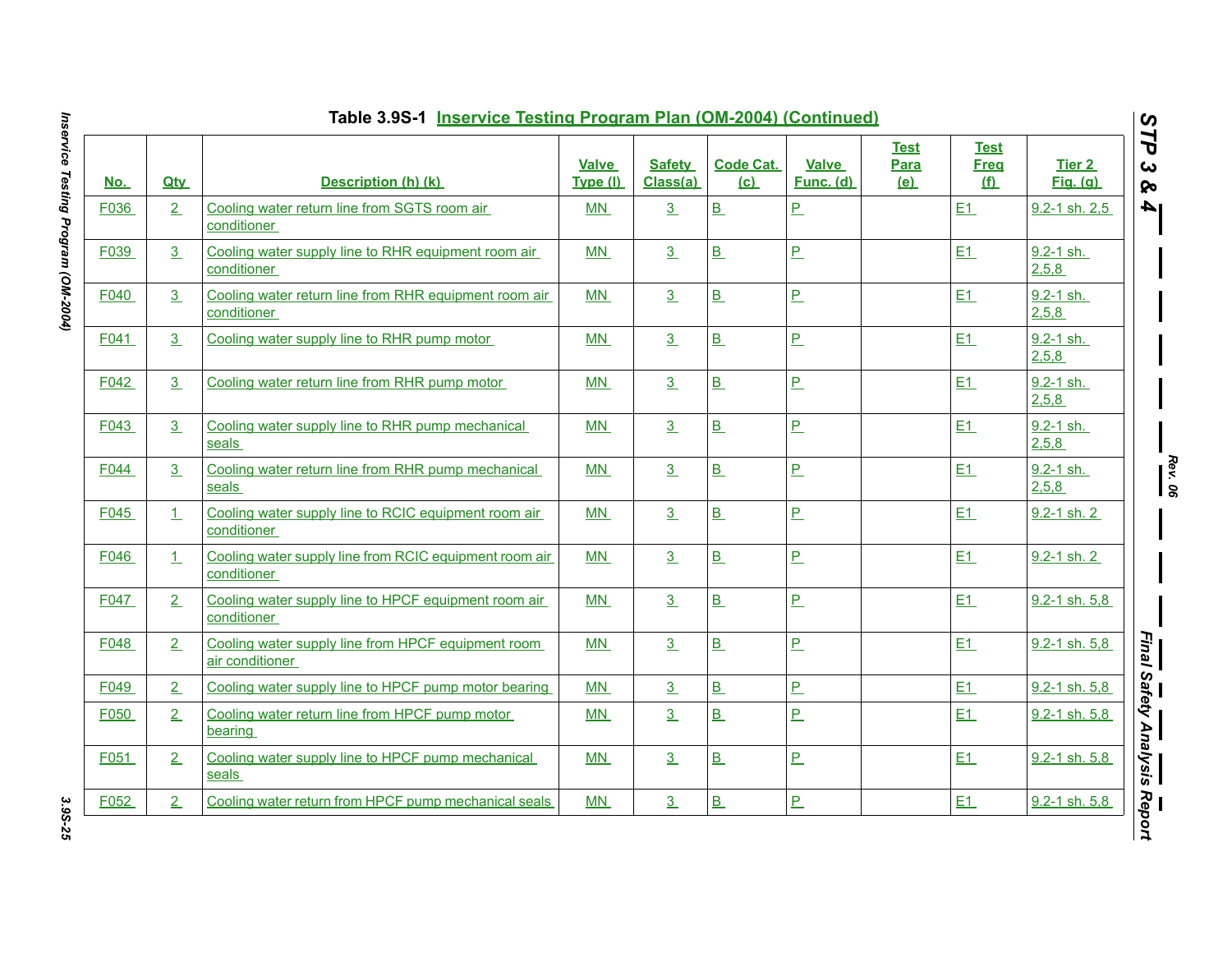| <u>No.</u> | <b>Qtv</b>     | Description (h) (k)                                                             | <b>Valve</b><br>Type (I) | <b>Safety</b><br>Class(a) | <b>Code Cat.</b><br>(c)  | <b>Valve</b><br>Func. (d) | <b>Test</b><br>Para<br>(e) | <b>Test</b><br><b>Freq</b><br>$f(\mathbf{f})$ | <b>Tier 2</b><br><b>Fig.</b> (g) |
|------------|----------------|---------------------------------------------------------------------------------|--------------------------|---------------------------|--------------------------|---------------------------|----------------------------|-----------------------------------------------|----------------------------------|
| F053       | 2              | Surge tank outlet line to HECW System                                           | MN                       | 3                         | $\underline{\mathbf{B}}$ | $\overline{P}$            |                            | E1                                            | $9.2 - 1$ sh.<br>2,5,8           |
| F055       | 6              | Cooling water return line from Emergency Diesel<br>Generator                    | <b>MOV</b>               | 3                         | $\underline{\mathbf{B}}$ | $\underline{A}$           | P.S                        | 2yr, 3mo                                      | $9.2 - 1$ sh. 5,8                |
| F056       | $\overline{3}$ | Cooling water return line from Emergency Diesel<br>Generator maintenance valve  | MN                       | $\overline{3}$            | B                        | $\overline{P}$            |                            | E1                                            | $9.2 - 1$ sh.<br>2,5,8           |
| F057       | 2              | Cooling water line to PCV Atmospheric Monitoring<br><b>System</b>               | MN                       | 3                         | $\underline{\mathbf{B}}$ | $\mathbf{P}$              |                            | E1                                            | 9.2-1 sh. 2,5                    |
| F058       | 2              | Return line from PCV Atmospheric Monitoring System<br>air conditioner           | MN                       | 3                         | B                        | $P_{-}$                   |                            | E1                                            | 9.2-1 sh. 2,5                    |
| F061       | 3              | <b>Cooling water line Emergency Diesel Generators</b>                           | MN                       | 3                         | $\underline{\mathbf{B}}$ | $P_{-}$                   |                            | E1                                            | 9.2-1 sh.<br>2,5,8               |
| F071       | 6              | Cooling water supply line-to non-essential coolers                              | MN                       | $\overline{3}$            | B                        | $P_{-}$                   |                            | E1                                            | $9.2 - 1$ sh.<br>2,5,8           |
| F072       | 6              | Cooling water supply line-to non-essential coolers                              | <b>AOV</b>               | 3                         | B                        | $\overline{A}$            | P, S                       | $2yr$ , 3mo                                   | $9.2 - 1$ sh.<br>2,5,8           |
| F075       | 2              | Cooling water supply line to PCV outboard isolation<br>valve (k4) (k2) (h3.7)   | <b>MOV</b>               | 2                         | $\overline{A}$           | <u>I.A</u>                | P.S                        | RO.CS                                         | 9.2-1 sh. 3.6                    |
| F076       | 2              | Cooling water supply line to PCV inboard check isolation<br>valve (k4) (h1.10)  | $\underline{CV}$         | 2                         | <u>A, C</u>              | $L_A$                     | S                          | RO                                            | $9.2 - 1$ sh. 3,6                |
| F080       | 2              | Cooling water return line from PCV inboard isolation<br>valve (k4) (h1.10)      | <b>MOV</b>               | 2                         | $\underline{A}$          | I, A                      | P.S                        | RO, RO                                        | 9.2-1 sh. 3,6                    |
| F081       | 2              | Cooling water return line from PCV outboard isolation<br>valve (k4) (k2) (h3.7) | <b>MOV</b>               | 2                         | $\underline{A}$          | I, A                      | P.S                        | RO.CS                                         | 9.2-1 sh. 3.6                    |
| F083       | 3              | Cooling water return line from non-essential coolers (h4)                       | $\underline{\text{CV}}$  | 3                         | $\overline{C}$           | $\underline{A}$           | S                          | RO                                            | $9.2 - 1$ sh.<br>2,5,8           |
| F084       | 3              | Cooling water return line from containment bypass line                          | MN                       | 3                         | $\underline{\mathbf{B}}$ | $\overline{P}$            |                            | E1                                            | $9.2 - 1$ sh.<br>2,5,8           |

Inservice Testing Program (OM-2004) *Inservice Testing Program (OM-2004)*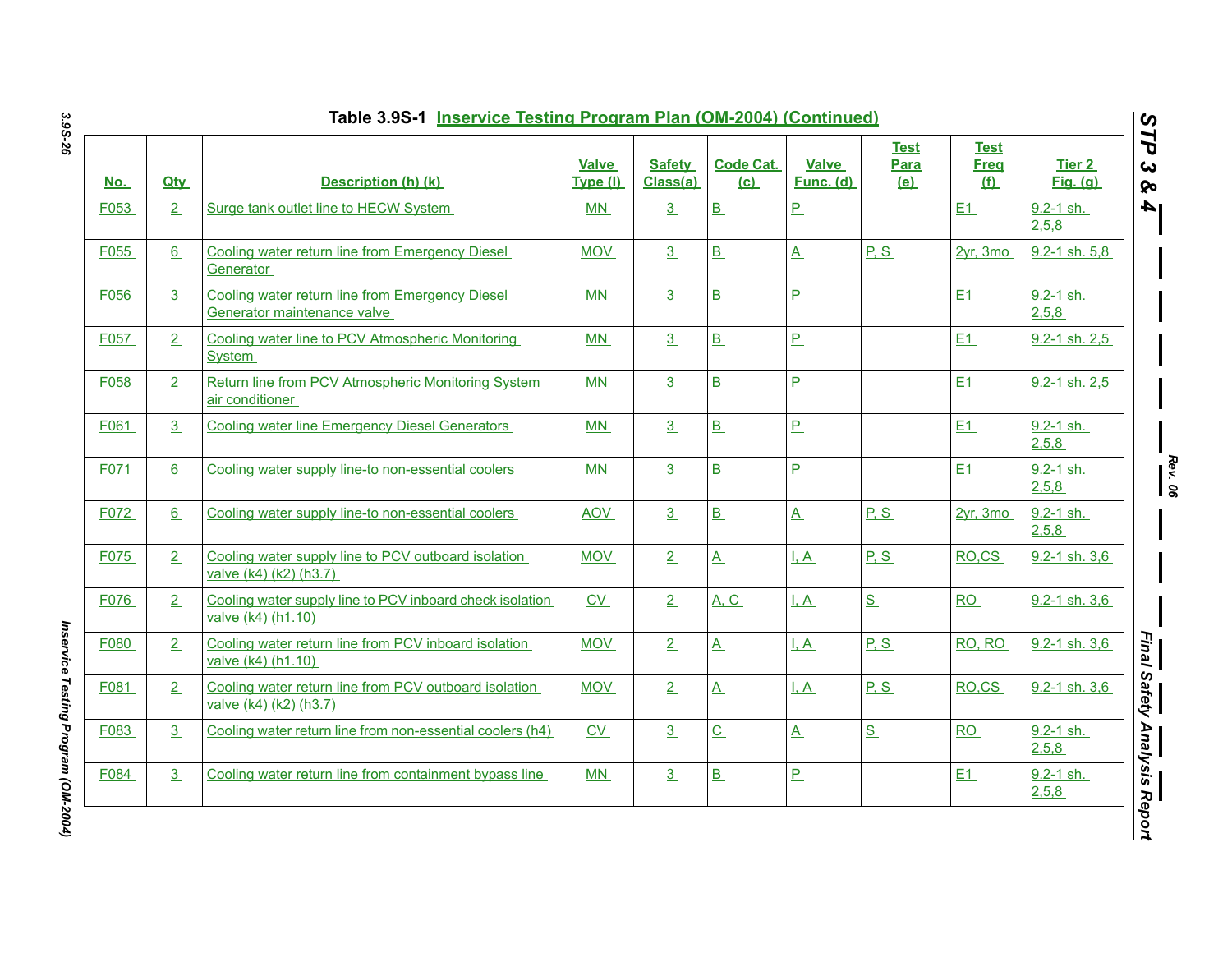| <u>No.</u>       | <b>Qtv</b>     | Description (h) (k)                                                 | <b>Valve</b><br>Type (I) | <b>Safety</b><br>Class(a) | <b>Code Cat.</b><br>(c)  | <b>Valve</b><br>Func. (d) | <b>Test</b><br><b>Para</b><br>(e) | <b>Test</b><br><b>Freq</b><br>(f) | <b>Tier 2</b><br><b>Fig.</b> (g) |
|------------------|----------------|---------------------------------------------------------------------|--------------------------|---------------------------|--------------------------|---------------------------|-----------------------------------|-----------------------------------|----------------------------------|
| F <sub>175</sub> | 3              | Cooling water supply to RHR System Hx pressure relief<br>valve      | RV                       | 3                         | $\underline{\mathsf{C}}$ | $\underline{A}$           | R                                 | 10yr                              | 9.2-1 sh.<br>2,5,8               |
| F <sub>195</sub> | 2              | Cooling water supply line to FPC heat exchanger                     | <b>MOV</b>               | 3                         | $\underline{\mathbf{B}}$ | $\underline{\mathsf{A}}$  | P.S                               | $2yr$ , 3mo                       | 9.2-1 sh. 2,5                    |
| F <sub>220</sub> | 9              | Bypass line around RCW System outlet line MOV                       | M <sub>N</sub>           | 3                         | B                        | $\overline{P}$            |                                   | E1                                | 9.2-1 sh.<br>1,4,7               |
| F <sub>251</sub> | 2              | Cooling water supply line to PCV test line                          | MN                       | 2                         | B                        | $\overline{P}$            |                                   | E1                                | 9.2-1 sh. 3,6                    |
| F252             | 2              | Cooling water return line from PCV test line                        | MN                       | $\overline{2}$            | B                        | $\overline{P}$            |                                   | E1                                | 9.2-1 sh. 3,6                    |
| F501             | 9              | Heat exchanger shell side vent line                                 | MN                       | 3                         | $\underline{\mathbf{B}}$ | <u>P</u>                  |                                   | E1                                | 9.2-1 sh.<br>1,4,7               |
| F502             | 9              | Heat exchanger shell side drain line                                | MN                       | 3                         | B                        | $\underline{\mathsf{P}}$  |                                   | E1                                | 9.2-1 sh.<br>1,4,7               |
| F503             | 3              | Surge tank drain line to SD                                         | MN                       | 3                         | B                        | <u>P</u>                  |                                   | E1                                | $9.2 - 1$ sh.<br>2,5,8           |
| F601             | 3              | Cooling water supply line to RHR System drain line to<br>SD         | MN                       | 3                         | B                        | $\overline{P}$            |                                   | E1                                | 9.2-1 sh.<br>2,5,8               |
| F602             | $\overline{3}$ | Cooling water supply line to RHR System drain line to<br><b>HCW</b> | MN                       | 3                         | $\underline{\mathbf{B}}$ | $\overline{P}$            |                                   | E1                                | $9.2 - 1$ sh.<br>2,5,8           |
| F603             | 3              | Cooling water return line from RHR Hx drain line to SD              | MN                       | 3                         | $\underline{\mathsf{B}}$ | $\overline{\mathsf{P}}$   |                                   | E1                                | 9.2-1 sh.<br>2,5,8               |
| F604             | 3              | Cooling water return line from RHR Hx drain line to<br><b>HCW</b>   | MN                       | 3                         | $\underline{\mathbf{B}}$ | $\underline{\mathsf{P}}$  |                                   | E1                                | $9.2 - 1$ sh.<br>2,5,8           |
| F701             | 6              | Pump discharge line pressure instrument line                        | MN                       | 3                         | $\underline{\mathsf{B}}$ | <u>P</u>                  |                                   | E1                                | $9.2 - 1$ sh.<br>1,4,7           |
| F702             | 9              | Hx discharge line sample line valve                                 | MN                       | 3                         | B                        | $\overline{P}$            |                                   | E1                                | $9.2 - 1$ sh.<br>1,4,7           |
| F703             | 3              | Cooling water supply line pressure instrument line                  | MN                       | 3 <sub>2</sub>            | B                        | $\underline{\mathsf{P}}$  |                                   | E1                                | 9.2-1 sh.<br>1,4,7               |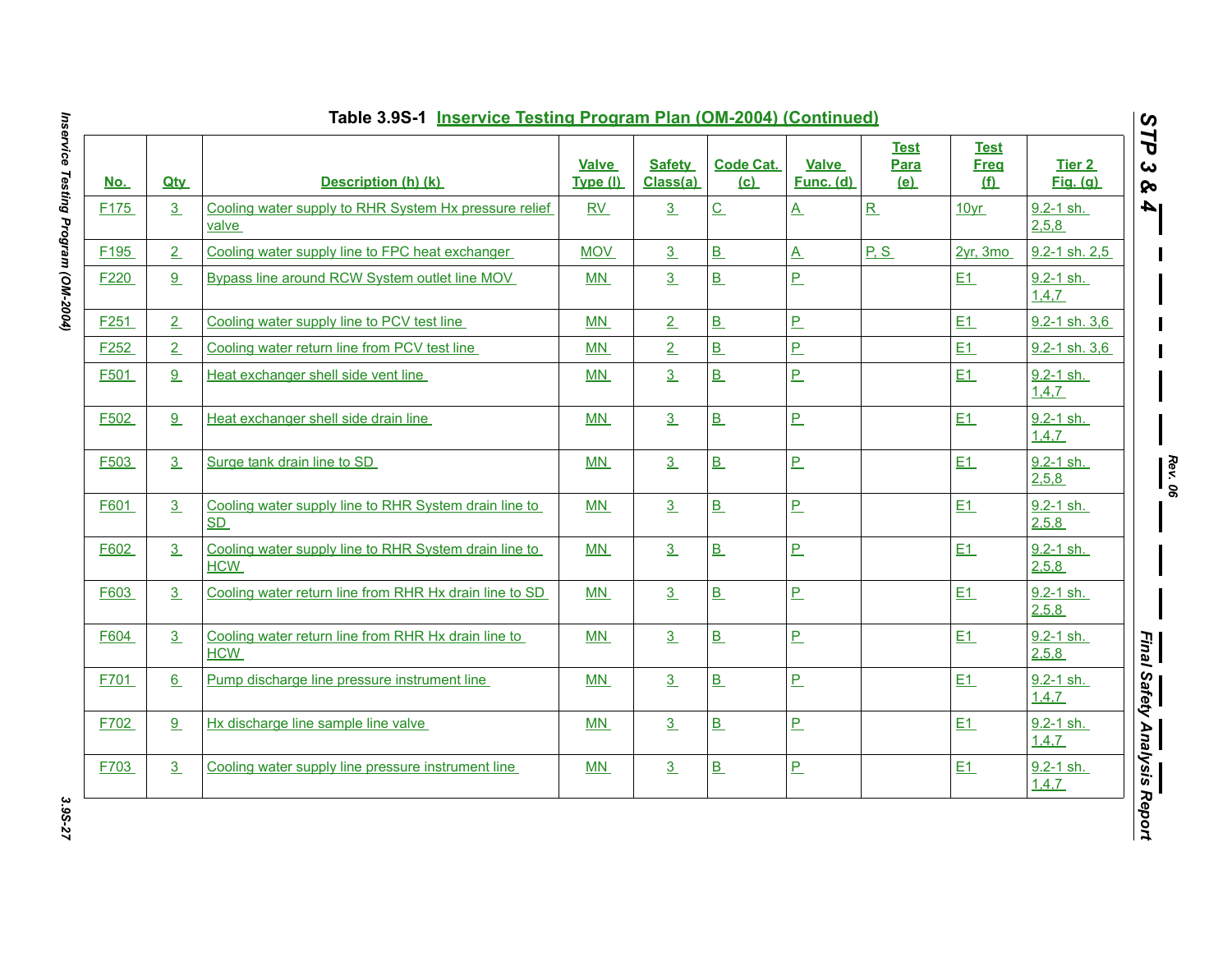| <u>No.</u> | <b>Qtv</b> | Description (h) (k)                                                 | <b>Valve</b><br>Type (I) | <b>Safety</b><br>Class(a) | <b>Code Cat.</b><br>(c)  | <b>Valve</b><br>Func. (d) | <b>Test</b><br>Para<br><u>(e)</u> | <b>Test</b><br><b>Freq</b><br>$f(\mathbf{f})$ | <b>Tier 2</b><br><b>Fig.</b> (g) |
|------------|------------|---------------------------------------------------------------------|--------------------------|---------------------------|--------------------------|---------------------------|-----------------------------------|-----------------------------------------------|----------------------------------|
| F704       | 3          | Cooling water supply line sample valve                              | MN                       | 3                         | $\underline{\mathsf{B}}$ | $\overline{P}$            |                                   | E1                                            | 9.2-1 sh.<br>1,4,7               |
| F705       | 3          | Cooling water supply line elbow tap instrument root<br>valve        | MN                       | $\overline{3}$            | $\underline{\mathsf{B}}$ | $\overline{P}$            |                                   | E1                                            | 9.2-1 sh.<br>1,4,7               |
| F706       | 3          | Cooling water supply line elbow tap instrument root<br>valve        | MN                       | 3                         | $\underline{\mathbf{B}}$ | $\overline{P}$            |                                   | E1                                            | 9.2-1 sh.<br>1,4,7               |
| F707       | 3          | Cooling water supply line to RHR System FT instrument<br>root valve | MN                       | 3                         | $\underline{\mathbf{B}}$ | P                         |                                   | E1                                            | 9.2-1 sh.<br>2,5,8               |
| F708       | 3          | Cooling water supply line to RHR System FT instrument<br>root valve | <b>MN</b>                | 3                         | B                        | P                         |                                   | E1                                            | $9.2 - 1$ sh.<br>2,5,8           |
| F709       | 3          | Cooling water return line from RHR Hx sample valve                  | MN                       | 3                         | $\underline{\mathbf{B}}$ | $\mathbf{P}$              |                                   | E1                                            | 9.2-1 sh.<br>2,5,8               |
| F710       | 6          | Pump suction line PX instrument root valve                          | MN                       | 3                         | $\underline{\mathsf{B}}$ | P                         |                                   | E1                                            | $9.2 - 1$ sh.<br>1,4,7           |
| F711       | 6          | Pump suction line pressure instrument root valve                    | MN                       | 3                         | B                        | P                         |                                   | E1                                            | 9.2-1 sh.<br>1,4,7               |
| F712       | 3          | Surge tank level instrument root valve                              | MN                       | 3                         | B                        | P                         |                                   | E1                                            | 9.2-1 sh.<br>2,5,8               |
| F713       | 3          | Surge tank level instrument line root valve                         | MN                       | 3                         | $\underline{\mathsf{B}}$ | P                         |                                   | E1                                            | $9.2 - 1$ sh.<br>2,5,8           |
| F714       | 3          | Surge tank level instrument line root valve                         | <b>MN</b>                | 3                         | $\underline{\mathbf{B}}$ | $\mathbf{P}$              |                                   | E1                                            | 9.2-1 sh.<br>2,5,8               |
| F717       | 3          | Cooling water line to DG instrument line                            | MN                       | 3                         | $\underline{\mathbf{B}}$ | P                         |                                   | E1                                            | 9.2-1 sh.<br>2,5,8               |
| F718       | 3          | Return water line from DG instrument line                           | MN                       | 3                         | $\underline{\mathsf{B}}$ | P                         |                                   | E1                                            | 9.2-1 sh.<br>2,5,8               |
| F719       | 3          | Cooling water line to DG instrument line                            | MN                       | $\overline{3}$            | $\underline{\mathsf{B}}$ | $\overline{P}$            |                                   | E1                                            | 9.2-1 sh.<br>2,5,8               |

Inservice Testing Program (OM-2004) *Inservice Testing Program (OM-2004)*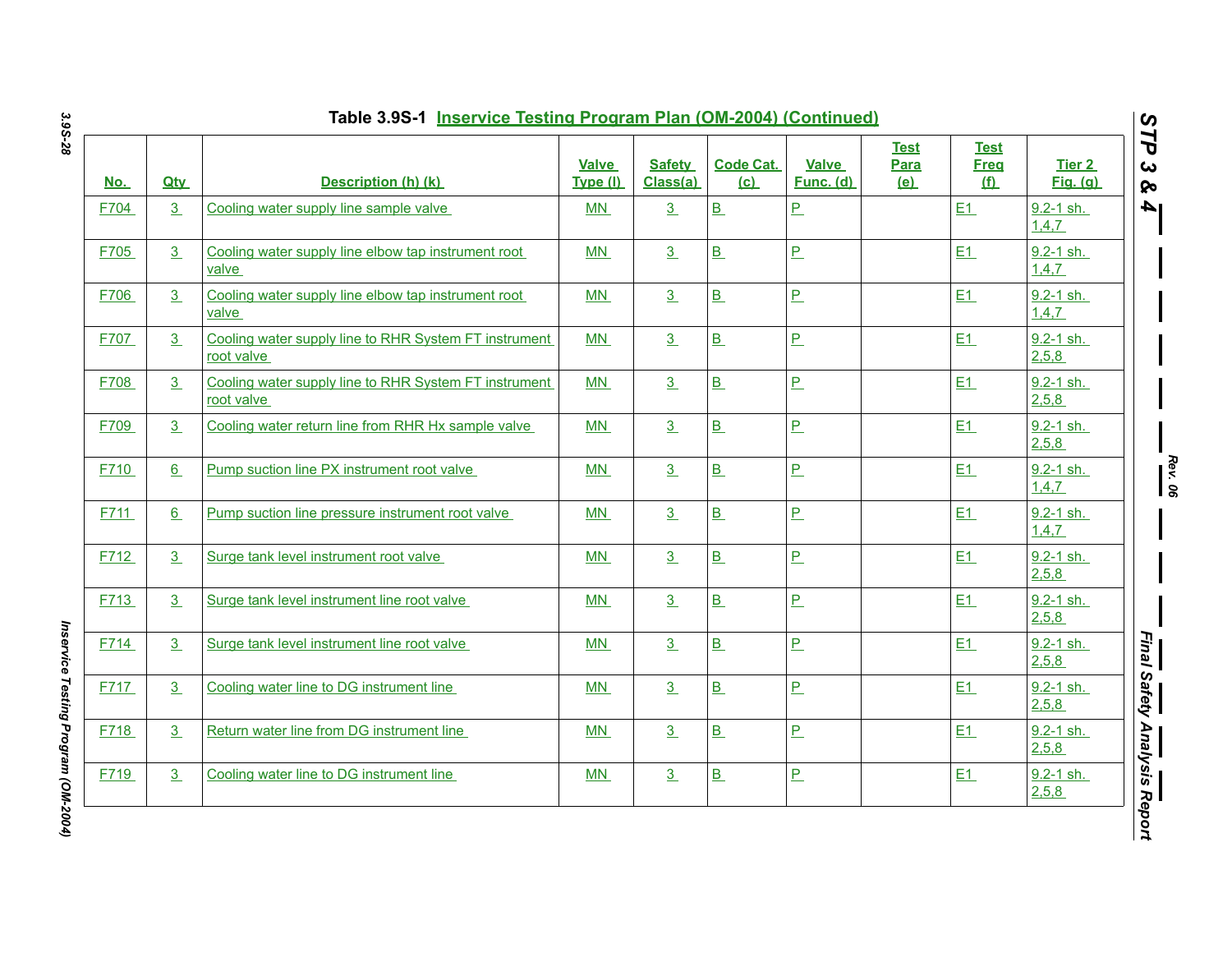|                  |            | Table 3.9S-1 Inservice Testing Program Plan (OM-2004) (Continued)              |                          |                           |                         |                           |                            |                                          |                           | $\boldsymbol{\omega}$ |
|------------------|------------|--------------------------------------------------------------------------------|--------------------------|---------------------------|-------------------------|---------------------------|----------------------------|------------------------------------------|---------------------------|-----------------------|
| <u>No.</u>       | <b>Qtv</b> | Description (h) (k)                                                            | <b>Valve</b><br>Type (I) | <b>Safety</b><br>Class(a) | <b>Code Cat.</b><br>(c) | <b>Valve</b><br>Func. (d) | <b>Test</b><br>Para<br>(e) | <b>Test</b><br><b>Freq</b><br><u>(f)</u> | Tier 2<br><b>Fig.</b> (g) | 7P<br>ట<br><b>Qo</b>  |
| F720             | 3          | Return water line from DG instrument line                                      | MN                       | 3                         | B                       | P                         |                            | E1                                       | $9.2 - 1$ sh.<br>2,5,8    | 4                     |
| F721             | 3          | Cooling water supply line to non-essential coolers FT<br>instrument root valve | MN                       | 3                         | B                       | $\overline{P}$            |                            | E1                                       | 9.2-1 sh.<br>2,5,8        |                       |
| F722             | 3          | Cooling water supply line to non-essential coolers FT<br>instrument root valve | MN                       | 3                         | B                       | P                         |                            | E1                                       | 9.2-1 sh.<br>2,5,8        |                       |
|                  |            | P24 HVAC Normal Cooling Water System Valves                                    |                          |                           |                         |                           |                            |                                          |                           |                       |
| F053             | $\perp$    | HNCW supply line outboard isolation valve (k1) (k2)                            | <b>MOV</b>               | 2                         | $\underline{A}$         | <u>I.A</u>                | L, P, S                    | <b>RO, RO.</b><br>3mo                    | $9.2 - 2$                 |                       |
| F054             | 1          | HNCW supply line inboard isolation check valve (k1)<br>(h1.11)                 | CV                       | 2                         | A, C                    | I, A                      | L.S                        | RO, RO                                   | $9.2 - 2$                 |                       |
| F <sub>141</sub> | 1          | HNCW return inboard isolation valve (k1) (k2) (h1.11)                          | <b>MOV</b>               | 2                         | $\mathbf{A}$            | $\overline{A}$            | L, P, S                    | RO,<br>RO, RO                            | $9.2 - 2$                 | $\frac{Re}{\sqrt{2}}$ |
| F <sub>142</sub> | 1          | HNCW return outboard isolation valve (k1) (k2)                                 | <b>MOV</b>               | 2                         | $\mathbf{A}$            | <u>I.A</u>                | L, P, S                    | <b>RO, RO,</b><br>3mo                    | $9.2 - 2$                 | ສ                     |
|                  |            | P25 HVAC Emergency Cooling Water System Valves                                 |                          |                           |                         |                           |                            |                                          |                           |                       |
| F001             | 6          | Pump discharge line check valve                                                | C <sub>V</sub>           | 3                         | $\overline{C}$          | $\overline{A}$            | S                          | E2                                       | 9.2-3 sh.<br>1,2,3        |                       |
| F002             | 6          | Pump discharge line maintenance valve                                          | <b>MN</b>                | $\overline{3}$            | B                       | $\overline{P}$            |                            | E1                                       | 9.2-3 sh.<br>1,2,3        |                       |
| F003             | 6          | Refrigerator outlet line maintenance valve                                     | <b>MN</b>                | 3                         | B                       | $\overline{P}$            |                            | E1                                       | 9.2-3 sh.<br>1,2,3        |                       |
| F004             | 2          | Maintenance valve at HECW supply to MCR cooler TCV                             | MN                       | 3 <sub>1</sub>            | B                       | P                         |                            | E1                                       | 9.2-3 sh. 2,3             |                       |
| F005             | 2          | <b>HECW supply to MCR cooler Temperature Control Valve</b><br>(TCV)            | <b>AOV</b>               | $\overline{3}$            | B                       | $\underline{A}$           | S                          | E2                                       | $9.2 - 3$ sh. $2,3$       | Final Safety Analysis |
| F006             | 2          | Maintenance valve at HECW supply to MCR cooler TCV                             | MN                       | 3 <sub>1</sub>            | B                       | $\overline{P}$            |                            | E1                                       | 9.2-3 sh. 2.3             |                       |
| F007             | 6          | Maintenance valve at HECW supply to MCR cooler                                 | MN                       | $\overline{3}$            | B                       | $\overline{P}$            |                            | E1                                       | 9.2-3 sh. 2,3             |                       |
| F008             | 6          | Maintenance valve at HECW return from MCR cooler                               | <b>MN</b>                | $\overline{3}$            | $\overline{B}$          | $\overline{P}$            |                            | E1                                       | $9.2 - 3$ sh. $2,3$       | = =<br>Report         |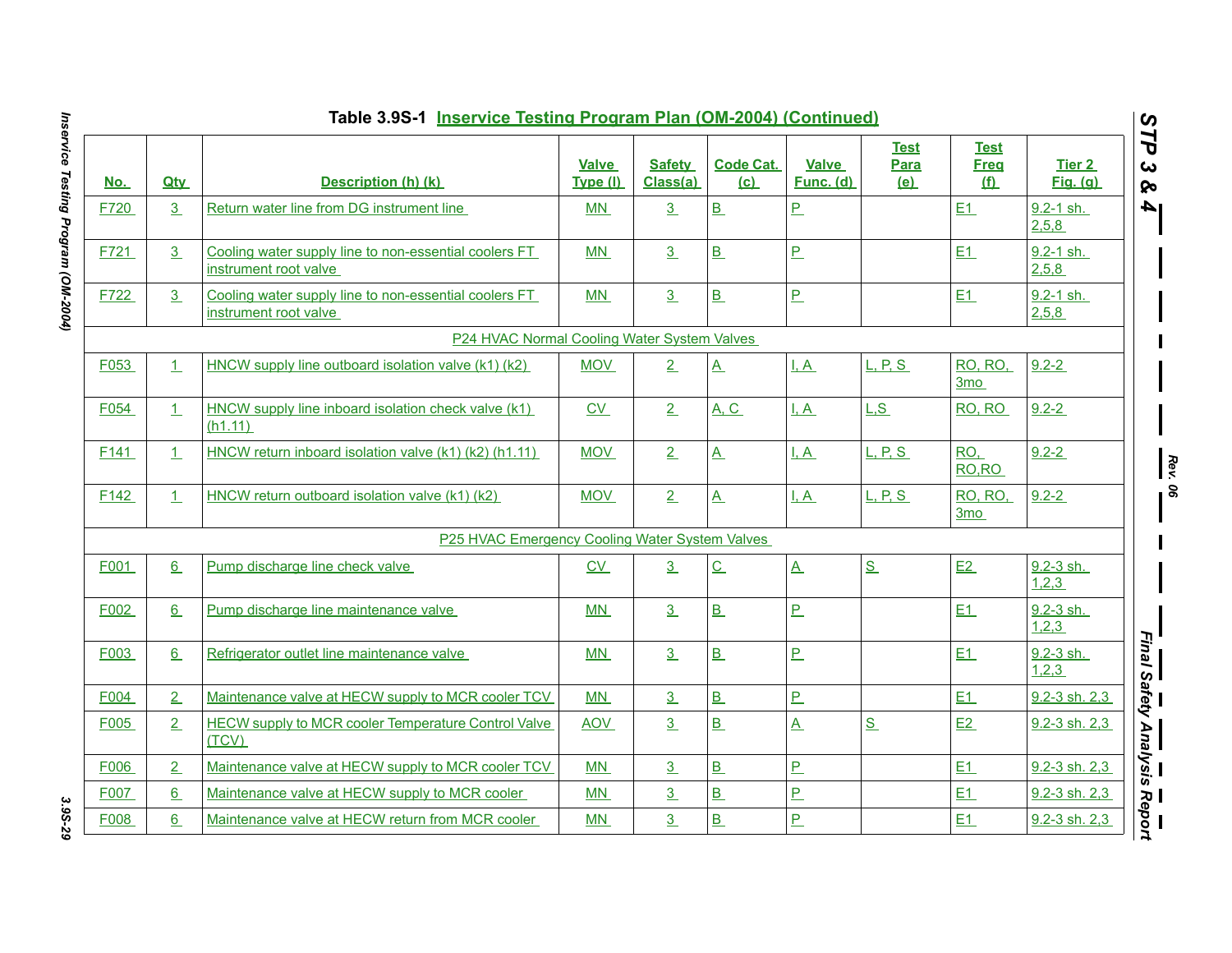|            |            | Table 3.9S-1 Inservice Testing Program Plan (OM-2004) (Continued)                                |                   |                           |                         |                           |                            |                                   |                           | $\boldsymbol{\omega}$              |
|------------|------------|--------------------------------------------------------------------------------------------------|-------------------|---------------------------|-------------------------|---------------------------|----------------------------|-----------------------------------|---------------------------|------------------------------------|
| <u>No.</u> | <b>Qty</b> | Description (h) (k)                                                                              | Valve<br>Type (I) | <b>Safety</b><br>Class(a) | <b>Code Cat.</b><br>(c) | <b>Valve</b><br>Func. (d) | <b>Test</b><br>Para<br>(e) | Test<br><b>Freq</b><br><u>(f)</u> | Tier 2<br><u>Fig. (g)</u> | ТP<br>$\boldsymbol{\omega}$<br>ନ୍ତ |
| F009       | 6          | Pump suction line maintenance valve                                                              | MN                | 3                         | B                       | $\overline{P}$            |                            | E1                                | 9.2-3 sh.<br>1,2,3        | l 4                                |
| F010       | 2          | TCV bypass at HECW discharge to MCR cooler                                                       | <b>MN</b>         | 3                         | B                       | P                         |                            | E1                                | 9.2-3 sh. 2,3             |                                    |
| F011       | 3          | Pump suction line/discharge line PCV maintenance<br>valve                                        | <b>MN</b>         | 3                         | B                       | P                         |                            | E1                                | 9.2-3 sh.<br>1,2,3        |                                    |
| F012       | 3          | Pump suction line/discharge line PCV                                                             | <b>AOV</b>        | 3                         | B                       | $\mathbf{A}$              | S                          | E2                                | $9.2 - 3$ sh.<br>1,2,3    |                                    |
| F013       | 3          | Pump suction line/discharge line PCV maintenance<br>valve                                        | MN                | 3                         | B                       | $\overline{P}$            |                            | E1                                | 9.2-3 sh.<br>1,2,3        |                                    |
| F014       | 3          | Pump suction line/discharge line PCV bypass line                                                 | <b>MN</b>         | 3                         | B                       | <u>P</u>                  |                            | E1                                | $9.2 - 3$ sh.<br>1,2,3    |                                    |
| F015       | 3          | Maintenance valve at HECW supply to C/B Essential<br><b>Electrical Equipment Room Cooler TCV</b> | <b>MN</b>         | 3                         | B                       | $\overline{P}$            |                            | E1                                | 9.2-3 sh.<br>1,2,3        | $\mathbb{R}$                       |
| F016       | 3          | <b>HECW supply to C/B Essential Electrical Equipment</b><br>Room cooler TCV                      | <b>AOV</b>        | 3                         | B                       | $\overline{\mathbf{A}}$   | S                          | E2                                | 9.2-3 sh.<br>1,2,3        | ၊ နွ                               |
| F017       | 3          | Maintenance valve at HECW supply to C/B Essential<br><b>Electrical Equipment Room Cooler TCV</b> | MN                | 3                         | B                       | P                         |                            | E1                                | 9.2-3 sh.<br>1,2,3        |                                    |
| F018       | 6          | <b>HECW supply to C/B Essential Electrical Equipment</b><br>Room cooler maintenance valve        | <b>MN</b>         | 3                         | B                       | $\overline{P}$            |                            | E1                                | $9.2 - 3$ sh.<br>1,2,3    |                                    |
| F019       | 6          | Maintenance valve at HECW return from C/B Essential<br><b>Electrical Equipment Room Cooler</b>   | MN                | 3                         | B                       | P                         |                            | E1                                | $9.2 - 3$ sh.<br>1,2,3    |                                    |
| F020       | 3          | TCV bypass valve at HECW supply to C/B Essential<br><b>Electrical Equipment Room cooler</b>      | <b>MN</b>         | 3                         | B                       | P                         |                            | E1                                | $9.2 - 3$ sh.<br>1,2,3    |                                    |
| F021       | 3          | Maintenance valve at HECW supply to DG zone cooler<br><b>TCV</b>                                 | <b>MN</b>         | 3                         | B                       | $\overline{P}$            |                            | E1                                | 9.2-3 sh.<br>1,2,3        | Final Safety Analysis              |
| F022       | 3          | <b>HECW supply to DG zone cooler TCV</b>                                                         | <b>AOV</b>        | 3 <sub>2</sub>            | B                       | $\underline{A}$           | S                          | E2                                | 9.2-3 sh.<br>1,2,3        |                                    |
| F023       | 3          | Maintenance valve at HECW supply to DG zone cooler<br><b>TCV</b>                                 | MN                | 3                         | B                       | $P_{-}$                   |                            | E1                                | 9.2-3 sh.<br>1,2,3        | Report                             |

Inservice Testing Program (OM-2004) *Inservice Testing Program (OM-2004)*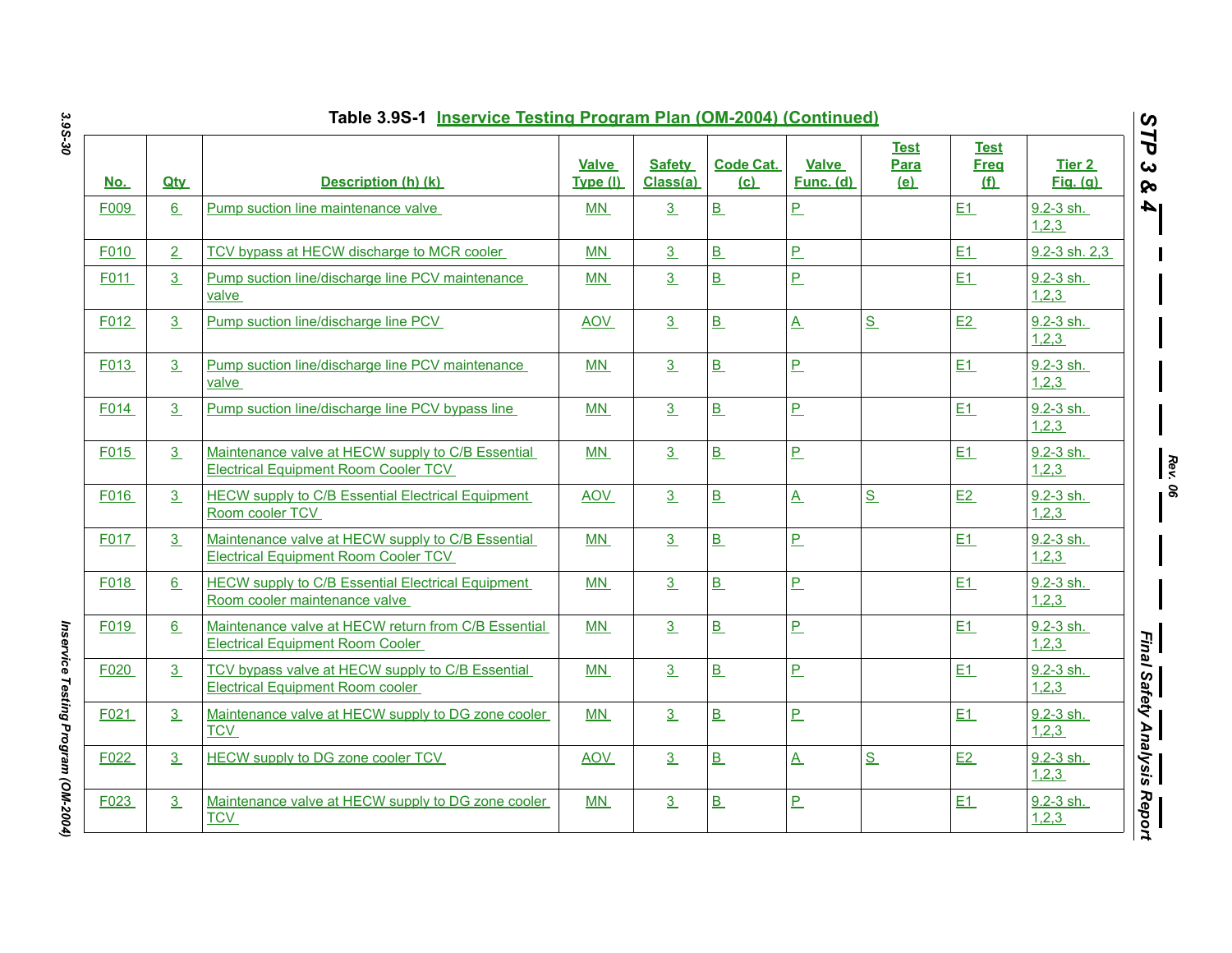| <u>No.</u> | <b>Qtv</b> | Description (h) (k)                                               | <b>Valve</b><br>Type (I) | <b>Safety</b><br>Class(a) | <b>Code Cat.</b><br>(c)  | <b>Valve</b><br>Func. (d) | <b>Test</b><br>Para<br><u>(e)</u> | <b>Test</b><br><b>Freg</b><br>f | Tier <sub>2</sub><br>Fig. (q) |
|------------|------------|-------------------------------------------------------------------|--------------------------|---------------------------|--------------------------|---------------------------|-----------------------------------|---------------------------------|-------------------------------|
| F024       | 6          | Maintenance valve at HECW supply to DG zone cooler                | MN                       | 3                         | B                        | $\overline{P}$            |                                   | E1                              | 9.2-3 sh.<br>1,2,3            |
| F025       | 6          | Maintenance valve at HECW return from DG zone<br>cooler           | MN                       | 3                         | B                        | $\overline{P}$            |                                   | E1                              | 9.2-3 sh.<br>1,2,3            |
| F026       | 3          | TCV bypass valve at HECW supply to DG zone cooler                 | MN                       | 3                         | $\underline{\mathbf{B}}$ | $\mathbf{P}$              |                                   | E1                              | $9.2 - 3$ sh.<br>1,2,3        |
| F030       | 3          | Chemical addition tank return valve from HECW                     | MN                       | 3                         | $\underline{\mathsf{B}}$ | $\underline{\mathsf{P}}$  |                                   | E1                              | $9.2 - 3$ sh.<br>1,2,3        |
| F031       | 3          | Chemical addition tank feed valve to HECW                         | MN                       | 3                         | $\underline{\mathsf{B}}$ | $\underline{\mathsf{P}}$  |                                   | E1                              | $9.2 - 3$ sh.<br>1,2,3        |
| F050       | 2          | Make-up Water Purified (MUWP) line to pump suction<br>check valve | CV                       | 3 <sub>2</sub>            | $\underline{C}$          | $\underline{A}$           | S                                 | E2                              | $9.2 - 3$ sh.<br>1,2,3        |
| F070       | 6          | Pump discharge line drain valve                                   | MN                       | 3                         | B                        | $\underline{\mathsf{P}}$  |                                   | E1                              | 9.2-3 sh.<br>1,2,3            |
| F400       | 6          | Pump drain line valve                                             | MN                       | 3                         | B                        | $P_{-}$                   |                                   | E1                              | 9.2-3 sh.<br>1,2,3            |
| F401       | 6          | Pump bearing cooling water needle valve                           | MN                       | 3                         | B                        | $\underline{\mathsf{P}}$  |                                   | E1                              | 9.2-3 sh.<br>1,2,3            |
| F402       | 3          | Refrigerator outlet line sample line valve                        | MN                       | 3                         | B                        | $\overline{P}$            |                                   | E1                              | $9.2 - 3$ sh.<br>1,2,3        |
| F700       | 6          | Pump discharge line pressure instrument line root valve           | MN                       | 3                         | B                        | $\overline{P}$            |                                   | E1                              | 9.2-3 sh.<br>1,2,3            |
| F701       | 6          | FE P25-FE003 upstream instrument line root valve                  | MN                       | 3                         | B                        | $\overline{P}$            |                                   | E1                              | 9.2-3 sh.<br>1,2,3            |
| F702       | 6          | FE P25-FE003 downstream instrument line root valve                | MN                       | 3                         | B                        | $\overline{P}$            |                                   | E1                              | 9.2-3 sh.<br>1,2,3            |
| F703       | 6          | Pump suction pressure instrument line root valve                  | MN                       | 3                         | B                        | $\overline{P}$            |                                   | E1                              | $9.2 - 3$ sh.<br>1,2,3        |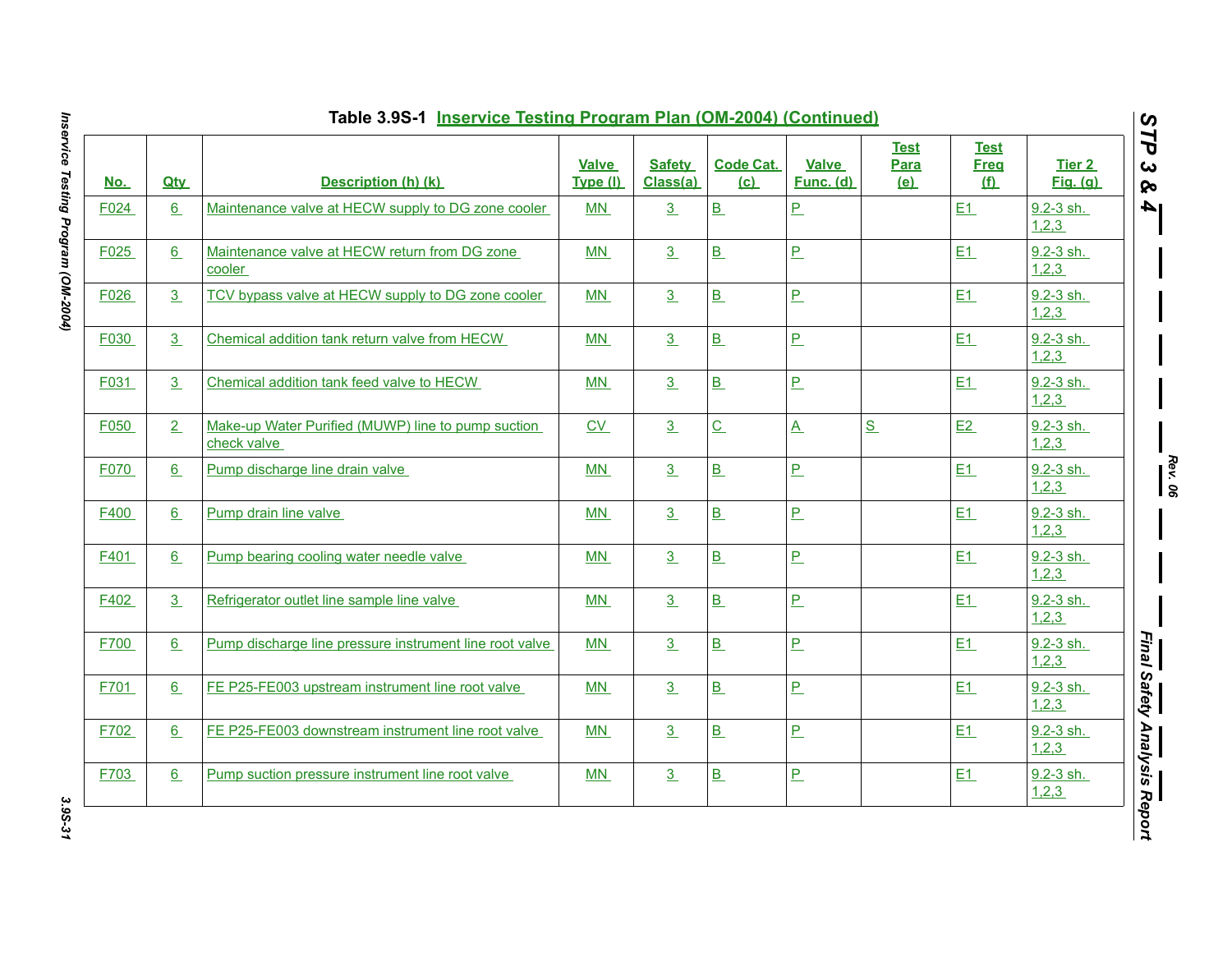| Table 3.9S-1 Inservice Testing Program Plan (OM-2004) (Continued) |                 |                                                                    |                          |                           |                          |                           |                                   |                                   |                           |  |  |
|-------------------------------------------------------------------|-----------------|--------------------------------------------------------------------|--------------------------|---------------------------|--------------------------|---------------------------|-----------------------------------|-----------------------------------|---------------------------|--|--|
| <u>No.</u>                                                        | <b>Qtv</b>      | Description (h) (k)                                                | <b>Valve</b><br>Type (I) | <b>Safety</b><br>Class(a) | <b>Code Cat.</b><br>(c)  | Valve<br><b>Func. (d)</b> | <b>Test</b><br>Para<br><u>(e)</u> | Test<br><b>Freq</b><br><u>(f)</u> | Tier 2<br><b>Fig.</b> (g) |  |  |
| F704                                                              | 6               | Pump suction/discharge line Dp instrument line root<br>valve       | MN                       | 3                         | B                        | P                         |                                   | E1                                | 9.2-3 sh.<br>1,2,3        |  |  |
|                                                                   |                 | P41 Reactor Service Water System Valves                            |                          |                           |                          |                           |                                   |                                   |                           |  |  |
| F001                                                              | 6               | Pump discharge line check valve                                    | $\underline{\text{CV}}$  | 3                         | $\underline{\mathsf{C}}$ | $\underline{A}$           | S                                 | E2                                | 9.2-7 sh.<br>1,2,3        |  |  |
| F002                                                              | $6\overline{6}$ | Pump discharge line maintenance valve                              | <b>MN</b>                | 3                         | B                        | P                         |                                   | E1                                | 9.2-7 sh.<br>1,2,3        |  |  |
| F003                                                              | 9               | Service water inlet valve to RCW System heat<br>exchanger          | <b>MOV</b>               | 3                         | $\underline{A}$          | $\underline{\mathsf{A}}$  | P.S                               | 2yr, E2                           | $9.2 - 7$ sh.<br>1,2,3    |  |  |
| F004                                                              | 6               | Service water inlet valve to service water strainer                | <b>MOV</b>               | 3                         | B                        | $\overline{P}$            | $\overline{P}$                    | 2yr                               | 9.2-7 sh.<br>1,2,3        |  |  |
| F005                                                              | 9               | Service water outlet valve from RCW heat exchanger                 | <b>MOV</b>               | 3                         | $\overline{A}$           | $\mathbf{A}$              | P.S                               | 2yr, E2                           | 9.2-7 sh.<br>1,2,3        |  |  |
| F006                                                              | 6               | Service water strainer blowout valve                               | <b>MOV</b>               | 3                         | $\underline{\mathbf{B}}$ | P                         | $\overline{P}$                    | 2yr                               | 9.2-7 sh.<br>1,2,3        |  |  |
| F007                                                              | 9               | Supply line from Potable Water check valve                         | $\underline{CV}$         | 3                         | $\underline{\mathsf{C}}$ | $P_{-}$                   |                                   | E1                                | 9.2-7 sh.<br>1,2,3        |  |  |
| F008                                                              | 9               | Supply line from Potable Water check valve                         | CV                       | 3                         | $\underline{C}$          | $\overline{P}$            |                                   | E1                                | 9.2-7 sh.<br>1,2,3        |  |  |
| F009                                                              | 9               | <b>Supply valve from Potable Water System</b>                      | <b>AOV</b>               | 3                         | $\underline{\mathbf{B}}$ | $\underline{A}$           | P.S                               | 2yr, E2                           | 9.2-7 sh.<br>1,2,3        |  |  |
| F010                                                              | 9               | RCW Hx tube side (service water side) relief valve                 | RV                       | 3                         | $\underline{\mathbf{C}}$ | $P_{-}$                   | $\overline{\mathbf{R}}$           | 10yr                              | 9.2-7 sh.<br>1,2,3        |  |  |
| F011                                                              | 9               | Bypass line around RCW Hx outlet line outlet valve MOV<br>P41-F005 | <b>AOV</b>               | 3                         | B                        | P                         |                                   | E1                                | 9.2-7 sh.<br>1,2,3        |  |  |
| F012                                                              | 9               | Service water sampling valve                                       | MN                       | 3                         | $\underline{\mathbf{B}}$ | P                         |                                   | E <sub>1</sub>                    | 9.2-7 sh.<br>1,2,3        |  |  |
| F013                                                              | $6\overline{6}$ | Service water strainer outlet valve                                | <b>MOV</b>               | 3                         | B                        | $\underline{A}$           | P.S                               | 2yr, E2                           | 9.2-7 sh.<br>1,2,3        |  |  |

Inservice Testing Program (OM-2004) *Inservice Testing Program (OM-2004)*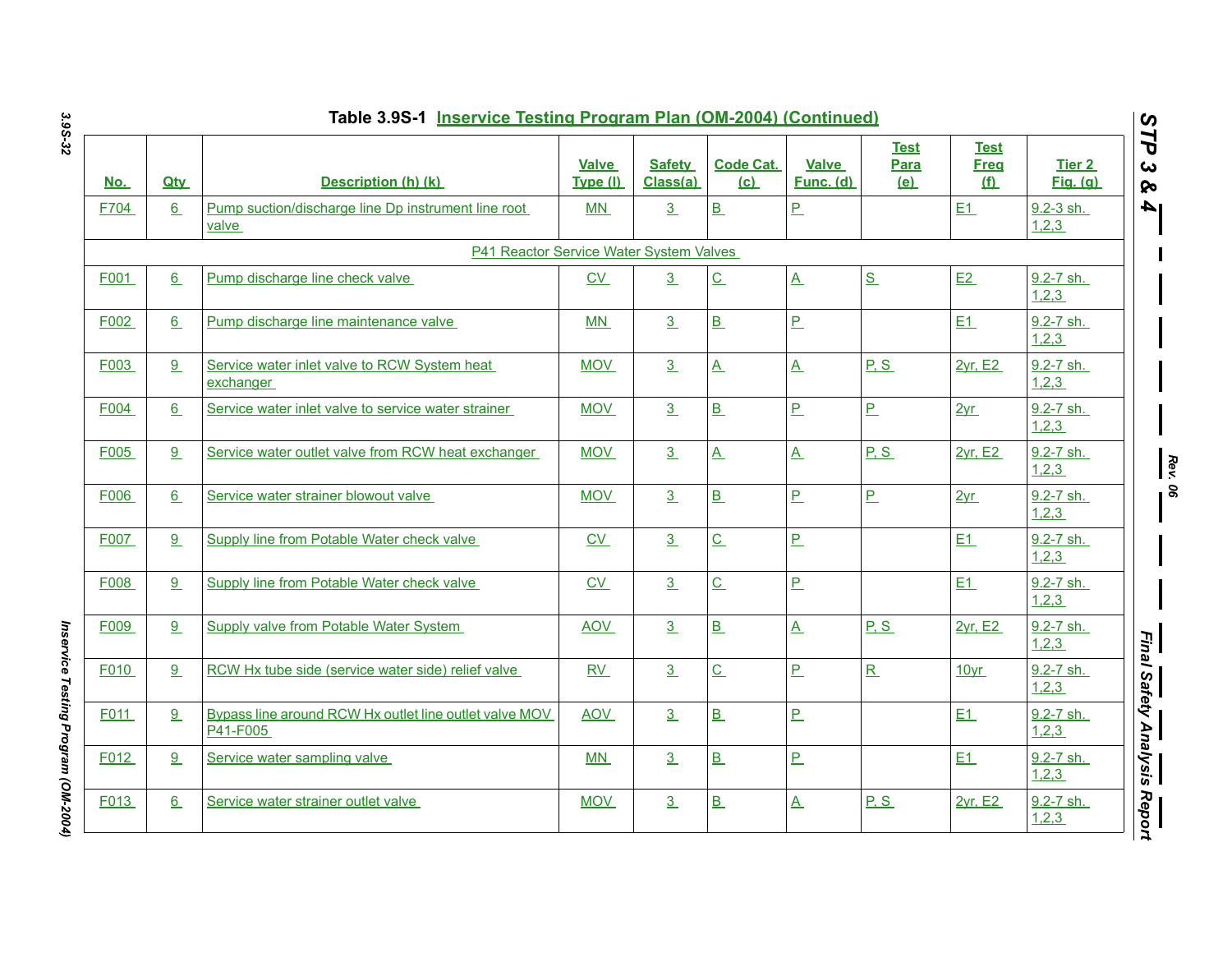|                  | Table 3.9S-1 Inservice Testing Program Plan (OM-2004) (Continued) |                                                                               |                          |                           |                          |                           |                            |                                 |                           |  |  |  |
|------------------|-------------------------------------------------------------------|-------------------------------------------------------------------------------|--------------------------|---------------------------|--------------------------|---------------------------|----------------------------|---------------------------------|---------------------------|--|--|--|
| <u>No.</u>       | <b>Qtv</b>                                                        | Description (h) (k)                                                           | <b>Valve</b><br>Type (I) | <b>Safety</b><br>Class(a) | <b>Code Cat.</b><br>(c)  | <b>Valve</b><br>Func. (d) | <b>Test</b><br>Para<br>(e) | <b>Test</b><br><b>Freg</b><br>f | Tier 2<br><b>Fig.</b> (g) |  |  |  |
| F014             | 3                                                                 | Common service water strainer outlet valve                                    | MOV                      | 3                         | B                        | $\underline{A}$           | P, S                       | 2yr, E2                         | 9.2-7 sh.<br>1,2,3        |  |  |  |
| F015             | 3                                                                 | Discharge line to discharge canal MOV                                         | <b>MOV</b>               | 3                         | B                        | $\underline{A}$           | P, S                       | E1, E2                          | 9.2-7 sh.<br>1,2,3        |  |  |  |
| F <sub>101</sub> | 3                                                                 | RSW line to HVAC Air Conditioning Condenser Manual<br><b>Isolation Valves</b> | MN                       | 3                         | B                        | $P_{-}$                   |                            | E1                              | 9.2-7 sh.<br>1,2,3        |  |  |  |
| F <sub>102</sub> | 3                                                                 | RSW blowdown line to Main Cooling Reservoir MOV                               | <b>MOV</b>               | 3                         | B                        | $\underline{A}$           | P, S                       | 2yr, 3mo                        | 9.2-7 sh.<br>1,2,3        |  |  |  |
| F <sub>109</sub> | 3                                                                 | RSW cold bypass to cooling tower basin MOV                                    | <b>MOV</b>               | 3                         | B                        | $\underline{A}$           | P, S                       | 2yr, 3mo                        | 9.2-7 sh.<br>1,2,3        |  |  |  |
| F <sub>110</sub> | 6                                                                 | RSW return to cooling water                                                   | <b>MOV</b>               | 3 <sup>2</sup>            | $\underline{\mathsf{B}}$ | $\mathbf{A}$              | P.S                        | 2vr, 3mo                        | 9.2-7 sh.<br>1,2,3        |  |  |  |
| F <sub>113</sub> | $\perp$                                                           | Makeup water to UHS basin manual Isolation Valve                              | MN                       | 3                         | B                        | $\overline{P}$            |                            | E1                              | 9.2-7 sh. 1               |  |  |  |
| F <sub>114</sub> | $\perp$                                                           | Makeup water to UHS basin check valve                                         | CV                       | $\overline{3}$            | $\underline{C}$          | $\underline{A}$           | S                          | 3 <sub>mo</sub>                 | 9.2-7 sh. 1               |  |  |  |
| F <sub>115</sub> | $\perp$                                                           | Makeup water to UHS basin MOV                                                 | <b>MOV</b>               | 3                         | B                        | $\mathbf{A}$              | P.S                        | 2yr, 3mo                        | 9.2-7 sh.<br>1,2,3        |  |  |  |
| F <sub>116</sub> | $\perp$                                                           | Makeup water to UHS basin manual Isolation Valve                              | <b>MN</b>                | 3                         | B                        | $\overline{P}$            |                            | E1                              | 9.2-7 sh. 1               |  |  |  |
| F <sub>117</sub> | $\perp$                                                           | Makeup water to UHS basin check valve                                         | CV                       | $\overline{3}$            | $\underline{C}$          | $\underline{A}$           | S                          | 3 <sub>mo</sub>                 | 9.2-7 sh. 1               |  |  |  |
| F501             | 9                                                                 | RCW Hx shell side drain valve to SWSD                                         | M <sub>N</sub>           | 3                         | B                        | $\overline{P}$            |                            | E1                              | 9.2-7 sh.<br>1,2,3        |  |  |  |
| F502             | 9                                                                 | RCW Hx shell side vent valve to SWSD                                          | MN                       | 3                         | B                        | $\overline{P}$            |                            | E1                              | 9.2-7 sh.<br>1,2,3        |  |  |  |
| F503             | 9                                                                 | RCW Hx shell side drain valve to SWSD                                         | MN                       | 3                         | B                        | $\overline{P}$            |                            | E1                              | $9.2 - 7$ sh.<br>1,2,3    |  |  |  |
| F504             | 9                                                                 | RCW Hx shell side vent valve to SWSD                                          | M <sub>N</sub>           | 3                         | $\underline{\mathsf{B}}$ | $\overline{P}$            |                            | E1                              | 9.2-7 sh.<br>1,2,3        |  |  |  |
| F701             | 6                                                                 | Pump discharge line pressure instrument line                                  | MN                       | 3                         | $\underline{\mathbf{B}}$ | $\overline{P}$            |                            | E1                              | 9.2-7 sh.<br>1,2,3        |  |  |  |

Inservice Testing Program (OM-2004) *Inservice Testing Program (OM-2004) 3.9S-33*

3.9S-33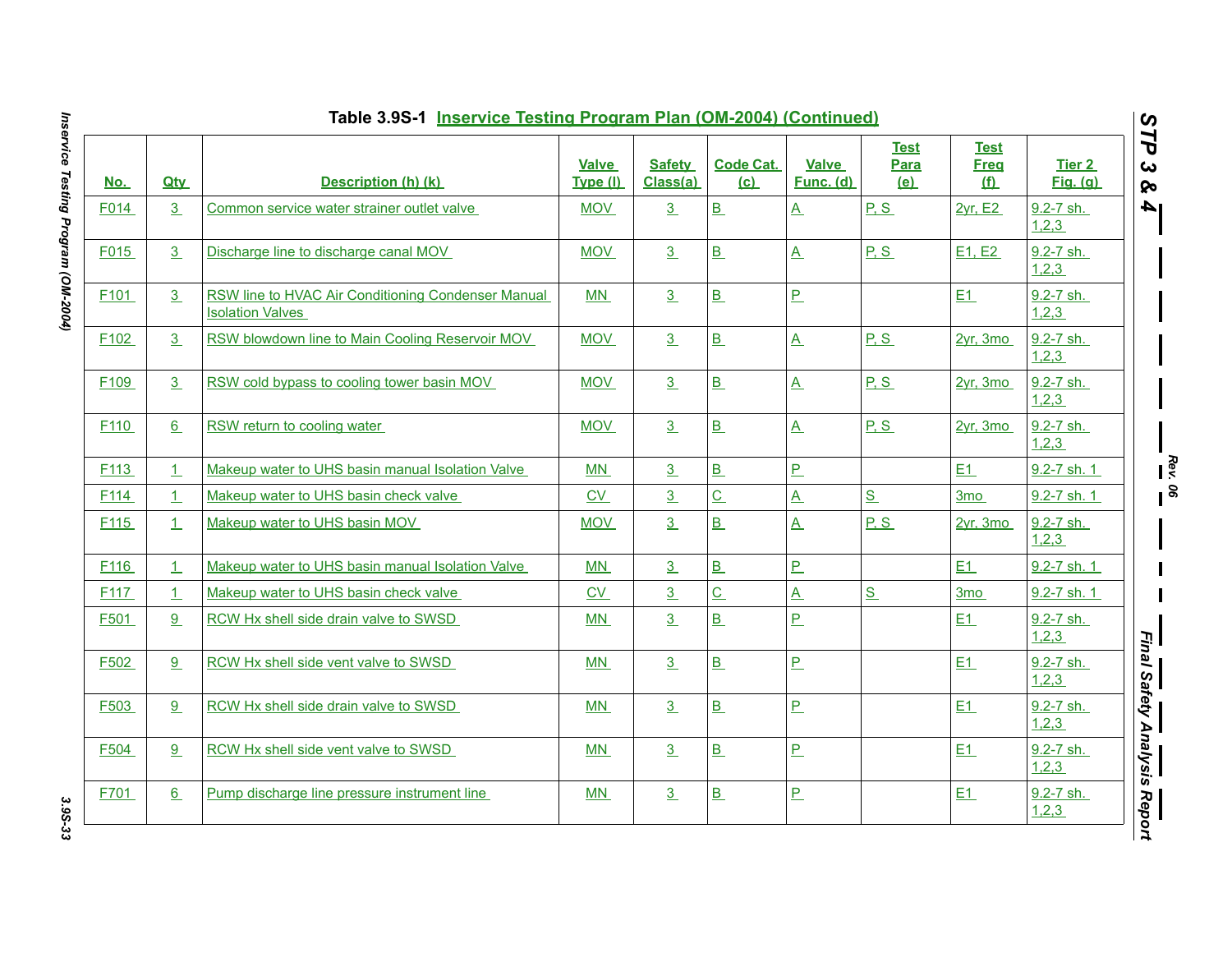| <u>No.</u>       | <b>Qtv</b>     | Description (h) (k)                                                  | <b>Valve</b><br>Type (I)      | <b>Safety</b><br>Class(a)        | <b>Code Cat.</b><br>(c)  | <b>Valve</b><br>Func. (d) | <b>Test</b><br>Para<br>(e) | Test<br>Freg<br><u>(f)</u> | Tier 2<br><b>Fig.</b> (g) |
|------------------|----------------|----------------------------------------------------------------------|-------------------------------|----------------------------------|--------------------------|---------------------------|----------------------------|----------------------------|---------------------------|
| F702             | 3              | Service water supply pressure instrument root valve                  | MN                            | $\underline{3}$                  | B                        | P                         |                            | E1                         | 9.2-7 sh.<br>1,2,3        |
| F703             | 6              | DP across service water strainer upstream instrument<br>root valve   | <b>MN</b>                     | $\overline{3}$                   | B                        | P                         |                            | E1                         | 9.2-7 sh.<br>1,2,3        |
| F704             | 6              | DP across service water strainer downstream<br>instrument root valve | <b>MN</b>                     | 3 <sub>1</sub>                   | $\underline{\mathbf{B}}$ | $\underline{\mathsf{P}}$  |                            | E1                         | 9.2-7 sh.<br>1,2,3        |
| F705             | 9              | Service water DP across RCW Hx upstream instrument<br>root valve     | MN                            | 3                                | B                        | P                         |                            | E1                         | 9.2-7 sh.<br>1,2,3        |
| F706             | 9 <sup>°</sup> | Service water DP across RCW Hx downstream<br>instrument root valve   | <b>MN</b>                     | 3                                | B                        | $\overline{P}$            |                            | E1                         | 9.2-7 sh.<br>1,2,3        |
|                  |                |                                                                      | P51 Service Air System Valves |                                  |                          |                           |                            |                            |                           |
| F <sub>131</sub> | $\perp$        | Outboard isolation manual valve (k1)                                 | MN                            | $\overline{2}$                   | $\mathbf{A}$             | I, P                      | L                          | RO                         | 9.3-7 sh. 2               |
| F132             | $\mathbf{1}$   | Inboard isolation check valve (k1) (h1.11)                           | <b>CV</b>                     | 2 <sub>1</sub>                   | A, C                     | I, A                      | L, S                       | RO, RO                     | 9.3-7 sh. 2               |
|                  |                |                                                                      |                               | P52 Instrument Air System Valves |                          |                           |                            |                            |                           |
| F276             | 1              | Outboard isolation valve (k1) (k2)                                   | <b>MOV</b>                    | 2                                | $\underline{A}$          | I, A                      | L, P, S                    | RO, RO,<br>3mo             | 9.3-6 sh. 1               |
| F277             | 1              | Inboard isolation check valve (k1) (k2) (h1.11)                      | CV                            | 2                                | A, C                     | I, A                      | L.S                        | RO, RO                     | 9.3-6 sh. 1               |
|                  |                | P54 High Pressure Nitrogen Gas Supply System Valves                  |                               |                                  |                          |                           |                            |                            |                           |
| F002             | $\overline{4}$ | Nitrogen bottles N2 supply line valve                                | MN                            | 3                                | B                        | $P_{-}$                   |                            | E1                         | $6.7 - 1$                 |
| F003             | 2              | Nitrogen bottles N2 supply line MOV                                  | <b>MOV</b>                    | 3 <sub>2</sub>                   | B                        | $\underline{A}$           | P.S                        | 2vr. 3mo                   | $6.7 - 1$                 |
| F004             | $\overline{2}$ | N2 bottle supply line PCV maintenance valve                          | MN                            | 3                                | B                        | <u>P</u>                  |                            | E1                         | $6.7 - 1$                 |
| F005             | $\overline{2}$ | N2 bottle supply line PCV                                            | <b>AOV</b>                    | $\overline{3}$                   | $\overline{B}$           | $\underline{A}$           |                            | E1                         | $6.7 - 1$                 |
| F006             | $\overline{2}$ | N2 bottle supply line PCV maintenance valve                          | MN                            | $\overline{3}$                   | B                        | $\overline{P}$            |                            | E1                         | $6.7 - 1$                 |
| F007             | $\overline{2}$ | Safety grade N2 supply line isolation valve (k4) (k2)                | <b>MOV</b>                    | $\overline{2}$                   | $\underline{A}$          | $\overline{A}$            | P S                        | RO, 3mo                    | $6.7 - 1$                 |
| F008             | 2              | Safety grade N2 supply line isolation check valve (k4)<br>(h1.11)    | $\underline{\text{CV}}$       | 2                                | <b>A, C</b>              | <u>I.A</u>                | S                          | RO                         | $6.7 - 1$                 |

Inservice Testing Program (OM-2004) *Inservice Testing Program (OM-2004)*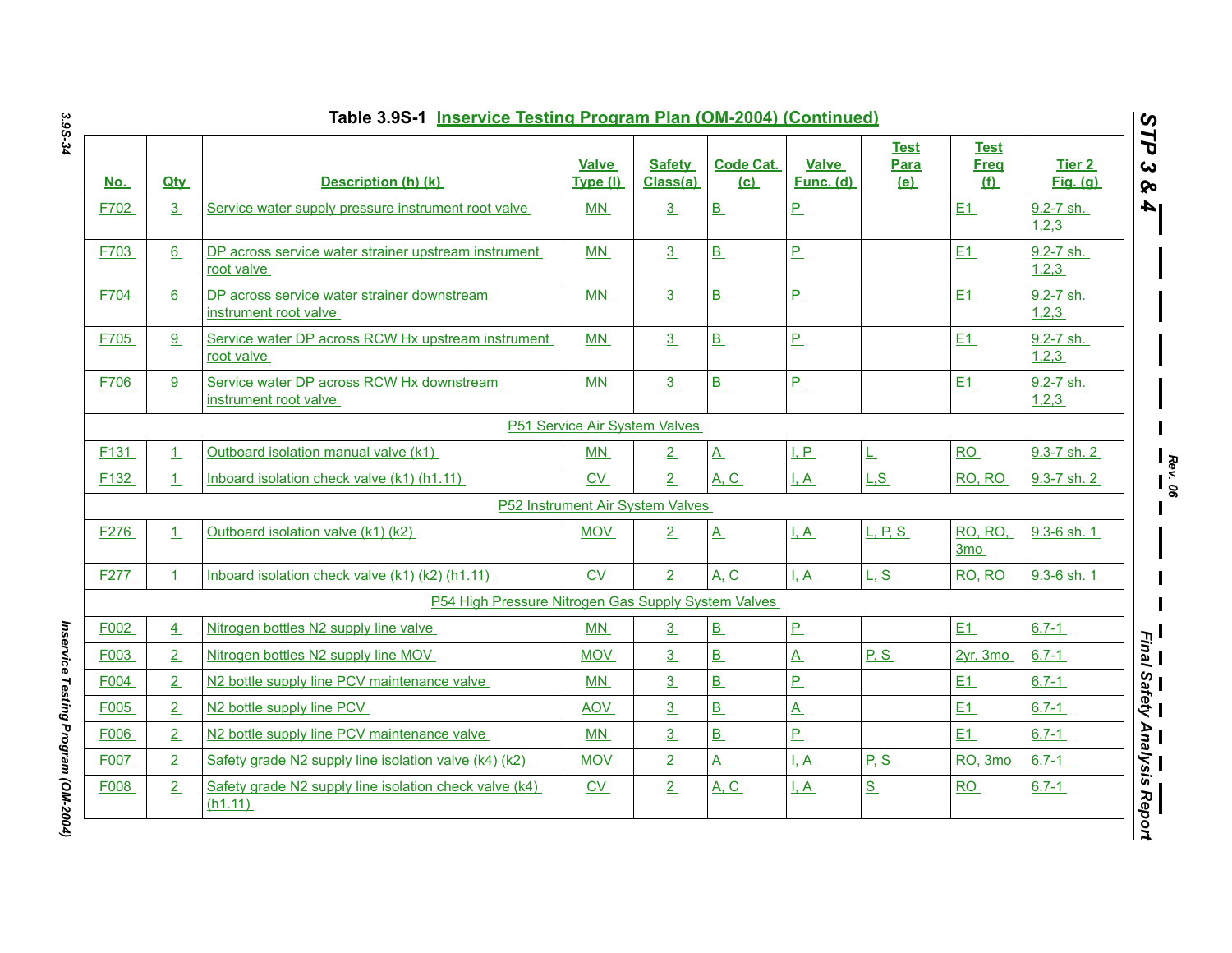|                  |                | Table 3.9S-1 Inservice Testing Program Plan (OM-2004) (Continued)         |                          |                           |                          |                           |                                   |                                   |                           |
|------------------|----------------|---------------------------------------------------------------------------|--------------------------|---------------------------|--------------------------|---------------------------|-----------------------------------|-----------------------------------|---------------------------|
| <u>No.</u>       | <b>Qtv</b>     | Description (h) (k)                                                       | <b>Valve</b><br>Type (I) | <b>Safety</b><br>Class(a) | <b>Code Cat.</b><br>(c)  | <b>Valve</b><br>Func. (d) | <b>Test</b><br><b>Para</b><br>(e) | <u>Test</u><br><b>Freq</b><br>(f) | Tier 2<br><b>Fig.</b> (g) |
| F009             | 8              | Safety grade N2 supply line to SRV                                        | <b>MN</b>                | $\overline{3}$            | B                        | P.                        |                                   | E1                                | $6.7 - 1$                 |
| F010             | 2              | Bypass line around the N2 bottle supply line PCV                          | MN                       | 3                         | B                        | P                         |                                   | E1                                | $6.7 - 1$                 |
| F011             | 2              | N2 bottle supply line relief valve                                        | <b>RV</b>                | $\overline{3}$            | $\overline{C}$           | $\overline{A}$            | $\overline{\mathbf{R}}$           | 10yr                              | $6.7 - 1$                 |
| F012             | $\overline{2}$ | MOV at safety/non-safety boundary                                         | <b>MOV</b>               | 3                         | $\overline{A}$           | $\overline{A}$            | P, S                              | 2yr, 3mo                          | $6.7 - 1$                 |
| F200             | $\perp$        | Non-safety N2 supply line isolation valve                                 | <b>MOV</b>               | 2                         | $\underline{A}$          | I.A                       | <u>L, P, S.</u>                   | 2vr. 2vr.<br>3 <sub>mo</sub>      | $6.7 - 1$                 |
| F209             | 1.             | Non-safety N2 supply line isolation check valve (k4)<br>(h1.11)           | CV                       | 2                         | <u>A, C</u>              | I, A                      | L.S                               | RO, RO                            | $6.7 - 1$                 |
|                  |                |                                                                           | P81 Breathing Air System |                           |                          |                           |                                   |                                   |                           |
| F251             | $\perp$        | Outboard isolation manual valve                                           | <b>MN</b>                | 2                         | $\underline{A}$          | I.P.                      | L                                 | RO                                | $9.3 - 10$                |
| F <sub>252</sub> | $\perp$        | Inboard isolation manual valve                                            | <b>MN</b>                | 2                         | $\overline{\mathbf{A}}$  | I.P                       | L                                 | RO                                | $9.3 - 10$                |
|                  |                | T22 Standby Gas Treatment System Valves                                   |                          |                           |                          |                           |                                   |                                   |                           |
| F002             | 2              | Filter train inlet butterfly valve                                        | <b>MOV</b>               | 3                         | B                        | $\overline{A}$            | P.S                               | 2yr, 3mo                          | $6.5 - 1$ sh. 1           |
| F003             | $\overline{2}$ | Filter train exhaust gravity damper                                       | MN                       | $\overline{3}$            | B                        | $\overline{A}$            | P.S                               | 2vr. 3mo                          | 6.5-1 sh. 2.3             |
| F004             | $\overline{2}$ | Filter train exhaust butterfly valve                                      | <b>MOV</b>               | $\overline{3}$            | <u>B</u>                 | $\overline{A}$            | P.S                               | 2yr, 3mo                          | $6.5 - 1$ sh. $2.3$       |
| F005             | 2              | Cooling fan butterfly valve                                               | <b>MOV</b>               | $\overline{3}$            | B                        | $\overline{A}$            | P, S                              | $2yr$ , 3mo                       | $6.5 - 1$ sh. $2,3$       |
| F006             | 2              | Filter train R112 injection line valve                                    | MN                       | 3                         | $\overline{B}$           | P.                        |                                   | E1                                | 6.5-1 sh. 2.3             |
| F007             | $\overline{2}$ | Filter train DOP injection line valve to pre HEPA filter                  | <b>MN</b>                | 3                         | $\overline{B}$           | $\overline{P}$            |                                   | E1                                | $6.5 - 1$ sh. 2,3         |
| F008             | 2              | Filter train DOP sampling line valve downstream of pre<br><b>HEPA</b>     | <b>MN</b>                | $\overline{3}$            | B                        | $\overline{P}$            |                                   | E1                                | $6.5 - 1$ sh. 2,3         |
| F009             | 2              | Filter train DOP sampling line valve downstream of pre<br><b>HEPA</b>     | MN                       | 3                         | B                        | $\overline{P}$            |                                   | E1                                | $6.5 - 1$ sh. 2,3         |
| F010             | 2              | Filter train DOP injection line valve downstream of<br>charcoal absorbent | MN.                      | 3                         | $\underline{\mathsf{B}}$ | $\overline{P}$            |                                   | E1                                | 6.5-1 sh. 2.3             |
| F011             | 2              | Filter train DOP sampling line valve downstream of<br>charcoal absorbent  | MN                       | $\overline{3}$            | $\underline{\mathsf{B}}$ | $\overline{P}$            |                                   | E1                                | $6.5 - 1$ sh. 2,3         |

Inservice Testing Program (OM-2004) *Inservice Testing Program (OM-2004) 3.9S-35*

3.9S-35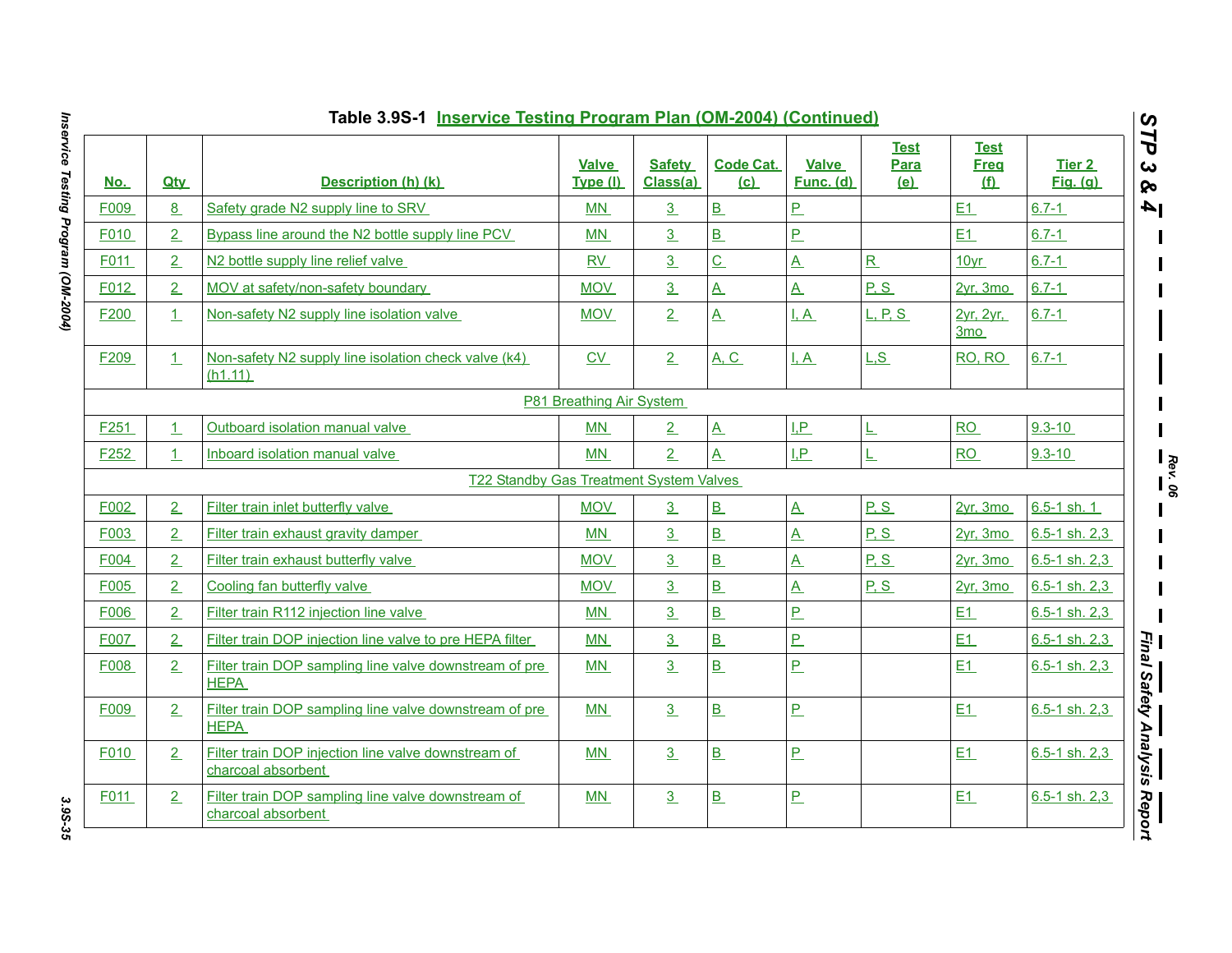| <u>No.</u> | <b>Qty</b>     | Description (h) (k)                                                     | <b>Valve</b><br>Type (I) | <b>Safety</b><br>Class(a) | <b>Code Cat.</b><br>(c) | <b>Valve</b><br>Func. (d) | <b>Test</b><br>Para<br>(e) | <b>Test</b><br><b>Freg</b><br>(f) | Tier 2<br><b>Fig.</b> (g) |
|------------|----------------|-------------------------------------------------------------------------|--------------------------|---------------------------|-------------------------|---------------------------|----------------------------|-----------------------------------|---------------------------|
| F012       | 2              | Filter train DOP sampling line valve downstream of after<br><b>HEPA</b> | <b>MN</b>                | 3                         | B                       | <u>P</u>                  |                            | E1                                | $6.5 - 1$ sh. 2,3         |
| F014       | $\overline{2}$ | SGTS sample line valve                                                  | <b>MN</b>                | $\underline{3}$           | B                       | <u>P</u>                  |                            | E1                                | $6.5 - 1$ sh. 3           |
| F015       | $\overline{2}$ | PRM discharge to stack valve                                            | <b>MN</b>                | $\overline{3}$            | B                       | $\overline{P}$            |                            | E1                                | $6.5 - 1$ sh. 3           |
| F500       | 2              | Filter unit vent line valve                                             | <b>MN</b>                | 3 <sub>2</sub>            | B                       | <u>P.</u>                 |                            | E1                                | $6.5 - 1$ sh. $2.3$       |
| F501       | $\overline{2}$ | Filter unit drain line valve                                            | MN                       | $\underline{3}$           | B                       | $\overline{P}$            |                            | E1                                | $6.5 - 1$ sh. 2,3         |
| F504       | $\overline{2}$ | Filter unit vent line valve                                             | <b>MN</b>                | $\overline{3}$            | B                       | $\overline{P}$            |                            | E1                                | $6.5 - 1$ sh. 2,3         |
| F505       | $\overline{2}$ | Exhaust fan vent line valve                                             | MN                       | 3 <sub>2</sub>            | B                       | P                         |                            | E1                                | 6.5-1 sh. 2,3             |
| F506       | $\overline{2}$ | Filter train vent line valve                                            | <b>MN</b>                | $\overline{3}$            | $\overline{B}$          | <u>P</u>                  |                            | E1                                | $6.5 - 1$ sh. 2,3         |
| F507       | $\overline{2}$ | Filter train vent line valve                                            | <b>MN</b>                | 3 <sub>1</sub>            | B                       | P                         |                            | E1                                | $6.5 - 1$ sh. $2,3$       |
| F508       | $\overline{2}$ | Filter train vent line valve                                            | MN                       | 3 <sub>2</sub>            | B                       | <u>P</u>                  |                            | E1                                | 6.5-1 sh. 2.3             |
| F509       | $\overline{2}$ | Filter train vent line valve                                            | <b>MN</b>                | $\overline{3}$            | B                       | <u>P</u>                  |                            | E1                                | $6.5 - 1$ sh. 2,3         |
| F510       | $\overline{2}$ | Filter train vent line valve                                            | <b>MN</b>                | 3 <sub>2</sub>            | B                       | P                         |                            | E1                                | $6.5 - 1$ sh. 2,3         |
| F511       | $\overline{2}$ | Exhaust stack drain line valve                                          | MN                       | 3 <sub>2</sub>            | B                       | <u>P.</u>                 |                            | E1                                | $6.5 - 1$ sh. 2,3         |
| F700       | $\overline{2}$ | Filter unit demister dp instrument line valve                           | <b>MN</b>                | $\overline{3}$            | $\overline{B}$          | $\overline{P}$            |                            | E1                                | $6.5 - 1$ sh. 2,3         |
| F701       | $\overline{2}$ | Filter unit demister dp instrument line valve                           | <b>MN</b>                | 3 <sub>2</sub>            | B                       | <u>P</u>                  |                            | E1                                | 6.5-1 sh. 2,3             |
| F705       | $\overline{2}$ | Filter train prefilter dp instrument line valve                         | MN                       | 3 <sub>2</sub>            | B                       | P                         |                            | E1                                | $6.5 - 1$ sh. 2,3         |
| F706       | $\overline{2}$ | Filter train prefilter dp instrument line valve                         | MN                       | $\overline{3}$            | B                       | $\overline{P}$            |                            | E1                                | $6.5 - 1$ sh. $2,3$       |
| F707       | $\overline{2}$ | Filter train preHEPA dp instrument line valve                           | MN                       | $\overline{3}$            | B                       | $\overline{P}$            |                            | E1                                | $6.5 - 1$ sh. 2,3         |
| F708       | 2              | Filter train preHEPA dp instrument line valve                           | MN                       | 3 <sub>2</sub>            | B                       | $\overline{P}$            |                            | E1                                | $6.5 - 1$ sh. 2,3         |
| F709       | $\overline{2}$ | Filter train charcoal absorber dp instrument line valve                 | <b>MN</b>                | $\overline{3}$            | B                       | $\overline{P}$            |                            | E1                                | $6.5 - 1$ sh. 2,3         |
| F710       | $\overline{2}$ | Filter train charcoal absorber dp instrument line valve                 | <b>MN</b>                | $\overline{3}$            | B                       | $\overline{P}$            |                            | E1                                | $6.5 - 1$ sh. 2,3         |
| F711       | 2              | Filter train after HEPA dp instrument line valve                        | MN                       | 3 <sub>2</sub>            | B                       | <u>P.</u>                 |                            | E1                                | 6.5-1 sh. 2,3             |
| F712       | $\overline{2}$ | Filter train after HEPA dp instrument line valve                        | <b>MN</b>                | $\underline{3}$           | B                       | $\overline{P}$            |                            | E1                                | $6.5 - 1$ sh. 2,3         |

*Inservice Testing Program (OM-2004)* 

Inservice Testing Program (OM-2004)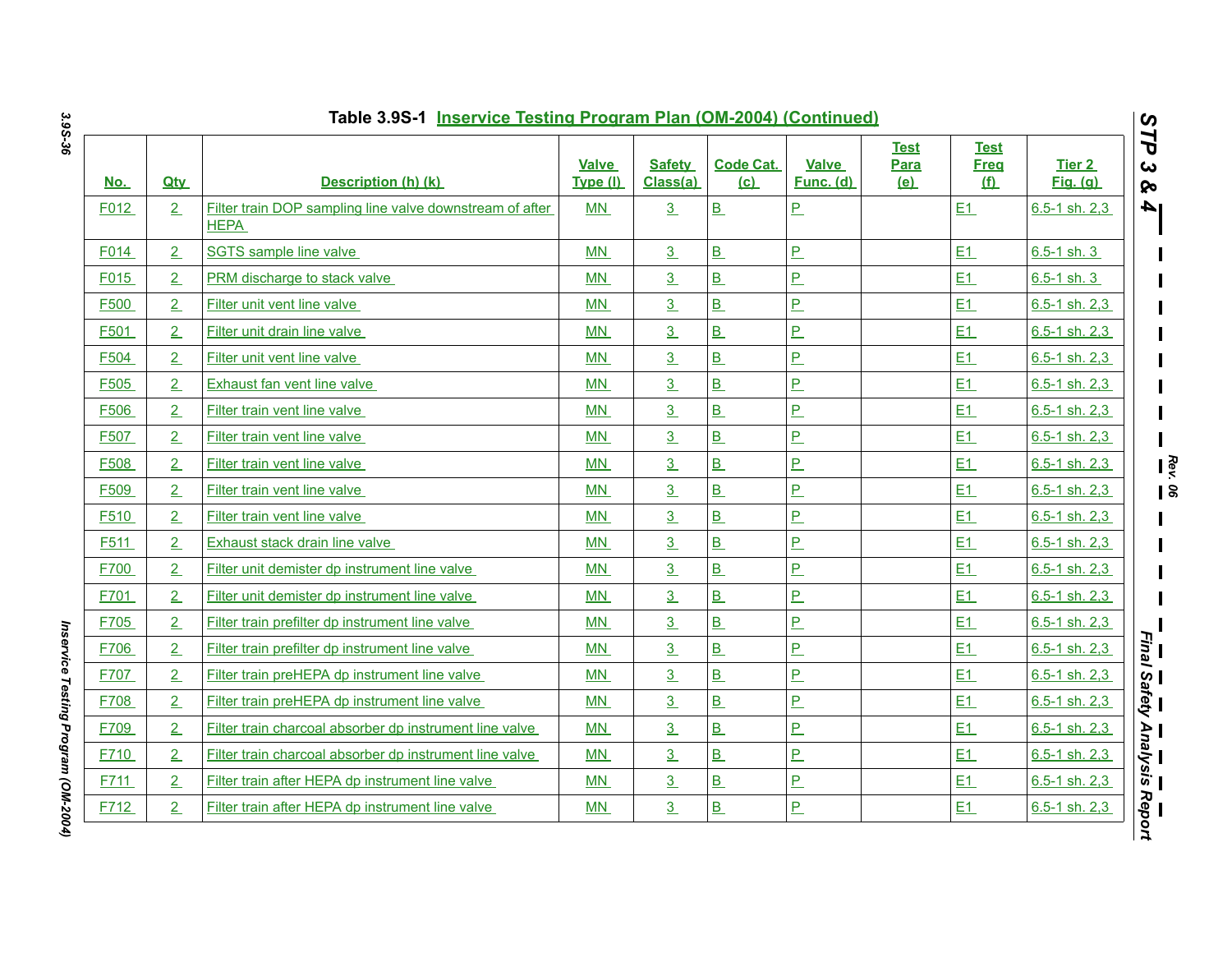| <u>No.</u> | <b>Qtv</b> | Description (h) (k)                                            | <b>Valve</b><br>Type (I) | <b>Safety</b><br>Class(a) | <b>Code Cat.</b><br>(c) | Valve<br>Func. (d) | <b>Test</b><br>Para<br><u>(e)</u> | <b>Test</b><br><b>Freg</b><br><u>(f)</u> | Tier 2<br><u>Fig. (g)</u> |
|------------|------------|----------------------------------------------------------------|--------------------------|---------------------------|-------------------------|--------------------|-----------------------------------|------------------------------------------|---------------------------|
| F713       | 2          | Filter train exhaust flow instrument line valve                | MN                       | $\overline{3}$            | B                       | $\overline{P}$     |                                   | E1                                       | $6.5 - 1$ sh. 1           |
| F714       | 2          | Filter train exhaust flow instrument line valve                | MN                       | $\overline{3}$            | B                       | P                  |                                   | E1                                       | 6.5-1 sh. 1               |
|            |            | T31 Atmospheric Control System Valves                          |                          |                           |                         |                    |                                   |                                          |                           |
| F001       | $\perp$    | Purge supply line outboard isolation valve (h2.2)              | <b>AOV</b>               | 2                         | $\underline{A}$         | <u>I, A</u>        | L, P, S                           | 2yr, 2yr,<br>RO                          | 6.2-39 sh. 1              |
| F002       | $\perp$    | Drywell purge line supply inboard isolation valve (h2.2)       | <b>AOV</b>               | 2                         | $\underline{A}$         | $\overline{A}$     | L, P, S                           | 2yr, 2yr,<br>RO                          | 6.2-39 sh. 1              |
| F003       | 1          | Wetwell purge supply line inboard isolation valve (h2.2)       | <b>AOV</b>               | 2                         | $\underline{A}$         | I, A               | <u>L. P. S.</u>                   | 2vr. 2vr.<br><b>RO</b>                   | 6.2-39 sh. 1              |
| F004       | 1          | Drywell purge exhaust line inboard isolation valve (h2.2)      | <b>AOV</b>               | 2                         | $\underline{A}$         | $\overline{A}$     | L, P, S                           | 2yr, 2yr,<br>RO                          | 6.2-39 sh. 1              |
| F005       | 1          | Drywell purge exhaust line bypass line valve                   | <b>AOV</b>               | 2                         | $\underline{A}$         | $\overline{A}$     | L, P, S                           | 2yr, 2yr,<br>3 <sub>mo</sub>             | 6.2-39 sh. 1              |
| F006       | $\perp$    | Wetwell purge exhaust line inboard isolation valve (h2.2)      | <b>AOV</b>               | 2                         | $\underline{A}$         | <u>I.A</u>         | L, P, S                           | 2yr, 2yr,<br><b>RO</b>                   | 6.2-39 sh. 1              |
| F007       | 1          | Wetwell overpressure line valve (h2.2)                         | <b>AOV</b>               | 2                         | $\underline{A}$         | LP                 | L, P, S                           | 2yr, 2yr,<br>RO                          | 6.2-39 sh. 1              |
| F008       | $\perp$    | Containment exhaust line to SGTS (h2.2)                        | <b>AOV</b>               | 2                         | $\underline{A}$         | $\overline{A}$     | L, P, S                           | 2yr, 2yr,<br><b>RO</b>                   | 6.2-39 sh. 1              |
| F009       | 1          | Containment exhaust line to R/B HVAC (h2.2)                    | <b>AOV</b>               | 2                         | $\underline{A}$         | I.A                | <b>L. P. S.</b>                   | 2vr. 2vr.<br>RO                          | 6.2-39 sh. 1              |
| F010       | 1          | Wetwell overpressure line valve (h2.2)                         | <b>AOV</b>               | 2                         | $\underline{A}$         | I, P               | L, P, S                           | 2yr, 2yr,<br>RO                          | 6.2-39 sh. 1              |
| F011       | 1          | Containment exhaust line to SGTS (h2.2)                        | <b>AOV</b>               | 2                         | $\underline{A}$         | $\overline{A}$     | L, P, S                           | 2yr, 2yr,<br>RO                          | 6.2-39 sh. 1              |
| F025       | $\perp$    | Purge supply line from outboard containment isolation<br>valve | <b>AOV</b>               | 2                         | $\underline{A}$         | <u>I, A</u>        | <b>L. P. S</b>                    | 2yr, 2yr,<br>3 <sub>mo</sub>             | 6.2-39 sh. 1              |

Inservice Testing Program (OM-2004) *Inservice Testing Program (OM-2004) 3.9S-37*

3.95-37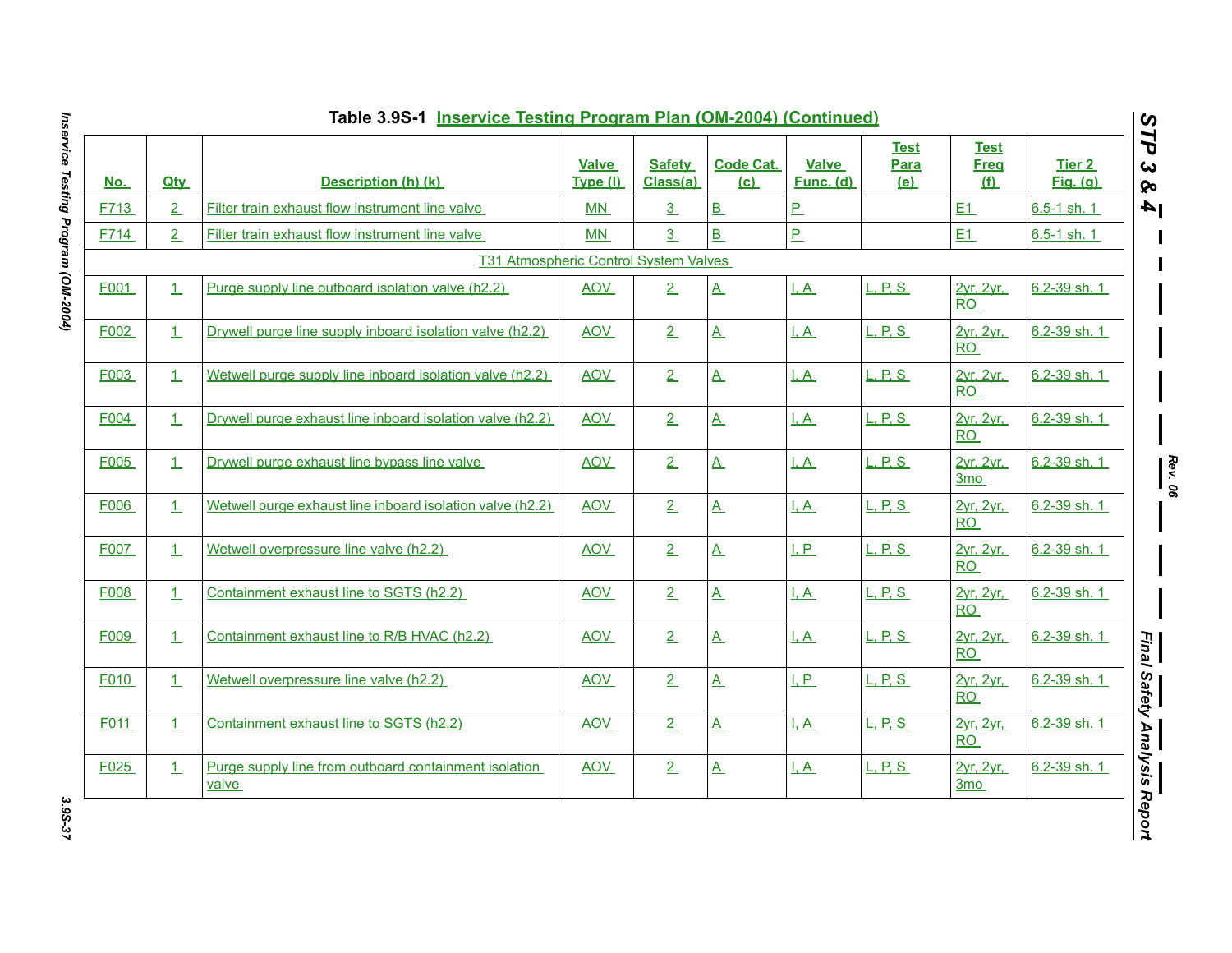|            |                | Table 3.9S-1 Inservice Testing Program Plan (OM-2004) (Continued)       |                          |                           |                         |                           |                                   |                                          |                           | $\boldsymbol{\omega}$              |
|------------|----------------|-------------------------------------------------------------------------|--------------------------|---------------------------|-------------------------|---------------------------|-----------------------------------|------------------------------------------|---------------------------|------------------------------------|
| <u>No.</u> | <b>Qty</b>     | Description (h) (k)                                                     | <b>Valve</b><br>Type (I) | <b>Safety</b><br>Class(a) | <b>Code Cat.</b><br>(c) | <b>Valve</b><br>Func. (d) | <b>Test</b><br>Para<br><u>(e)</u> | <b>Test</b><br><b>Freq</b><br><u>(f)</u> | Tier 2<br><b>Fig.</b> (g) | 7P<br>$\boldsymbol{\omega}$<br>ଚ୍ଚ |
| F039       | 1              | N <sub>2</sub> makeup line from outboard containment isolation<br>valve | <b>AOV</b>               | $\overline{2}$            | $\underline{A}$         | $\overline{A}$            | <u>L, P, S</u>                    | 2yr, 2yr,<br>3 <sub>mo</sub>             | 6.2-39 sh. 1              | l 4                                |
| F040       | $\perp$        | N2 makeup line from to drywell inboard isolation valve                  | <b>AOV</b>               | 2                         | $\underline{A}$         | I, A                      | <u>L, P, S</u>                    | 2yr, 2yr,<br>3 <sub>mo</sub>             | 6.2-39 sh. 1              |                                    |
| F041       | $\perp$        | N2 makeup line from to wetwell inboard isolation valve                  | <b>AOV</b>               | 2                         | $\overline{A}$          | I.A                       | <u>L. P. S.</u>                   | 2yr. 2yr.<br>3mo                         | 6.2-39 sh. 1              |                                    |
| F044       | 8              | Drywell/wetwell vacuum breaker valve (k2)                               | CV                       | 2                         | $\overline{C}$          | $\underline{A}$           | P.R                               | RO, RO                                   | 6.2-39 sh. 2              |                                    |
| F050       | $\perp$        | Purge supply line from test line valve                                  | MN                       | $\overline{2}$            | B                       | $\overline{P}$            |                                   | E1                                       | 6.2-39 sh. 1              |                                    |
| F051       | 1              | Purge exhaust line test line valve                                      | <b>MN</b>                | $\overline{2}$            | B                       | $\overline{P}$            |                                   | E1                                       | 6.2-39 sh. 1              |                                    |
| F054       | 1              | Makeup line test line valve                                             | <b>MN</b>                | $\overline{2}$            | B                       | P.                        |                                   | E1                                       | 6.2-39 sh. 1              |                                    |
| F055       | $\perp$        | Drywell personnel air lock hatch test line valve                        | MN                       | $\overline{2}$            | B                       | $P_{-}$                   |                                   | E1                                       | 6.2-39 sh. 2              |                                    |
| F056       | $\perp$        | Wetwell personnel air lock hatch test line valve                        | MN                       | $\overline{2}$            | B                       | P                         |                                   | E1                                       | 6.2-39 sh. 2              |                                    |
| F057       | $\perp$        | Overpressure protection test line valve                                 | <b>MN</b>                | $\overline{2}$            | B                       | P.                        |                                   | E1                                       | 6.2-39 sh. 1              |                                    |
| F058       | $\perp$        | Overpressure protection test line valve                                 | MN                       | $\overline{3}$            | B                       | P.                        |                                   | E1                                       | 6.2-39 sh. 1              |                                    |
| F059       | $\overline{1}$ | Overpressure protection test line valve                                 | <b>MN</b>                | $\overline{3}$            | B                       | $\overline{P}$            |                                   | E1                                       | 6.2-39 sh. 1              |                                    |
| F700       | 1              | <b>FE</b> instrument line valve                                         | <b>MN</b>                | $\overline{2}$            | B                       | $\overline{P}$            |                                   | E1                                       | 6.2-39 sh. 1              |                                    |
| F701       | 1              | FE instrument line valve                                                | MN                       | $\overline{2}$            | B                       | P.                        |                                   | E1                                       | 6.2-39 sh. 1              |                                    |
| F702       | $\overline{1}$ | FE instrument line valve                                                | MN                       | $\overline{2}$            | B                       | P.                        |                                   | E1                                       | 6.2-39 sh. 1              |                                    |
| F703       | 1              | FE instrument line valve                                                | <b>MN</b>                | $\overline{2}$            | B                       | $\overline{P}$            |                                   | E1                                       | 6.2-39 sh. 1              | l Einal<br>Final                   |
| F730       | 1              | Drywell pressure instrument line isolation valve                        | MN                       | $\overline{2}$            | B                       | P.                        |                                   | E1                                       | 6.2-39 sh. 3              | Safety                             |
| F731       | 1              | Drywell pressure instrument line isolation valve (k4) (k2)              | SOV                      | $\overline{2}$            | $\mathbf{A}$            | I, P                      | P                                 | RO                                       | 6.2-39 sh. 3              |                                    |
| F732       | $\overline{2}$ | Drywell pressure instrument line valve                                  | MN                       | $\overline{2}$            | B                       | P.                        |                                   | E1                                       | 6.2-39 sh. 3              | — — —<br>Analysis Report           |
| F733       | 2              | Drywell pressure instrument line isolation valve (k4) (k2)              | <b>SOV</b>               | $\overline{2}$            | $\mathbf{A}$            | I, P                      | $P_{-}$                           | <b>RO</b>                                | 6.2-39 sh. 3              |                                    |
| F734       | $\overline{4}$ | Drywell pressure instrument line valve                                  | MN                       | $\overline{2}$            | B                       | P                         |                                   | E1                                       | 6.2-39 sh. 3              |                                    |
| F735       | $\overline{4}$ | Drywell pressure instrument line isolation valve (k4) (k2)              | <b>SOV</b>               | $\overline{2}$            | $\underline{A}$         | I, P                      | P                                 | RO                                       | 6.2-39 sh. 3              |                                    |

Inservice Testing Program (OM-2004) *Inservice Testing Program (OM-2004)*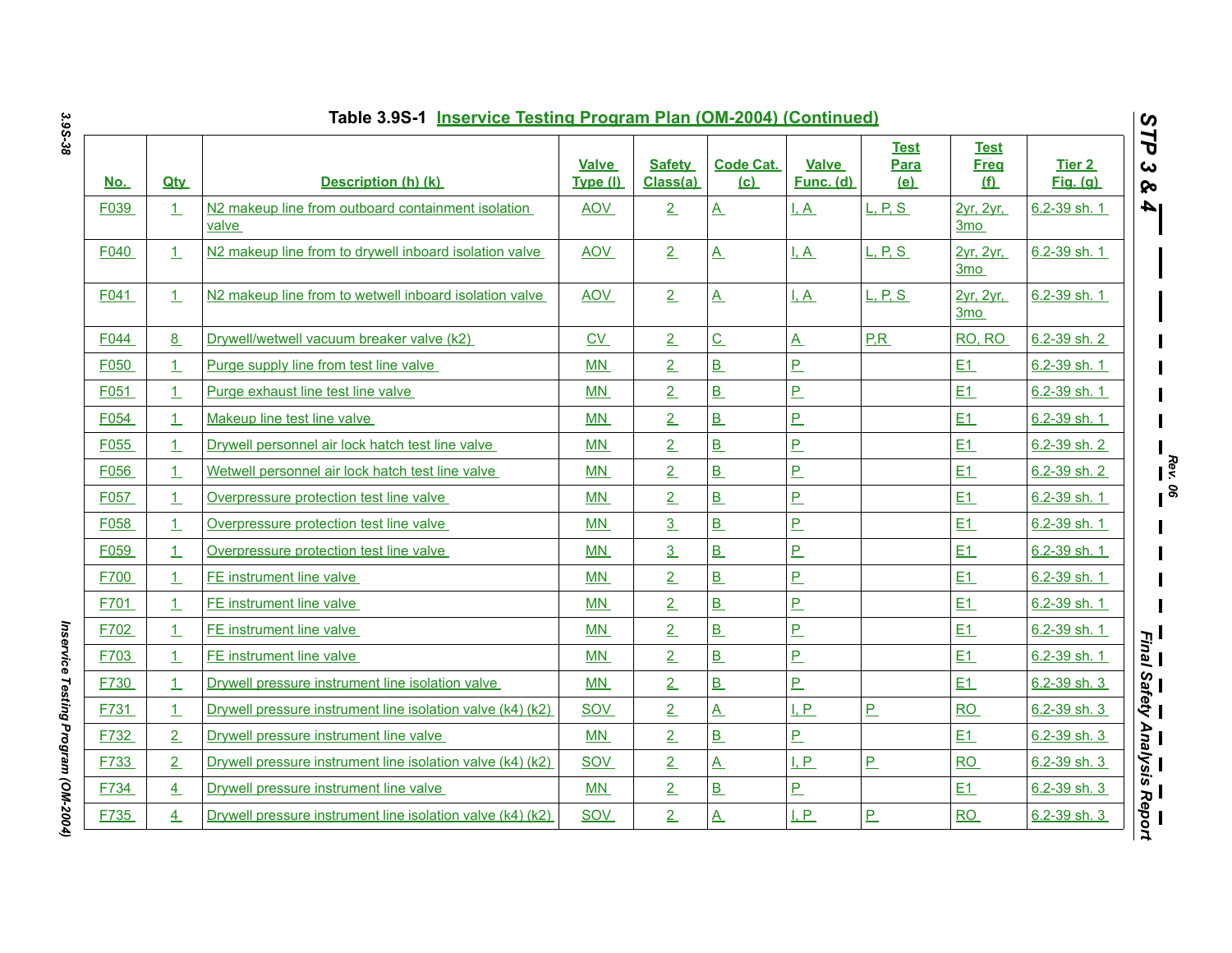| <u>No.</u> | <b>Qtv</b>     | Description (h) (k)                                                           | Valve<br>Type (I) | <b>Safety</b><br>Class(a) | <b>Code Cat.</b><br>(c) | Valve<br>Func. (d) | <b>Test</b><br>Para<br><u>(e)</u> | <b>Test</b><br><b>Freg</b><br><u>(f)</u> | Tier 2<br><b>Fig.</b> (g) |
|------------|----------------|-------------------------------------------------------------------------------|-------------------|---------------------------|-------------------------|--------------------|-----------------------------------|------------------------------------------|---------------------------|
| F736       | 2              | Wetwell pressure instrument line valve                                        | MN                | $2 \nightharpoonup$       | B                       | $\overline{P}$     |                                   | E1                                       | 6.2-39 sh. 3              |
| F737       | 2              | Wetwell pressure instrument line isolation valve (k4) (k2)                    | <b>SOV</b>        | 2                         | $\underline{A}$         | I, P               | $\overline{P}$                    | RO                                       | 6.2-39 sh. 3              |
| F738       | 4              | Suppression pool water level instrument line valve                            | MN                | $\overline{2}$            | $\overline{B}$          | $\overline{P}$     |                                   | E1                                       | 6.2-39 sh. 2              |
| F739       | 4              | Suppression pool water level instrument line isolation<br>valve (k4) (k2)     | <b>SOV</b>        | 2                         | $\underline{A}$         | I, P               | P                                 | <b>RO</b>                                | 6.2-39 sh. 2              |
| F740       | 4              | Suppression pool water level instrument line valve                            | MN                | 2                         | B                       | $\overline{P}$     |                                   | E1                                       | 6.2-39 sh. 2              |
| F741       | 4              | Suppression pool water level instrument line isolation<br>valve $(k4)$ $(k2)$ | <b>SOV</b>        | $\overline{2}$            | $\underline{A}$         | I, P               | P                                 | RO                                       | 6.2-39 sh. 2              |
| F742       | 2              | Suppression pool water level instrument line valve                            | <b>MN</b>         | 2 <sub>1</sub>            | B                       | $\overline{P}$     |                                   | E1                                       | 6.2-39 sh. 2              |
| F743       | 2              | Suppression pool water level instrument line isolation<br>valve $(k4)$ $(k2)$ | <b>SOV</b>        | 2                         | $\underline{A}$         | LP                 | P                                 | <b>RO</b>                                | 6.2-39 sh. 2              |
| F744       | $\overline{2}$ | Suppression pool water level instrument line valve                            | MN                | $\overline{2}$            | B                       | P                  |                                   | E1                                       | 6.2-39 sh. 2              |
| F745       | 2              | Suppression pool water level instrument line isolation<br>valve $(k4)$ $(k2)$ | <b>SOV</b>        | 2                         | $\underline{A}$         | I, P               | $P_{-}$                           | <b>RO</b>                                | 6.2-39 sh. 2              |
| F800       | 2              | Drywell water level instrument line isolation valve                           | <b>MN</b>         | 2                         | B                       | $\overline{P}$     |                                   | E1                                       | 6.2-39 sh. 3              |
| F801       | 2              | Drywell water level instrument line isolation valve (k4)<br>(k2)              | SOV               | $\overline{2}$            | $\overline{A}$          | I, P               | P                                 | <b>RO</b>                                | 6.2-39 sh. 3              |
| F802       | 2              | Drywell water level instrument line valve                                     | MN                | 2 <sub>1</sub>            | $\overline{B}$          | $\overline{P}$     |                                   | E1                                       | 6.2-39 sh. 3              |
| F803       | 2              | Drywell water level instrument line isolation valve (k4)<br>(k2)              | <b>SOV</b>        | 2                         | $\underline{A}$         | I, P               | $\overline{P}$                    | <b>RO</b>                                | 6.2-39 sh. 3              |
| F804       | 2              | DW/WW differential pressure instrument line valve                             | MN                | 2                         | B                       | $\overline{P}$     |                                   | E1                                       | 6.2-39 sh. 3              |
| F805       | 2              | DW/WW differential pressure instrument isolation valve<br>$(k4)$ $(k2)$       | <b>SOV</b>        | $\overline{2}$            | $\overline{A}$          | I, P               | P                                 | RO                                       | 6.2-39 sh. 3              |
| D001       | 1              | Wetwell overpressure rupture disk                                             | <b>RPD</b>        | $\overline{2}$            | $\overline{D}$          | I, P               | Rplc.                             | 5yr                                      | 6.2-39 sh. 1              |
|            | $\perp$        | Wetwell rupture disk                                                          | <b>RPD</b>        | $\overline{3}$            | D                       | I, P               | Rplc.                             | 5yr                                      | 6.2-39 sh. 1              |

Inservice Testing Program (OM-2004) *Inservice Testing Program (OM-2004) 3.9S-39*

3.9S-39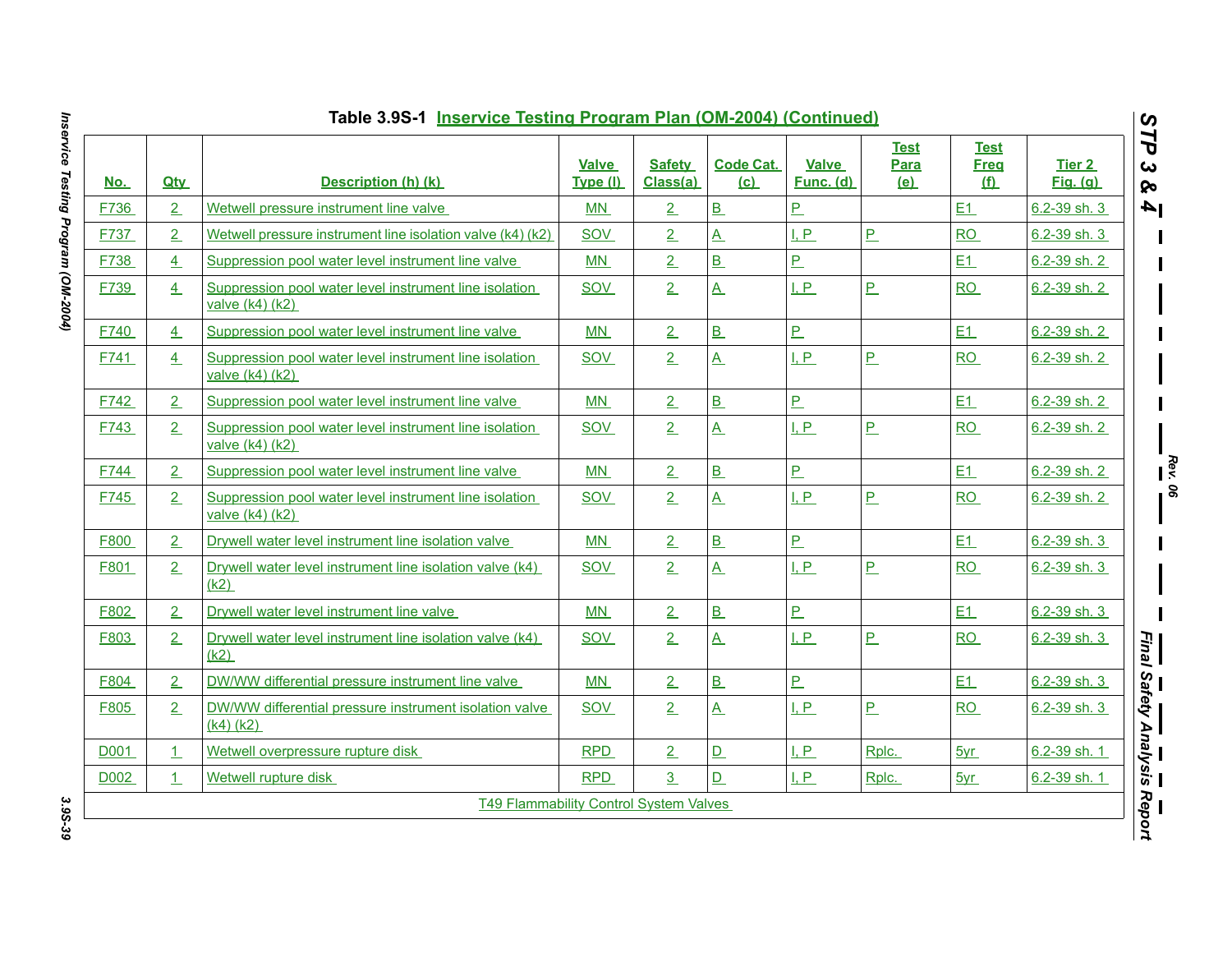| <u>No.</u> | <b>Qtv</b>     | Description (h) (k)                                         | <b>Valve</b><br>Type (I) | <b>Safety</b><br>Class(a) | <b>Code Cat.</b><br>(c)  | <b>Valve</b><br>Func. (d) | <b>Test</b><br>Para<br><u>(e)</u> | <b>Test</b><br><b>Freq</b><br>(f) | Tier 2<br><b>Fig.</b> (g) |
|------------|----------------|-------------------------------------------------------------|--------------------------|---------------------------|--------------------------|---------------------------|-----------------------------------|-----------------------------------|---------------------------|
| F014       | $\overline{2}$ | Blower drain line valve                                     | MN                       | 3                         | B                        | $P_{-}$                   |                                   | E1                                | $6.2 - 40$                |
|            |                | U41 Heating Ventilating and Air Conditioning System Valves  |                          |                           |                          |                           |                                   |                                   |                           |
| F001       | $\overline{2}$ | Secondary containment supply isolation valve                | <b>AOV</b>               | 2                         | B                        | $\underline{A}$           | P.S                               | $2yr$ , 3mo                       | 9.4-3 sh. 1               |
| F002       | $\overline{2}$ | Secondary containment exhaust isolation valve               | <b>AOV</b>               | 2                         | B                        | $\underline{A}$           | P.S                               | $2yr$ , 3mo                       | 9.4-3 sh. 1               |
| F003       | 3 <sub>2</sub> | Secondary Containment divisional supply isolation valve     | <b>MOV</b>               | 2                         | B                        | $\underline{A}$           | P.S                               | 2vr. 3mo                          | 9.4-3 sh. 1               |
| F004       | 3              | Secondary Containment divisional exhaust isolation<br>valve | <b>MOV</b>               | 2                         | B                        | $\underline{A}$           | P.S                               | $2yr$ , 3mo                       | 9.4-3 sh. 1               |
| F007       | $\overline{4}$ | MCR area HVAC bypass line isolation valve                   | <b>MOV</b>               | 2                         | B                        | $\overline{A}$            | P.S                               | $2vr$ , $3mo$                     | 9.4-1 sh. 1,2             |
| F008       | 4              | MCR area HVAC supply isolation valve                        | <b>MOV</b>               | 2                         | B                        | $\underline{A}$           | P.S                               | $2yr$ , 3mo                       | 9.4-1 sh. 1,2             |
| F009       | $\overline{4}$ | MCR area HVAC emergency HVAC supply                         | <b>MOV</b>               | 2                         | B                        | $\underline{A}$           | P.S                               | $2yr$ , 3mo                       | 9.4-1 sh. 1,2             |
| F010       | $\overline{4}$ | MCR area HVAC exhaust isolation valve                       | <b>MOV</b>               | 2                         | B                        | $\underline{A}$           | P.S                               | 2vr. 3mo                          | 9.4-1 sh. 1,2             |
|            |                | Y52 Oil Storage Transfer System Valves                      |                          |                           |                          |                           |                                   |                                   |                           |
| F001       | 6              | D/G transfer pump discharge line check valve                | $\underline{\text{CV}}$  | $\overline{3}$            | $\underline{\mathbf{C}}$ | $\underline{A}$           | $S_{-}$                           | 3 <sub>mo</sub>                   | $9.5 - 6$                 |
| F002       | 3              | D/G transfer pump discharge line relief valve               | RV                       | 3                         | $\underline{C}$          | $\underline{A}$           | $\underline{\mathsf{R}}$          | 10yr                              | $9.5 - 6$                 |
| F003       | $\overline{3}$ | D/G transfer pump discharge line ball (plug) valve          | MN                       | $\overline{3}$            | B                        | $\overline{P}$            |                                   | E1                                | $9.5 - 6$                 |
| F004       | $\overline{3}$ | D/G fuel oil day tank return to storage tank valve          | MN                       | 3                         | $\overline{B}$           | $\overline{P}$            |                                   | E1                                | $9.5 - 6$                 |
| F501       | $\overline{3}$ | D/G transfer pump discharge line drain valve                | MN                       | 3                         | B                        | $\overline{P}$            |                                   | E1                                | $9.5 - 6$                 |
| F502       | $\overline{3}$ | D/G transfer pump discharge line vent valve                 | M <sub>N</sub>           | $\overline{3}$            | B                        | $\overline{P}$            |                                   | E1                                | $9.5 - 6$                 |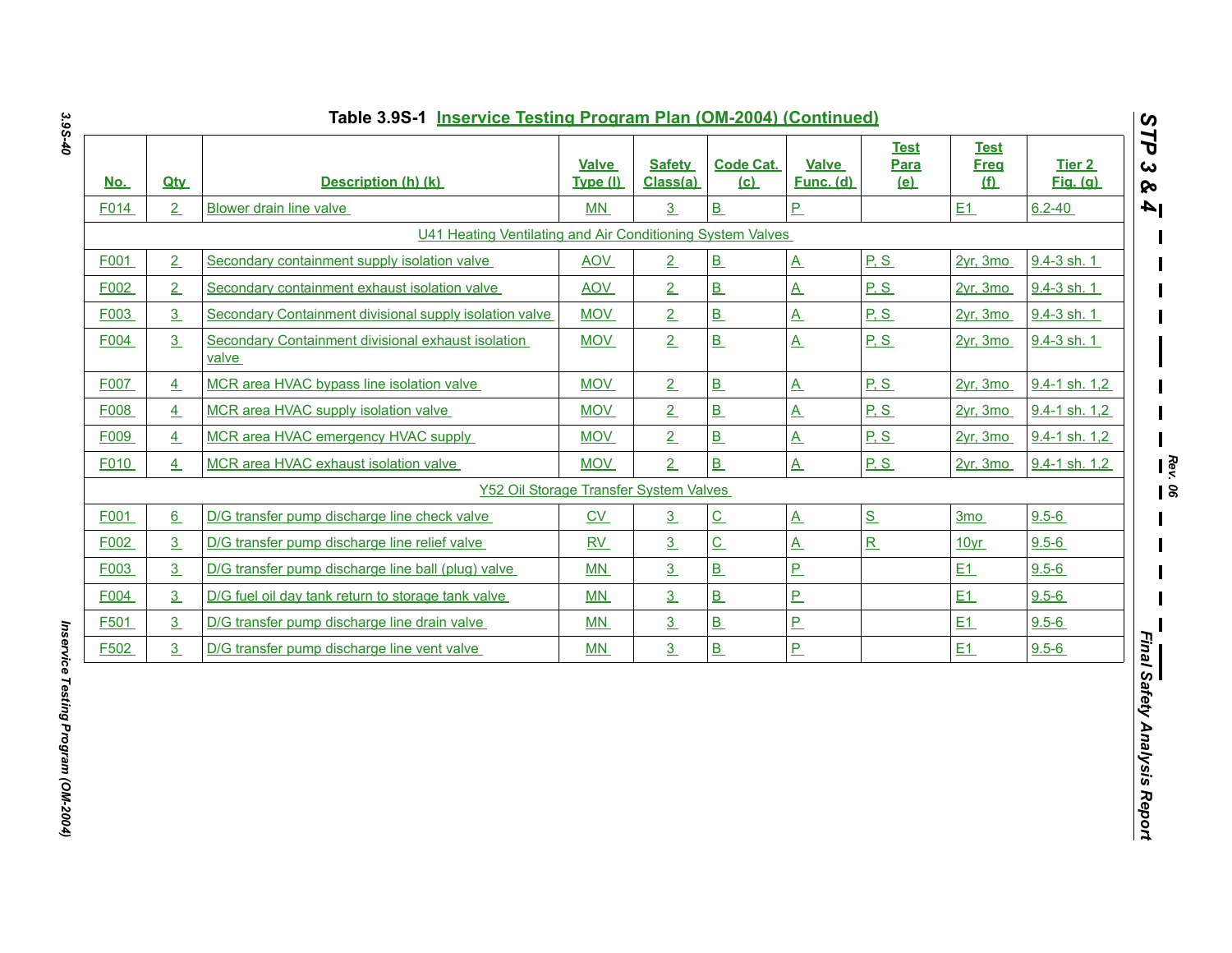Notes:

- (a) 1, 2, or 3—Safety Classification, Subsection 3.2.3.
- (b) Pump test parameters per ASME OM-2004, Table ISTB-3000-1:

N - Speed

P- Discharge Pressure

∆P - Differential Pressure

Q - Flow Rate

Vd -Peak-to-peak vibration displacement

Vv -Peak vibration velocity

- (c) A, B, C or D—Valve category per ASME OM-2004, ISTC-1300.
- (d) Valve function:

I - Primary containment isolation, Subsection 6.2.4

A or P - Active or passive per ASME OM-2004, ISTA-2000

(e) (e) Valve test parameters per ASME Code in (c) above:

L - Leakage rate (ISTC-3600)

P - Local position verification (ISTC-3700)

R - Relief valve test including visual examination, set pressure and seat tightness testing (Mandatory Appendix I)

S - Stroke exercise Category A or B (ISTC-3510 and -3521)

Category C (ISTC-3510, -3522, and -5221)

X - Explosive charge test (ISTC-5260)

(f) Pump or valve test exclusions, alternatives and frequency per ASME code in (b) or (c) above or Appendix I:

CS - Cold shutdown (ISTC-3521 (c))

RO - Refueling outage and/or no case greater than two years. (ISTC 3521 (e))

E1 - Used for operating convenience (i.e., passive vent, drain, instrument test, maintenance valves, or a system control valve). Tests are not required (ISTC-1200).

E2 - In regular use. Test frequency is not required provided the test parameters are analyzed and recorded at an operation interval not exceeding three months. (ISTC-3550)

E3 - Not Used.

E10 - In regular use. Test frequency is not required provided the test parameters are recorded at least once every three months of operation (ISTB-3410)

E11 Not Used.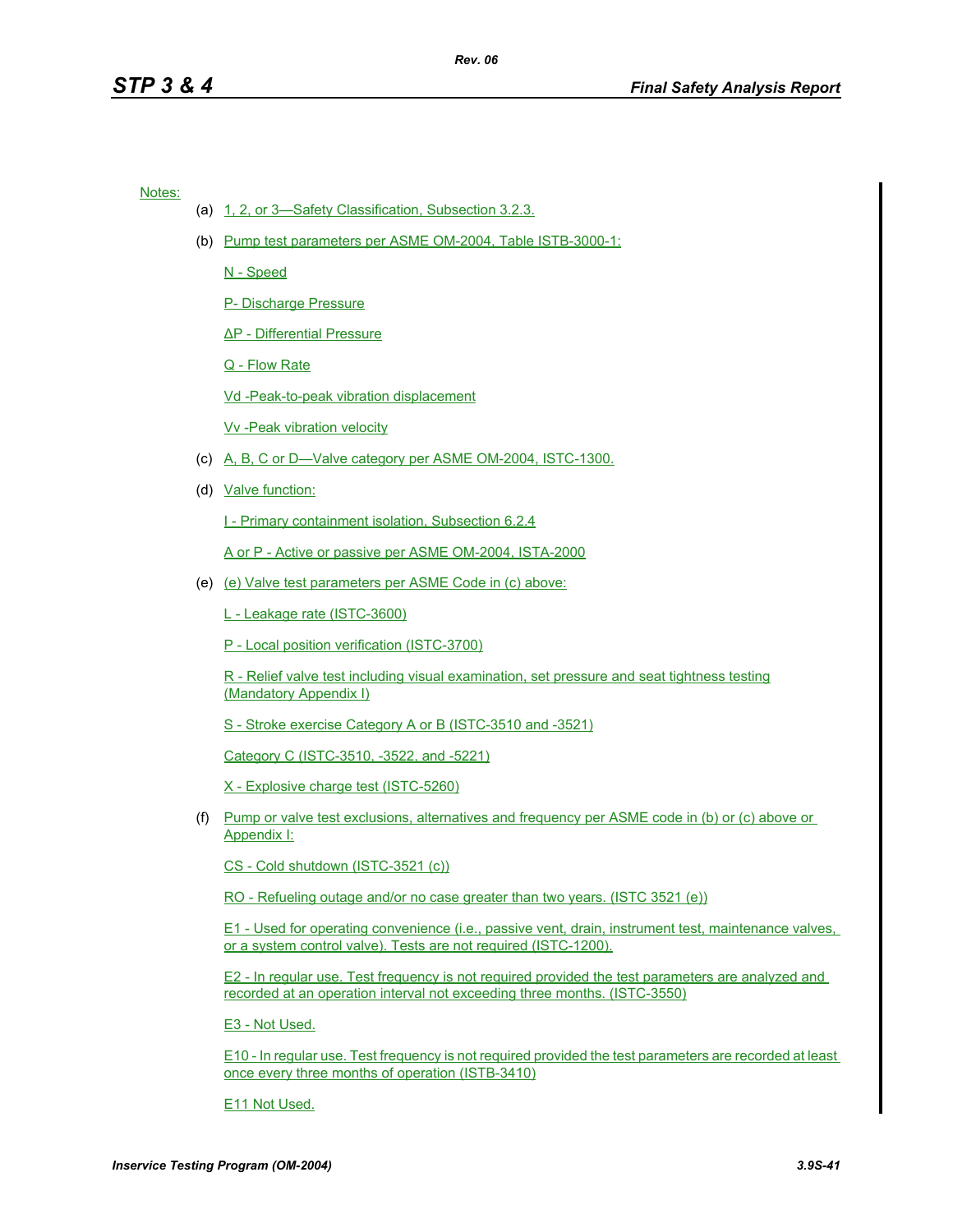- (g) Piping and instrument symbols and abbreviations are defined in Figure 1.7-1. Figure page numbers are shown in parenthesis.
- (h) Reasons for code defined testing exceptions (ISTC-3521 and -3522).
	- (h1.1) Per code the S (stroke) testing is to be performed every 3 months. High flow rate through the valve is required to ensure proper plant operation. The flow cannot be reduced or disrupted since it will impact plant operation. Therefore to fully stroke this valve, the test is performed during refueling outages to avoid disruption in normal power operations.
	- (h1.2) Per code the S (stroke) testing is to be performed every 3 months. This test cannot be performed during power operations because RWCU is always operational, disrupting it will impact plant operation. Therefore this test is scheduled to be performed during refueling outages.
	- (h1.3) Per code the S (stroke) testing is to be performed every 3 months. A partial stroke test during initial startup can be performed. This valve can only be fully stroked during refueling outage. Therefore, position test and full stroke test is scheduled to be performed during refueling outages, with partial stroke testing can be done every three months.
	- (h1.4) Per code the S (stroke) testing is to be performed every 3 months. Performing stroke test at full plant power would impact power operations and add significant heat to the primary containment. Therefore, position test and full stroke test is scheduled to be performed during refueling outages.
	- (h1.5) Per code the S (stroke) testing is to be performed every 3 months. Stroking this valve can result in depressurizing of the RPV and impact power operation. Therefore, position and stroke test is to be performed during refueling outage.
	- (h1.6) Per code the S (stroke) testing is to be performed every 3 months. Performing this test at full plant power is not possible because this valve is in drywell area and is inaccessible. Therefore, the R (relief valve test) and stroke test is to be performed during refueling outage.
	- (h1.7) Per code the S (stroke) testing is to be performed every 3 months. Performing this test at full plant power is not possible because this valve is inaccessible. Therefore, the stroke test is to be performed during refueling outage.
	- (h1.8) Relief valve test including visual examination, set pressure and seat tightnesstesting. These tests can only be performed during refueling outages due toinaccessibility to the valve during power operation.
	- (h1.9) (h1.9) Per code the S (stroke) testing is to be performed every 3 months. Performing stroke test on this valve during normal power operation might cause depressurization and will impact plant operation. Therefore to fully stroke this valve, the test is to be performed during refueling outages to avoid disruption in normal power operations.
	- (h1.10) Per code the S (stroke) testing is to be performed every 3 months. Testing this valve while the plant is operating would cause cooling flow to cease to the Reactor Internal Pump (RIP) heat exchangers. The RIP equipment requires cooling water to the heat exchanger (HX). Stopping the cooling flow would require the RIPs to be stopped. Therefore, stroke test is to be performed during refueling outages to avoid disruption in normal power operations.
	- (h1.11) Per code the S (stroke) testing is to be performed every 3 months. Performing this test at full plant power is not possible because this valve is inaccessible due to inerted containment. Therefore, the stroke test is to be performed during refueling outage.
	- (h2.1) Avoids valve damage and impacts on power operations. The R (relief valve) test meets OM Code Mandatory Appendix I at 5 years. The S (stroke) test is normally performed every 3 months per code. This test is typically performed at low power during initial startup.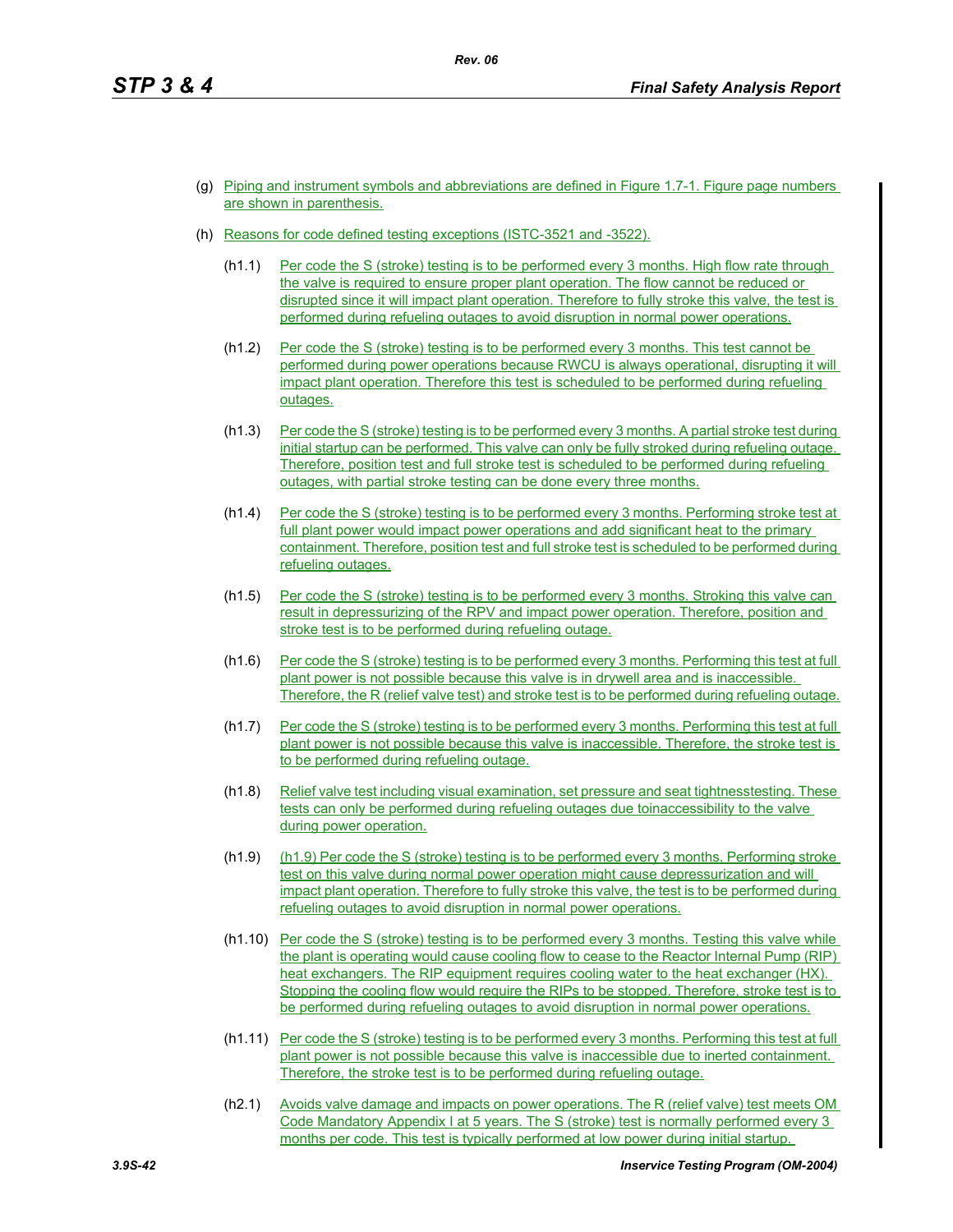Performing this test at full plant power would impact power operations and add significant heat to the primary containment.

- (h2.2) Avoids valve damage and impacts on power operations. These isolation valves are required to maintain inert primary containment vessel atmosphere integrity during all plant modes of operation except during plant shutdown for refueling. Therefore, these valves shall be stroke tested during refueling outages.
- (h3.1) Avoids impacts on power operations. The S (stroke) test is normally performed every 3 months per code. However this test cannot be done while the plant is in power operations since stroking the valve during operation would require reducing feedwater flow, which places an undesirable transient on the plant. Therefore to be able to fully stroke this valve, the test is done during refueling outages to avoid impact on power operations.
- (h3.2) Avoids impacts on power operations. Per the OM 2004 code, the stroke test is normally performed every 3 months. Performing IST on this valve during operations would require isolation of critical instrumentation required for reactor operations. This excess flow check valve has no external means of repositioning the valve. Flow must be induced to close the valve and a path to the secondary containment must be opened to induce that flow. Therefore due to the impact on power operations, the Stroke test has been changed to refueling outages.
- (h3.3) Avoids impacts on power operations. This excess flow check valve has no external means of repositioning the valve. Flow must be induced to close the valve and a path to the secondary containment must be opened to induce that flow. Therefore due to the impact on power operations, the Stroke test has been changed to refueling outages.
- (h3.4) Avoids impacts on power operations. Due to the common header configuration to test one check valve F008 (CHKV-0006), Recirculation Motor Purge (RMP) subsystem would need to be isolated. Operation without RMP flow for extended period of time would require shutting down the Recirculation Internal Pump (RIP). Operation of the plant at power requires the RIPs to be in operation therefore due to the impact on power operations, the Stroke test has been changed to refueling outages.
- (h3.5) Avoids impacts on power operations. Performing IST on this valve during operations would require isolation of instrumentation that controls the RCIC system. This excess flow check valve has no external means of repositioning the valve. Flow must be induced to close the valve and a path to the secondary containment must be opened to induce that flow. Therefore due to the impact on power operations, the Stroke test has been changed to refueling outages.
- (h3.6) Avoids impacts on power operations. Performing IST on this valve during operations would require isolation of instrumentation that controls the RWCU system. This excess flow check valve has no external means of repositioning the valve. Flow must be induced to close the valve and a path to the secondary containment must be opened to induce that flow. Therefore due to the impact on power operations, the Stroke test has been changed to refueling outages.
- (h3.7) Avoids impacts on power operations. Testing this valve while the plant is operating would cause cooling flow to cease to the RIP heat exchangers. The RIP equipment requires cooling water to the HX. Stopping the cooling flow would require the RIPs to be stopped. Reactor power would be impacted due to stopping the RIPs. Therefore due to the impact on power operations, the Stroke test frequency has been changed to cold shutdown.
- (h4) A temporary crosstie is necessary to carry the ongoing cooling loads. A permanent crosstie would violate divisional separation.
- (h5) Avoids cold/hot water injection to RPV during power operations.